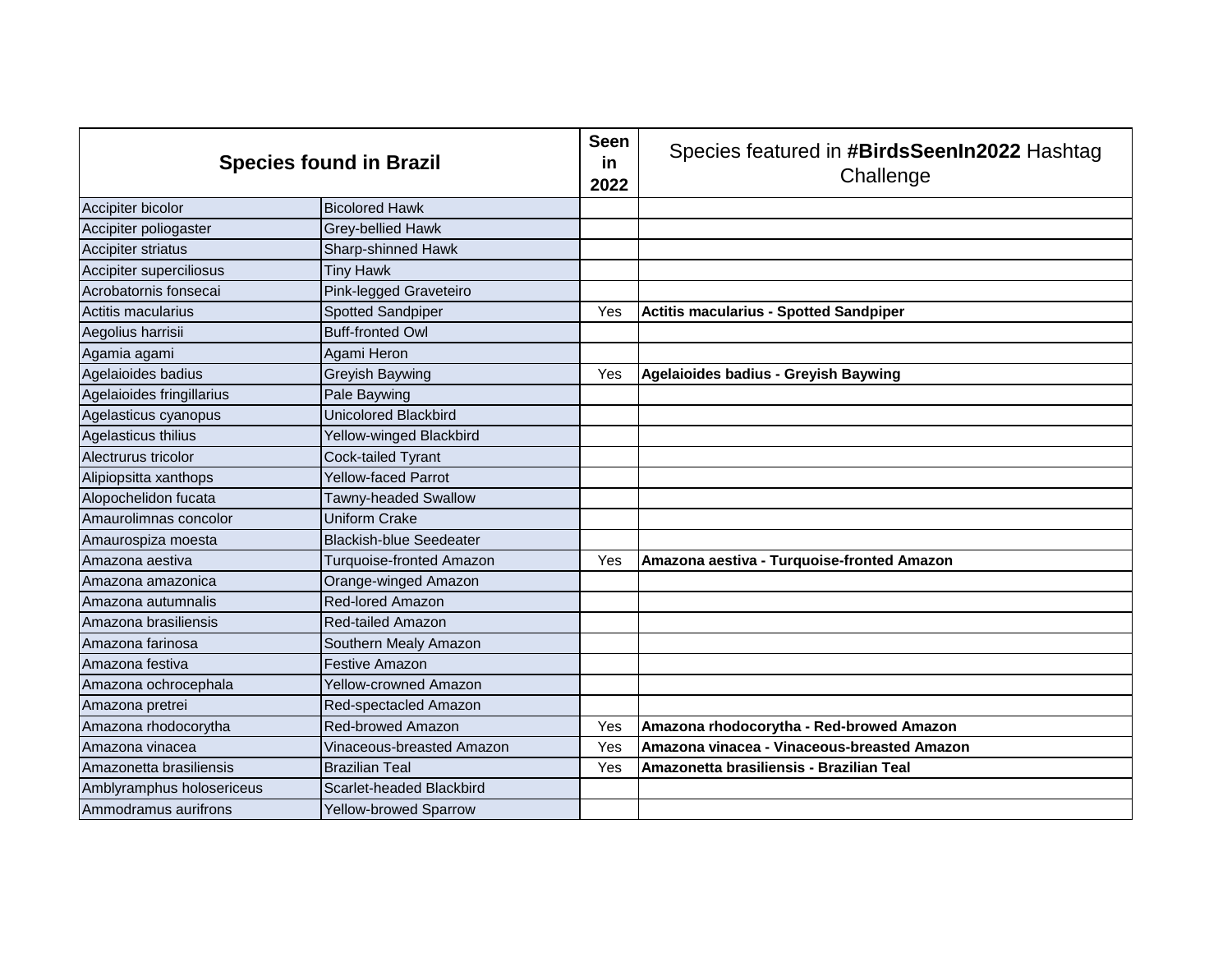| Ammodramus humeralis       | <b>Grassland Sparrow</b>       | Yes | Ammodramus humeralis - Grassland Sparrow            |
|----------------------------|--------------------------------|-----|-----------------------------------------------------|
| Anabacerthia amaurotis     | White-browed Foliage-gleaner   |     |                                                     |
| Anabacerthia lichtensteini | Ochre-breasted Foliage-gleaner |     |                                                     |
| Anabacerthia ruficaudata   | Rufous-tailed Foliage-gleaner  |     |                                                     |
| Anabazenops fuscus         | White-collared Foliage-gleaner | Yes | Anabazenops fuscus - White-collared Foliage-gleaner |
| Anas bahamensis            | <b>White-cheeked Pintail</b>   | Yes | Anas bahamensis - White-cheeked Pintail             |
| Anas flavirostris          | <b>Yellow-billed Teal</b>      |     |                                                     |
| Anas georgica              | <b>Yellow-billed Pintail</b>   |     |                                                     |
| Ancistrops strigilatus     | Chestnut-winged Hookbill       |     |                                                     |
| Anhima cornuta             | <b>Horned Screamer</b>         | Yes | Anhima cornuta - Horned Screamer                    |
| Anhinga anhinga            | Anhinga                        | Yes | Anhinga anhinga - Anhinga                           |
| Anodorhynchus glaucus      | Glaucous Macaw                 |     |                                                     |
| Anodorhynchus hyacinthinus | <b>Hyacinth Macaw</b>          |     |                                                     |
| Anodorhynchus leari        | Lear's Macaw                   |     |                                                     |
| Anopetia gounellei         | <b>Broad-tipped Hermit</b>     |     |                                                     |
| Anthracothorax nigricollis | <b>Black-throated Mango</b>    |     |                                                     |
| Anthracothorax viridigula  | Green-throated Mango           |     |                                                     |
| Anthus correndera          | Correndera Pipit               |     |                                                     |
| Anthus furcatus            | Short-billed Pipit             |     |                                                     |
| Anthus hellmayri           | Hellmayr's Pipit               |     |                                                     |
| Anthus lutescens           | Yellowish Pipit                | Yes | Anthus lutescens - Yellowish Pipit                  |
| Anthus nattereri           | Ochre-breasted Pipit           |     |                                                     |
| Antilophia bokermanni      | Araripe Manakin                |     |                                                     |
| Antilophia galeata         | <b>Helmeted Manakin</b>        |     |                                                     |
| Anumara forbesi            | Forbes's Blackbird             |     |                                                     |
| Anumbius annumbi           | Firewood-gatherer              |     |                                                     |
| Aprositornis disjuncta     | Yapacana Antbird               |     |                                                     |
| Ara ararauna               | <b>Blue-and-yellow Macaw</b>   |     |                                                     |
| Ara chloropterus           | Red-and-green Macaw            |     |                                                     |
| Ara macao                  | <b>Scarlet Macaw</b>           |     |                                                     |
| Ara severus                | <b>Chestnut-fronted Macaw</b>  |     |                                                     |
| Aramides cajaneus          | Grey-cowled Wood Rail          |     |                                                     |
| Aramides calopterus        | Red-winged Wood Rail           |     |                                                     |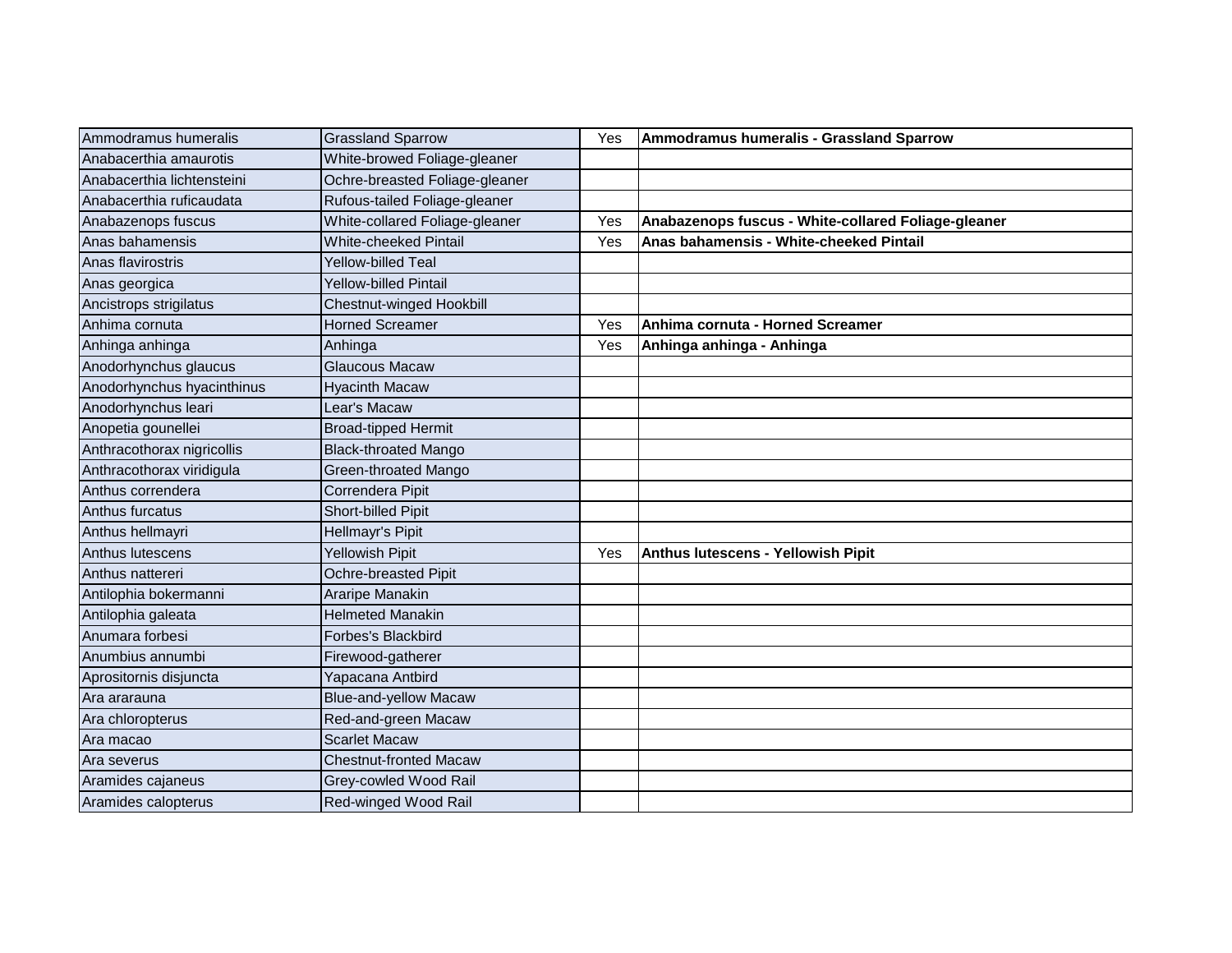| Aramides mangle           | Little Wood Rail              |     |                                                       |
|---------------------------|-------------------------------|-----|-------------------------------------------------------|
| Aramides saracura         | Slaty-breasted Wood Rail      | Yes | Aramides saracura - Slaty-breasted Wood Rail          |
| Aramides ypecaha          | Giant Wood Rail               |     |                                                       |
| Aramus guarauna           | Limpkin                       | Yes | Aramus guarauna - Limpkin                             |
| Aratinga auricapillus     | Golden-capped Parakeet        |     |                                                       |
| Aratinga jandaya          | Jandaya Parakeet              |     |                                                       |
| Aratinga nenday           | Nanday Parakeet               |     |                                                       |
| Aratinga solstitialis     | <b>Sun Parakeet</b>           |     |                                                       |
| Aratinga weddellii        | Dusky-headed Parakeet         |     |                                                       |
| Ardea alba                | <b>Great Egret</b>            | Yes | Ardea alba - Great Egret                              |
| Ardea cocoi               | Cocoi Heron                   | Yes | Ardea cocoi - Cocoi Heron                             |
| Arenaria interpres        | <b>Ruddy Turnstone</b>        |     |                                                       |
| Arremon flavirostris      | Saffron-billed Sparrow        |     |                                                       |
| Arremon franciscanus      | Sao Francisco Sparrow         |     |                                                       |
| Arremon semitorquatus     | <b>Half-collared Sparrow</b>  | Yes | Arremon semitorquatus - Half-collared Sparrow         |
| Arremon taciturnus        | <b>Pectoral Sparrow</b>       |     |                                                       |
| Arundinicola leucocephala | White-headed Marsh Tyrant     | Yes | Arundinicola leucocephala - White-headed Marsh Tyrant |
| Asemospiza fuliginosa     | Sooty Grassquit               | Yes | Asemospiza fuliginosa - Sooty Grassquit               |
| Asemospiza obscura        | <b>Dull-colored Grassquit</b> |     |                                                       |
| Asio clamator             | <b>Striped Owl</b>            |     |                                                       |
| Asio flammeus             | Short-eared Owl               |     |                                                       |
| Asio stygius              | Stygian Owl                   |     |                                                       |
| Asthenes baeri            | <b>Short-billed Canastero</b> |     |                                                       |
| Asthenes moreirae         | Itatiaia Spinetail            |     |                                                       |
| Athene cunicularia        | <b>Burrowing Owl</b>          | Yes | Athene cunicularia - Burrowing Owl                    |
| Atlapetes personatus      | Tepui Brushfinch              |     |                                                       |
| Atticora fasciata         | White-banded Swallow          |     |                                                       |
| Atticora tibialis         | White-thighed Swallow         |     |                                                       |
| Attila bolivianus         | White-eyed Attila             |     |                                                       |
| Attila cinnamomeus        | Cinnamon Attila               |     |                                                       |
| Attila citriniventris     | Citron-bellied Attila         |     |                                                       |
| Attila phoenicurus        | Rufous-tailed Attila          |     |                                                       |
| Attila rufus              | Grey-hooded Attila            | Yes | Attila rufus - Grey-hooded Attila                     |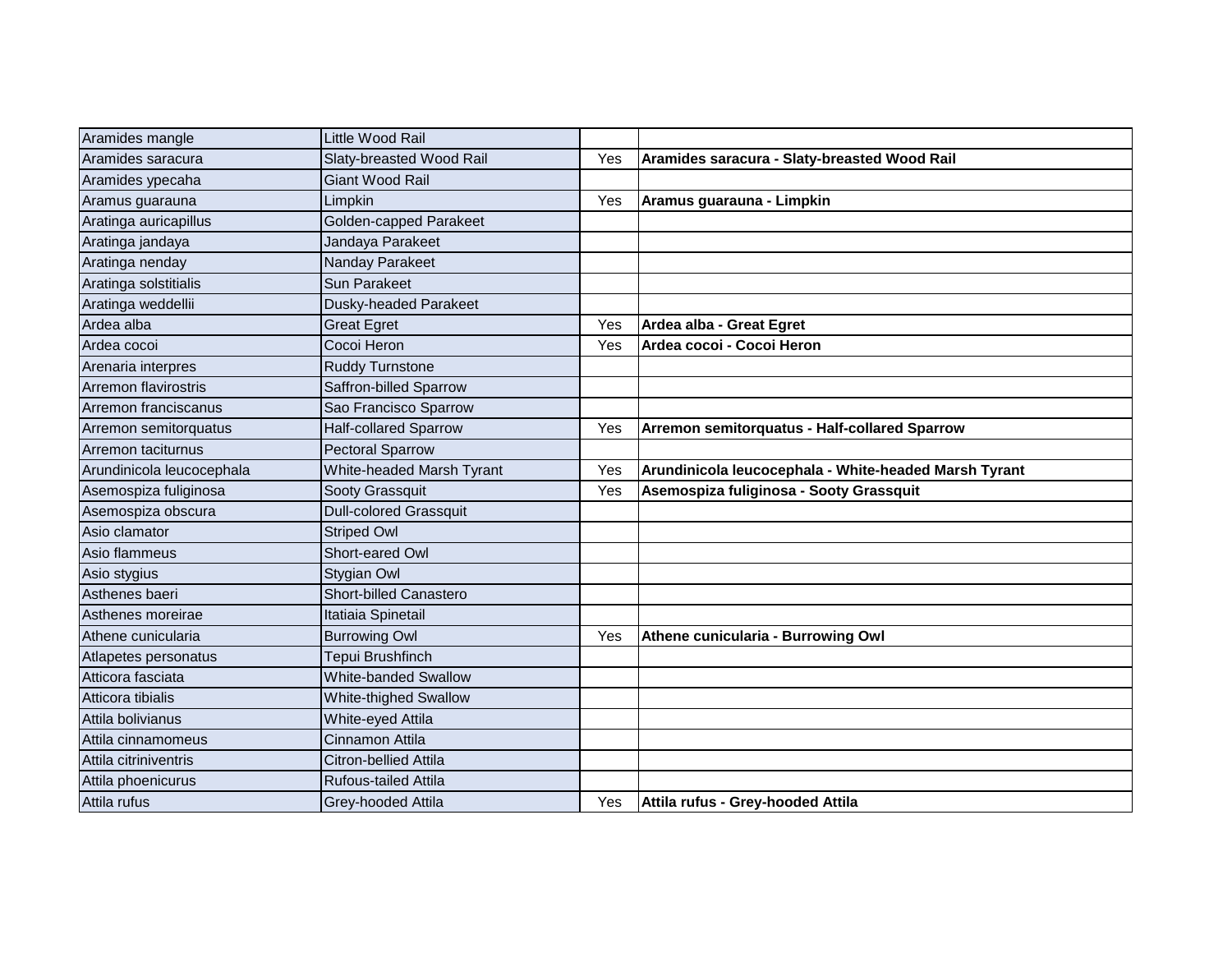| Augastes lumachella             | <b>Hooded Visorbearer</b>            |     |                                                   |
|---------------------------------|--------------------------------------|-----|---------------------------------------------------|
| Augastes scutatus               | <b>Hyacinth Visorbearer</b>          |     |                                                   |
| Aulacorhynchus albivitta        | <b>White-throated Toucanet</b>       |     |                                                   |
| Aulacorhynchus prasinus         | <b>Emerald Toucanet</b>              |     |                                                   |
| Aulacorhynchus whitelianus      | Tepui Toucanet                       |     |                                                   |
| Automolus infuscatus            | Olive-backed Foliage-gleaner         |     |                                                   |
| Automolus lammi                 | Pernambuco Foliage-gleaner           |     |                                                   |
| Automolus leucophthalmus        | White-eyed Foliage-gleaner           |     |                                                   |
| Automolus melanopezus           | Brown-rumped Foliage-gleaner         |     |                                                   |
| Automolus ochrolaemus           | <b>Buff-throated Foliage-gleaner</b> |     |                                                   |
| Automolus paraensis             | Para Foliage-gleaner                 |     |                                                   |
| Automolus rufipileatus          | Chestnut-crowned Foliage-gleaner     |     |                                                   |
| Automolus subulatus             | Eastern Woodhaunter                  |     |                                                   |
| Avocettula recurvirostris       | <b>Fiery-tailed Awlbill</b>          |     |                                                   |
| Bartramia longicauda            | <b>Upland Sandpiper</b>              |     |                                                   |
| Baryphthengus martii            | <b>Rufous Motmot</b>                 |     |                                                   |
| Baryphthengus ruficapillus      | Rufous-capped Motmot                 |     |                                                   |
| <b>Basileuterus culicivorus</b> | Golden-crowned Warbler               | Yes | Basileuterus culicivorus - Golden-crowned Warbler |
| Batara cinerea                  | <b>Giant Antshrike</b>               | Yes | Batara cinerea - Giant Antshrike                  |
| Berlepschia rikeri              | Point-tailed Palmcreeper             |     |                                                   |
| Biatas nigropectus              | White-bearded Antshrike              |     |                                                   |
| Botaurus pinnatus               | <b>Pinnated Bittern</b>              |     |                                                   |
| Brachygalba albogularis         | White-throated Jacamar               |     |                                                   |
| Brachygalba lugubris            | <b>Brown Jacamar</b>                 |     |                                                   |
| Brotogeris chiriri              | <b>Yellow-chevroned Parakeet</b>     |     |                                                   |
| Brotogeris chrysoptera          | Golden-winged Parakeet               |     |                                                   |
| Brotogeris cyanoptera           | <b>Cobalt-winged Parakeet</b>        |     |                                                   |
| Brotogeris sanctithomae         | <b>Tui Parakeet</b>                  |     |                                                   |
| Brotogeris tirica               | <b>Plain Parakeet</b>                | Yes | <b>Brotogeris tirica - Plain Parakeet</b>         |
| Brotogeris versicolurus         | <b>White-winged Parakeet</b>         |     |                                                   |
| Bubo virginianus                | <b>Great Horned Owl</b>              | Yes | <b>Bubo virginianus - Great Horned Owl</b>        |
| <b>Bubulcus ibis</b>            | Western Cattle Egret                 | Yes | <b>Bubulcus ibis - Western Cattle Egret</b>       |
| <b>Bucco capensis</b>           | <b>Collared Puffbird</b>             |     |                                                   |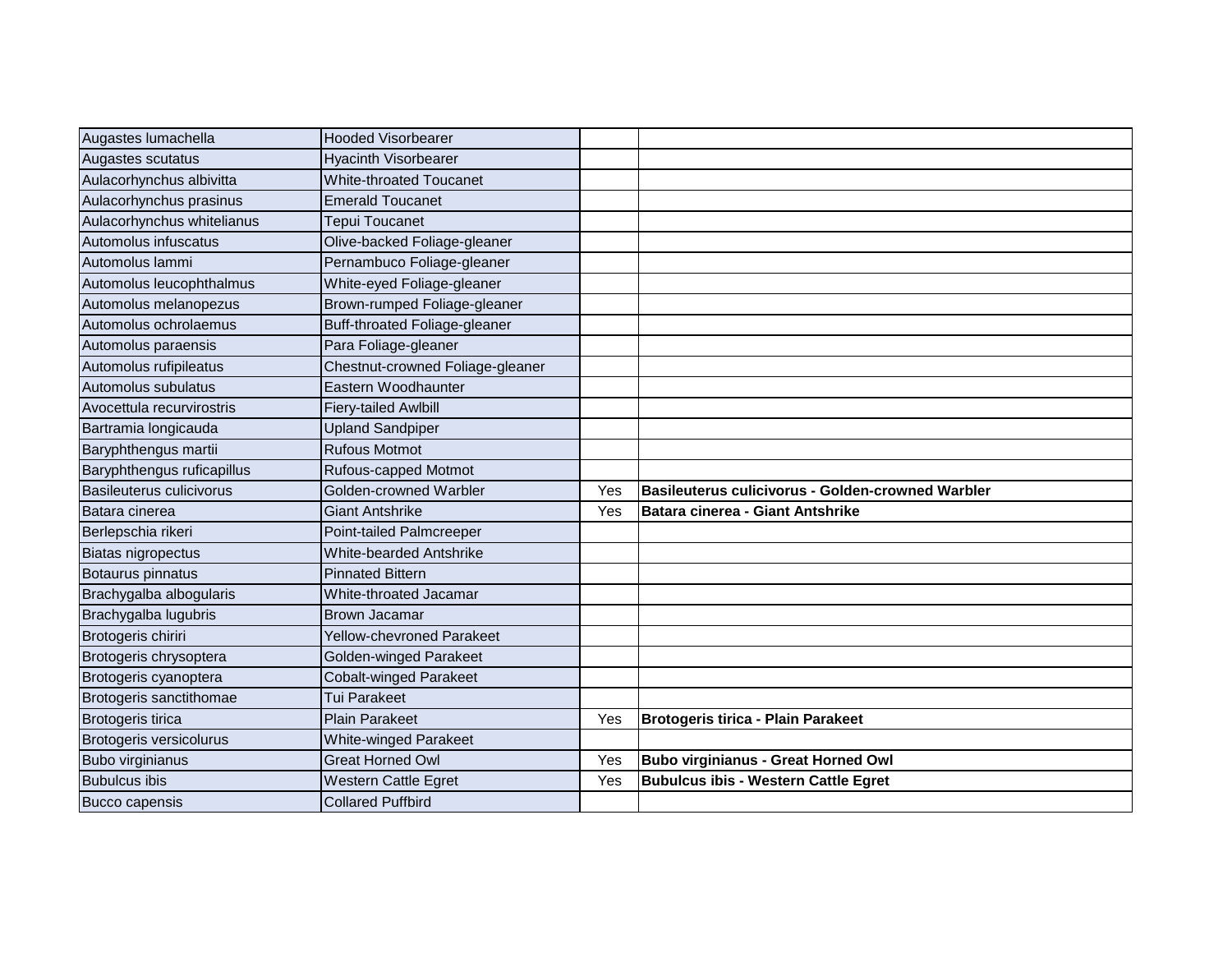| Bucco macrodactylus            | Chestnut-capped Puffbird       |     |                                            |
|--------------------------------|--------------------------------|-----|--------------------------------------------|
| Bucco tamatia                  | <b>Spotted Puffbird</b>        |     |                                            |
| <b>Burhinus bistriatus</b>     | Double-striped Thick-knee      |     |                                            |
| <b>Busarellus nigricollis</b>  | <b>Black-collared Hawk</b>     |     |                                            |
| <b>Buteo albonotatus</b>       | Zone-tailed Hawk               |     |                                            |
| <b>Buteo brachyurus</b>        | <b>Short-tailed Hawk</b>       |     |                                            |
| <b>Buteo nitidus</b>           | <b>Grey-lined Hawk</b>         |     |                                            |
| <b>Buteo platypterus</b>       | <b>Broad-winged Hawk</b>       |     |                                            |
| Buteo swainsoni                | Swainson's Hawk                |     |                                            |
| Buteogallus aequinoctialis     | <b>Rufous Crab Hawk</b>        |     |                                            |
| Buteogallus anthracinus        | <b>Common Black Hawk</b>       |     |                                            |
| Buteogallus coronatus          | Chaco Eagle                    |     |                                            |
| Buteogallus lacernulatus       | White-necked Hawk              |     |                                            |
| Buteogallus meridionalis       | Savanna Hawk                   | Yes | Buteogallus meridionalis - Savanna Hawk    |
| <b>Buteogallus schistaceus</b> | Slate-colored Hawk             |     |                                            |
| <b>Buteogallus solitarius</b>  | <b>Solitary Eagle</b>          |     |                                            |
| Buteogallus urubitinga         | <b>Great Black Hawk</b>        |     |                                            |
| <b>Butorides striata</b>       | <b>Striated Heron</b>          | Yes | <b>Butorides striata - Striated Heron</b>  |
| Cacicus cela                   | Yellow-rumped Cacique          |     |                                            |
| Cacicus chrysopterus           | Golden-winged Cacique          |     |                                            |
| Cacicus haemorrhous            | Red-rumped Cacique             | Yes | Cacicus haemorrhous - Red-rumped Cacique   |
| Cacicus koepckeae              | Selva Cacique                  |     |                                            |
| Cacicus solitarius             | <b>Solitary Cacique</b>        |     |                                            |
| Cairina moschata               | <b>Muscovy Duck</b>            |     |                                            |
| Calidris alba                  | Sandering                      | Yes | Calidris alba - Sandering                  |
| Calidris bairdii               | <b>Baird's Sandpiper</b>       |     |                                            |
| Calidris canutus               | <b>Red Knot</b>                |     |                                            |
| Calidris melanotos             | <b>Pectoral Sandpiper</b>      | Yes | Calidris melanotos - Pectoral Sandpiper    |
| Calidris minutilla             | Least Sandpiper                |     |                                            |
| Calidris pusilla               | Semipalmated Sandpiper         |     |                                            |
| Calidris subruficollis         | <b>Buff-breasted Sandpiper</b> |     |                                            |
| Calliphlox amethystina         | Amethyst Woodstar              | Yes | Calliphlox amethystina - Amethyst Woodstar |
| Callonetta leucophrys          | <b>Ringed Teal</b>             |     |                                            |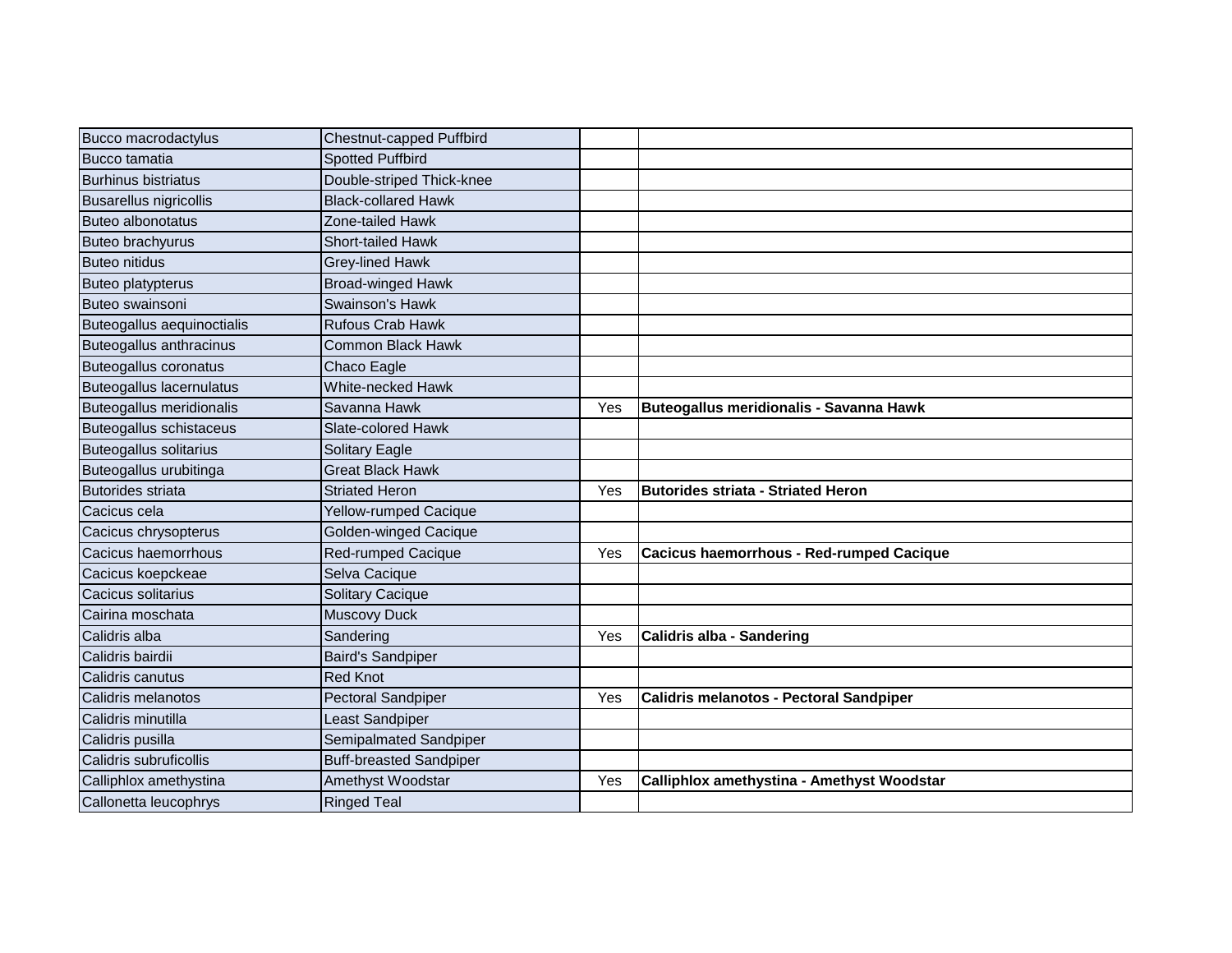| Calonectris edwardsii           | Cape Verde Shearwater          |     |                                              |
|---------------------------------|--------------------------------|-----|----------------------------------------------|
| Calyptura cristata              | Kinglet Calyptura              |     |                                              |
| Campephilus leucopogon          | Cream-backed Woodpecker        |     |                                              |
| Campephilus melanoleucos        | Crimson-crested Woodpecker     |     |                                              |
| Campephilus robustus            | Robust Woodpecker              |     |                                              |
| Campephilus rubricollis         | Red-necked Woodpecker          |     |                                              |
| Camptostoma obsoletum           | Southern Beardless Tyrannulet  |     |                                              |
| Campylopterus calcirupicola     | <b>Outcrop Sabrewing</b>       |     |                                              |
| Campylopterus diamantinensis    | Diamantina Sabrewing           |     |                                              |
| Campylopterus duidae            | <b>Buff-breasted Sabrewing</b> |     |                                              |
| Campylopterus largipennis       | <b>Grey-breasted Sabrewing</b> |     |                                              |
| Campylorhamphus falcularius     | <b>Black-billed Scythebill</b> |     |                                              |
| Campylorhamphus procurvoides    | <b>Curve-billed Scythebill</b> |     |                                              |
| Campylorhamphus trochilirostris | Red-billed Scythebill          |     |                                              |
| Campylorhynchus griseus         | <b>Bicolored Wren</b>          |     |                                              |
| Campylorhynchus turdinus        | Thrush-like Wren               |     |                                              |
| Cantorchilus griseus            | Grey Wren                      |     |                                              |
| Cantorchilus guarayanus         | Fawn-breasted Wren             |     |                                              |
| Cantorchilus leucotis           | <b>Buff-breasted Wren</b>      |     |                                              |
| Cantorchilus longirostris       | Long-billed Wren               | Yes | Cantorchilus longirostris - Long-billed Wren |
| Capito auratus                  | Gilded Barbet                  |     |                                              |
| Capito aurovirens               | <b>Scarlet-crowned Barbet</b>  |     |                                              |
| Capito brunneipectus            | <b>Brown-chested Barbet</b>    |     |                                              |
| Capito dayi                     | <b>Black-girdled Barbet</b>    |     |                                              |
| Capito niger                    | <b>Black-spotted Barbet</b>    |     |                                              |
| Capsiempis flaveola             | Yellow Tyrannulet              | Yes | Capsiempis flaveola - Yellow Tyrannulet      |
| Caracara plancus                | <b>Crested Caracara</b>        | Yes | Caracara plancus - Crested Caracara          |
| Cariama cristata                | Red-legged Seriema             | Yes | Cariama cristata - Red-legged Seriema        |
| Carpornis cucullata             | <b>Hooded Berryeater</b>       |     |                                              |
| Carpornis melanocephala         | <b>Black-headed Berryeater</b> |     |                                              |
| Caryothraustes canadensis       | Yellow-green Grosbeak          |     |                                              |
| Casiornis fuscus                | <b>Ash-throated Casiornis</b>  |     |                                              |
| Casiornis rufus                 | <b>Rufous Casiornis</b>        |     |                                              |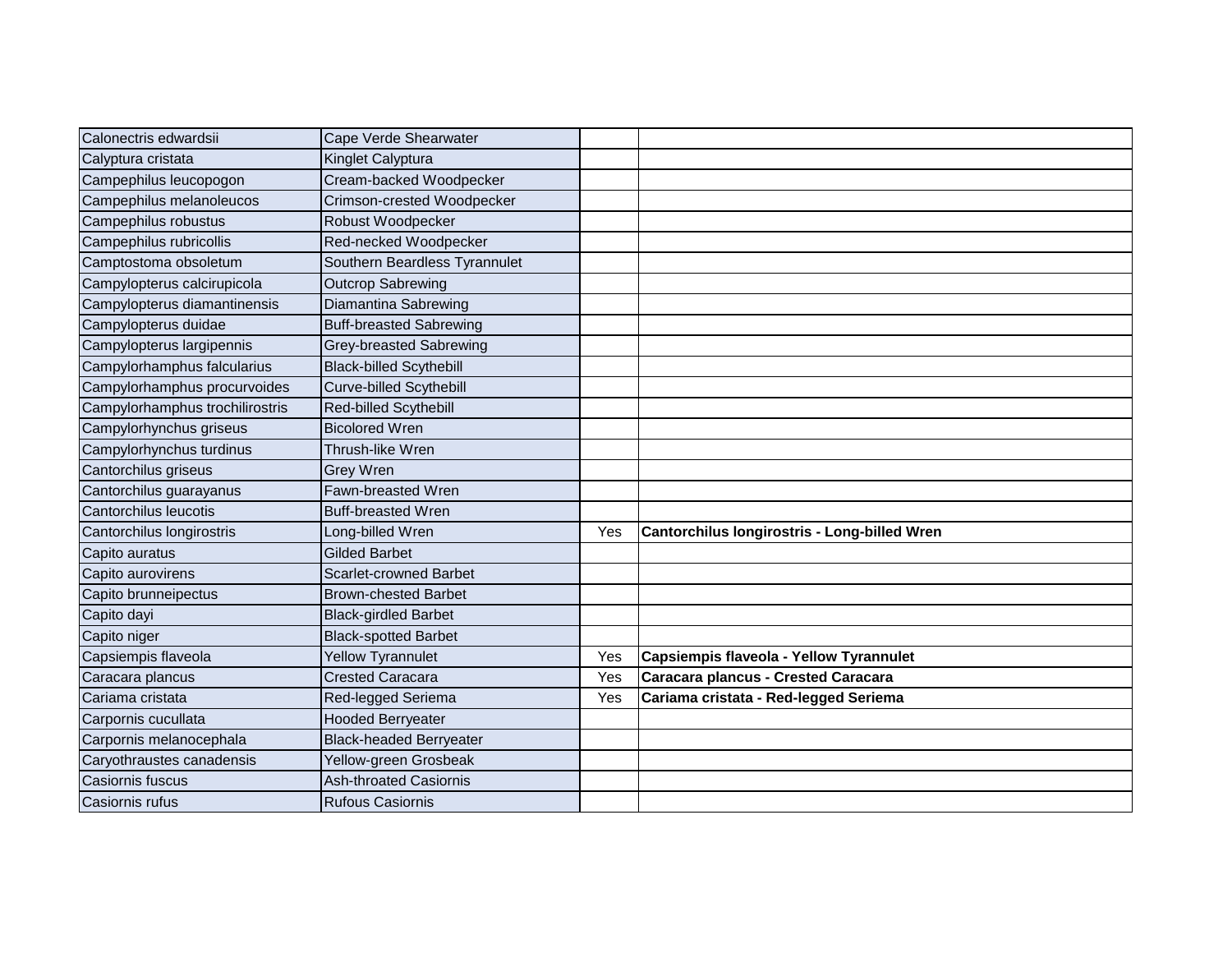| Castanozoster thoracicus   | Bay-chested Warbling Finch           |     |                                                             |
|----------------------------|--------------------------------------|-----|-------------------------------------------------------------|
| Catamenia homochroa        | Paramo Seedeater                     |     |                                                             |
| Cathartes aura             | <b>Turkey Vulture</b>                | Yes | <b>Cathartes aura - Turkey Vulture</b>                      |
| Cathartes burrovianus      | Lesser Yellow-headed Vulture         | Yes | <b>Cathartes burrovianus - Lesser Yellow-headed Vulture</b> |
| Cathartes melambrotus      | <b>Greater Yellow-headed Vulture</b> |     |                                                             |
| Catharus fuscescens        | Veery                                |     |                                                             |
| Catharus minimus           | Grey-cheeked Thrush                  |     |                                                             |
| Catharus ustulatus         | Swainson's Thrush                    |     |                                                             |
| Celeus elegans             | Chestnut Woodpecker                  |     |                                                             |
| Celeus flavescens          | <b>Blond-crested Woodpecker</b>      | Yes | <b>Celeus flavescens - Blond-crested Woodpecker</b>         |
| Celeus flavus              | Cream-colored Woodpecker             |     |                                                             |
| Celeus galeatus            | <b>Helmeted Woodpecker</b>           |     |                                                             |
| Celeus grammicus           | Scaly-breasted Woodpecker            |     |                                                             |
| Celeus lugubris            | Pale-crested Woodpecker              |     |                                                             |
| Celeus obrieni             | Kaempfer's Woodpecker                |     |                                                             |
| Celeus ochraceus           | Ochre-backed Woodpecker              |     |                                                             |
| Celeus torquatus           | Ringed Woodpecker                    |     |                                                             |
| Celeus undatus             | Waved Woodpecker                     |     |                                                             |
| Cephalopterus ornatus      | Amazonian Umbrellabird               |     |                                                             |
| Ceratopipra erythrocephala | Golden-headed Manakin                |     |                                                             |
| Ceratopipra rubrocapilla   | <b>Red-headed Manakin</b>            | Yes | Ceratopipra rubrocapilla - Red-headed Manakin               |
| Cercibis oxycerca          | Sharp-tailed Ibis                    |     |                                                             |
| Cercomacra brasiliana      | Rio de Janeiro Antbird               |     |                                                             |
| Cercomacra carbonaria      | Rio Branco Antbird                   |     |                                                             |
| Cercomacra cinerascens     | <b>Grey Antbird</b>                  |     |                                                             |
| Cercomacra ferdinandi      | <b>Bananal Antbird</b>               |     |                                                             |
| Cercomacra manu            | Manu Antbird                         |     |                                                             |
| Cercomacra melanaria       | Mato Grosso Antbird                  |     |                                                             |
| Cercomacroides fuscicauda  | Riparian Antbird                     |     |                                                             |
| Cercomacroides nigrescens  | <b>Blackish Antbird</b>              |     |                                                             |
| Cercomacroides serva       | <b>Black Antbird</b>                 |     |                                                             |
| Cercomacroides tyrannina   | Dusky Antbird                        |     |                                                             |
| Certhiasomus stictolaemus  | Spot-throated Woodcreeper            |     |                                                             |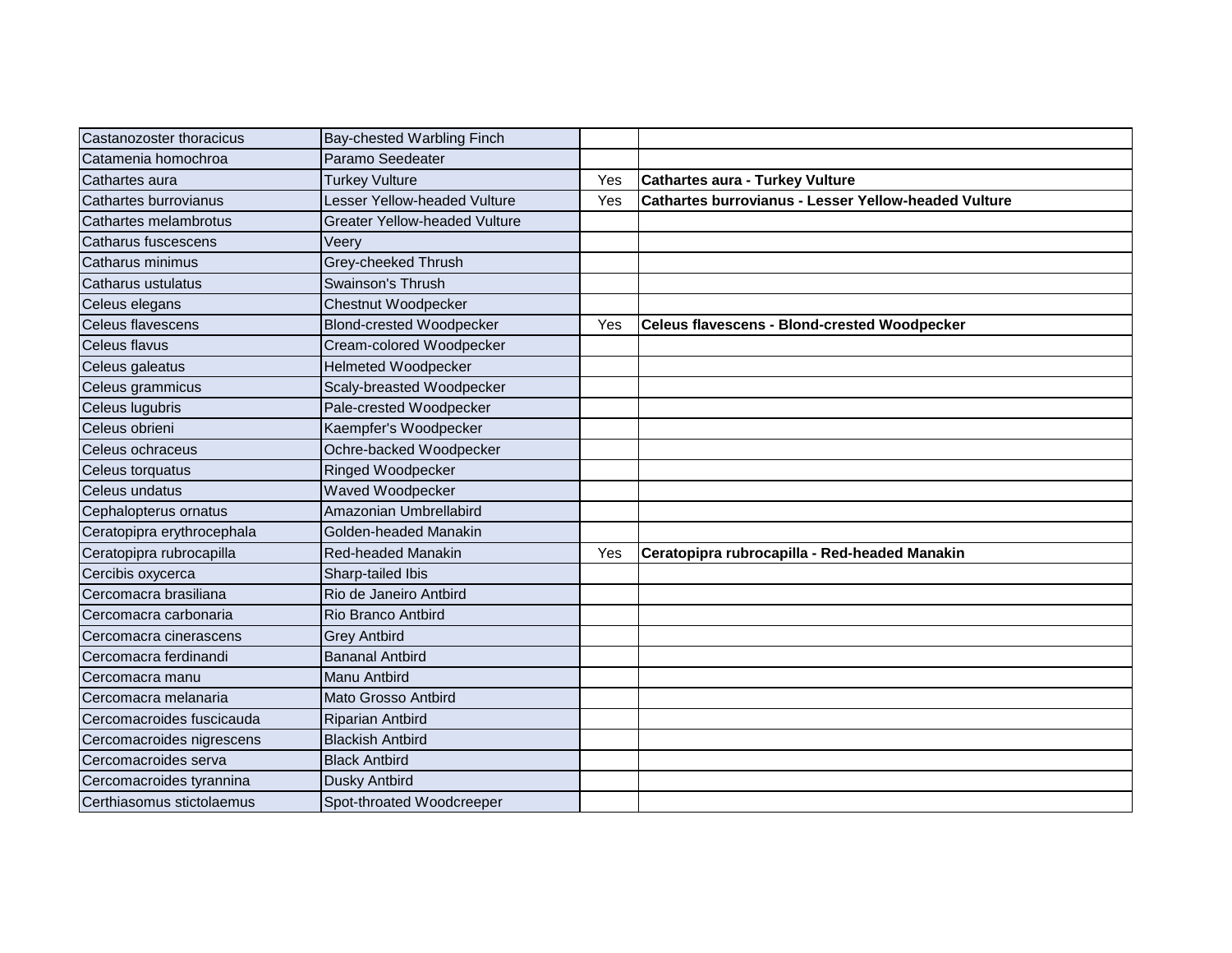| Certhiaxis cinnamomeus    | Yellow-chinned Spinetail     | Yes | Certhiaxis cinnamomeus - Yellow-chinned Spinetail    |
|---------------------------|------------------------------|-----|------------------------------------------------------|
| Certhiaxis mustelinus     | Red-and-white Spinetail      |     |                                                      |
| Chaetura brachyura        | <b>Short-tailed Swift</b>    |     |                                                      |
| Chaetura chapmani         | Chapman's Swift              |     |                                                      |
| Chaetura cinereiventris   | Grey-rumped Swift            |     |                                                      |
| Chaetura egregia          | Pale-rumped Swift            |     |                                                      |
| Chaetura meridionalis     | <b>Sick's Swift</b>          |     |                                                      |
| Chaetura pelagica         | <b>Chimney Swift</b>         |     |                                                      |
| Chaetura spinicaudus      | <b>Band-rumped Swift</b>     |     |                                                      |
| Chamaeza campanisona      | Short-tailed Antthrush       |     |                                                      |
| Chamaeza ruficauda        | Rufous-tailed Antthrush      |     |                                                      |
| Charadrius collaris       | <b>Collared Plover</b>       |     |                                                      |
| Charadrius falklandicus   | <b>Two-banded Plover</b>     |     |                                                      |
| Charadrius modestus       | <b>Rufous-chested Plover</b> |     |                                                      |
| Charadrius semipalmatus   | <b>Semipalmated Plover</b>   | Yes | <b>Charadrius semipalmatus - Semipalmated Plover</b> |
| Charadrius wilsonia       | <b>Wilson's Plover</b>       |     |                                                      |
| Charitospiza eucosma      | Coal-crested Finch           |     |                                                      |
| Chauna torquata           | Southern Screamer            |     |                                                      |
| Chelidoptera tenebrosa    | Swallow-winged Puffbird      |     |                                                      |
| Chionis albus             | Snowy Sheathbill             |     |                                                      |
| Chionomesa fimbriata      | Glittering-throated Emerald  |     |                                                      |
| Chionomesa lactea         | Sapphire-spangled Emerald    | Yes | Chionomesa lactea - Sapphire-spangled Emerald        |
| Chiroxiphia caudata       | <b>Blue Manakin</b>          | Yes | Chiroxiphia caudata - Blue Manakin                   |
| Chiroxiphia pareola       | <b>Blue-backed Manakin</b>   |     |                                                      |
| Chlorestes cyanus         | White-chinned Sapphire       |     |                                                      |
| Chlorestes notata         | <b>Blue-chinned Sapphire</b> |     |                                                      |
| Chloroceryle aenea        | American Pygmy Kingfisher    |     |                                                      |
| Chloroceryle amazona      | Amazon Kingfisher            |     |                                                      |
| Chloroceryle americana    | Green Kingfisher             | Yes | Chloroceryle americana - Green Kingfisher            |
| Chloroceryle inda         | Green-and-rufous Kingfisher  |     |                                                      |
| Chlorophanes spiza        | Green Honeycreeper           |     |                                                      |
| Chlorophonia cyanea       | Blue-naped Chlorophonia      |     |                                                      |
| Chlorophonia cyanocephala | Golden-rumped Euphonia       |     |                                                      |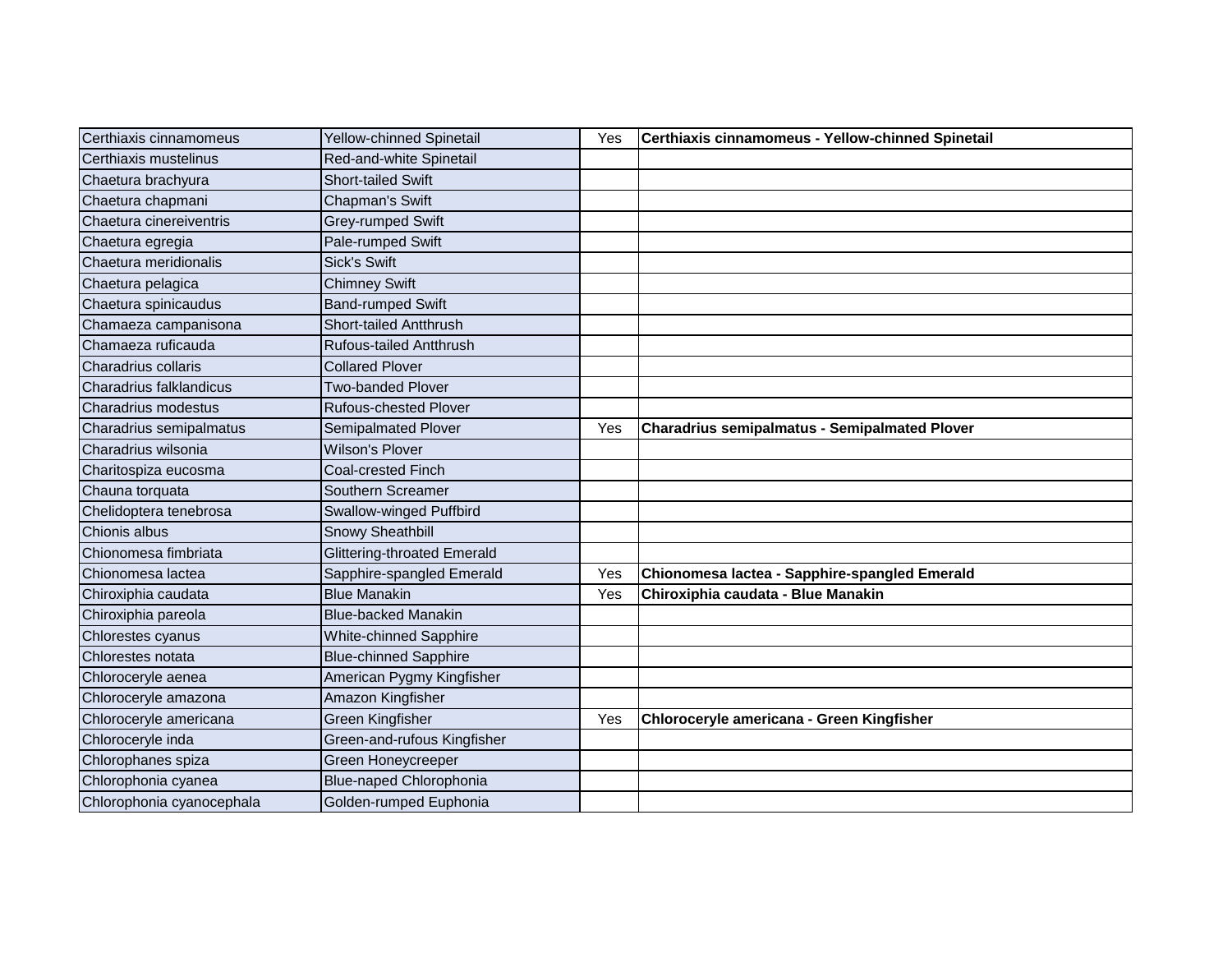| Chlorostilbon lucidus         | <b>Glittering-bellied Emerald</b> | Yes | Chlorostilbon lucidus - Glittering-bellied Emerald |
|-------------------------------|-----------------------------------|-----|----------------------------------------------------|
| Chlorostilbon mellisugus      | <b>Blue-tailed Emerald</b>        |     |                                                    |
| Chondrohierax uncinatus       | <b>Hook-billed Kite</b>           |     |                                                    |
| Chordeiles acutipennis        | Lesser Nighthawk                  |     |                                                    |
| Chordeiles gundlachii         | Antillean Nighthawk               |     |                                                    |
| Chordeiles minor              | Common Nighthawk                  | Yes | Chordeiles minor - Common Nighthawk                |
| Chordeiles nacunda            | Nacunda Nighthawk                 | Yes | Chordeiles nacunda - Nacunda Nighthawk             |
| Chordeiles pusillus           | Least Nighthawk                   |     |                                                    |
| Chordeiles rupestris          | Sand-colored Nighthawk            |     |                                                    |
| Chroicocephalus cirrocephalus | Grey-headed Gull                  |     |                                                    |
| Chroicocephalus maculipennis  | <b>Brown-hooded Gull</b>          |     |                                                    |
| Chrysolampis mosquitus        | Ruby-topaz Hummingbird            |     |                                                    |
| Chrysomus icterocephalus      | Yellow-hooded Blackbird           | Yes | Chrysomus icterocephalus - Yellow-hooded Blackbird |
| Chrysomus ruficapillus        | Chestnut-capped Blackbird         | Yes | Chrysomus ruficapillus - Chestnut-capped Blackbird |
| Chrysuronia brevirostris      | <b>White-chested Emerald</b>      |     |                                                    |
| Chrysuronia leucogaster       | <b>Plain-bellied Emerald</b>      |     |                                                    |
| Chrysuronia oenone            | <b>Golden-tailed Sapphire</b>     |     |                                                    |
| Chrysuronia versicolor        | <b>Versicolored Emerald</b>       |     |                                                    |
| Cichlocolaptes leucophrus     | Pale-browed Treehunter            |     |                                                    |
| Cichlocolaptes mazarbarnetti  | Cryptic Treehunter                |     |                                                    |
| Cichlopsis leucogenys         | Rufous-brown Solitaire            |     |                                                    |
| Ciconia maguari               | Maguari Stork                     |     |                                                    |
| Cinclodes fuscus              | <b>Buff-winged Cinclodes</b>      |     |                                                    |
| Cinclodes pabsti              | Long-tailed Cinclodes             |     |                                                    |
| Circus buffoni                | Long-winged Harrier               |     |                                                    |
| Circus cinereus               | <b>Cinereous Harrier</b>          |     |                                                    |
| Cissopis leverianus           | Magpie Tanager                    |     |                                                    |
| Cistothorus platensis         | <b>Grass Wren</b>                 |     |                                                    |
| Claravis pretiosa             | <b>Blue Ground Dove</b>           |     |                                                    |
| Clibanornis dendrocolaptoides | Canebrake Groundcreeper           |     |                                                    |
| Clibanornis rectirostris      | Henna-capped Foliage-gleaner      |     |                                                    |
| Clibanornis rubiginosus       | Ruddy Foliage-gleaner             |     |                                                    |
| Clytoctantes atrogularis      | Rondonia Bushbird                 |     |                                                    |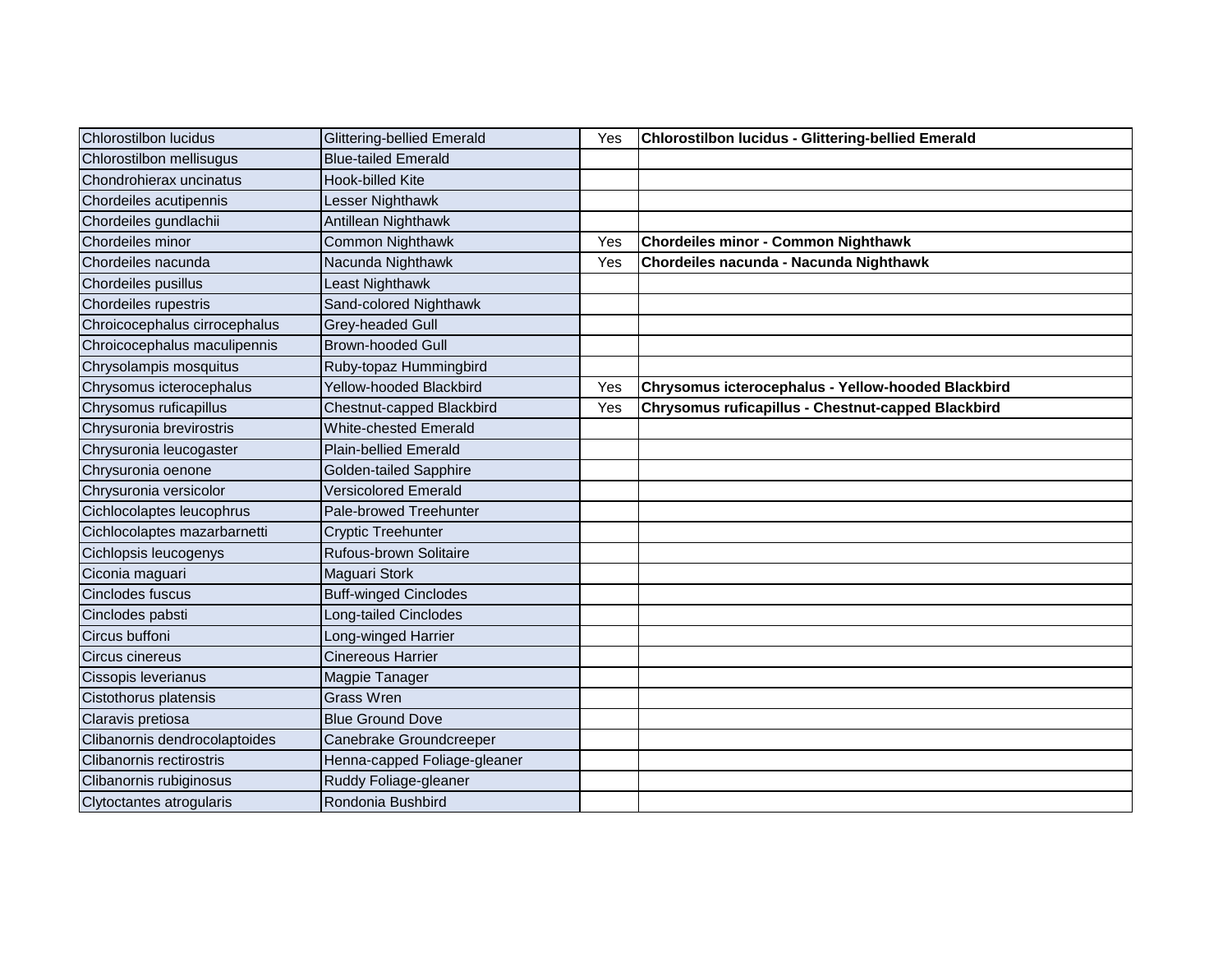| Clytolaema rubricauda    | <b>Brazilian Ruby</b>         |     |                                                         |
|--------------------------|-------------------------------|-----|---------------------------------------------------------|
| Cnemotriccus fuscatus    | <b>Fuscous Flycatcher</b>     |     |                                                         |
| Cnipodectes subbrunneus  | <b>Brownish Twistwing</b>     |     |                                                         |
| Cnipodectes superrufus   | <b>Rufous Twistwing</b>       |     |                                                         |
| Coccycua cinerea         | Ash-colored Cuckoo            |     |                                                         |
| Coccycua minuta          | Little Cuckoo                 |     |                                                         |
| Coccycua pumila          | <b>Dwarf Cuckoo</b>           |     |                                                         |
| Coccyzus americanus      | Yellow-billed Cuckoo          |     |                                                         |
| Coccyzus erythropthalmus | <b>Black-billed Cuckoo</b>    |     |                                                         |
| Coccyzus euleri          | Pearly-breasted Cuckoo        |     |                                                         |
| Coccyzus melacoryphus    | Dark-billed Cuckoo            |     |                                                         |
| Coccyzus minor           | Mangrove Cuckoo               |     |                                                         |
| Cochlearius cochlearius  | <b>Boat-billed Heron</b>      |     |                                                         |
| Coereba flaveola         | Bananaquit                    | Yes | Coereba flaveola - Bananaquit                           |
| Colaptes campestris      | Campo Flicker                 | Yes | <b>Colaptes campestris - Campo Flicker</b>              |
| Colaptes melanochloros   | Green-barred Woodpecker       | Yes | <b>Colaptes melanochloros - Green-barred Woodpecker</b> |
| Colaptes punctigula      | Spot-breasted Woodpecker      |     |                                                         |
| Colibri coruscans        | Sparkling Violetear           |     |                                                         |
| Colibri delphinae        | <b>Brown Violetear</b>        |     |                                                         |
| Colibri serrirostris     | <b>White-vented Violetear</b> |     |                                                         |
| Colinus cristatus        | <b>Crested Bobwhite</b>       |     |                                                         |
| Colonia colonus          | Long-tailed Tyrant            |     |                                                         |
| Columba livia            | <b>Rock Dove</b>              | Yes | Columba livia - Rock Dove                               |
| Columbina cyanopis       | <b>Blue-eyed Ground Dove</b>  |     |                                                         |
| Columbina minuta         | Plain-breasted Ground Dove    |     |                                                         |
| Columbina passerina      | <b>Common Ground Dove</b>     |     |                                                         |
| Columbina picui          | Picui Ground Dove             | Yes | Columbina picui - Picui Ground Dove                     |
| Columbina squammata      | <b>Scaled Dove</b>            |     |                                                         |
| Columbina talpacoti      | Ruddy Ground Dove             | Yes | Columbina talpacoti - Ruddy Ground Dove                 |
| Compsothraupis loricata  | Scarlet-throated Tanager      |     |                                                         |
| Conioptilon mcilhennyi   | <b>Black-faced Cotinga</b>    |     |                                                         |
| Conirostrum bicolor      | <b>Bicolored Conebill</b>     |     |                                                         |
| Conirostrum margaritae   | Pearly-breasted Conebill      |     |                                                         |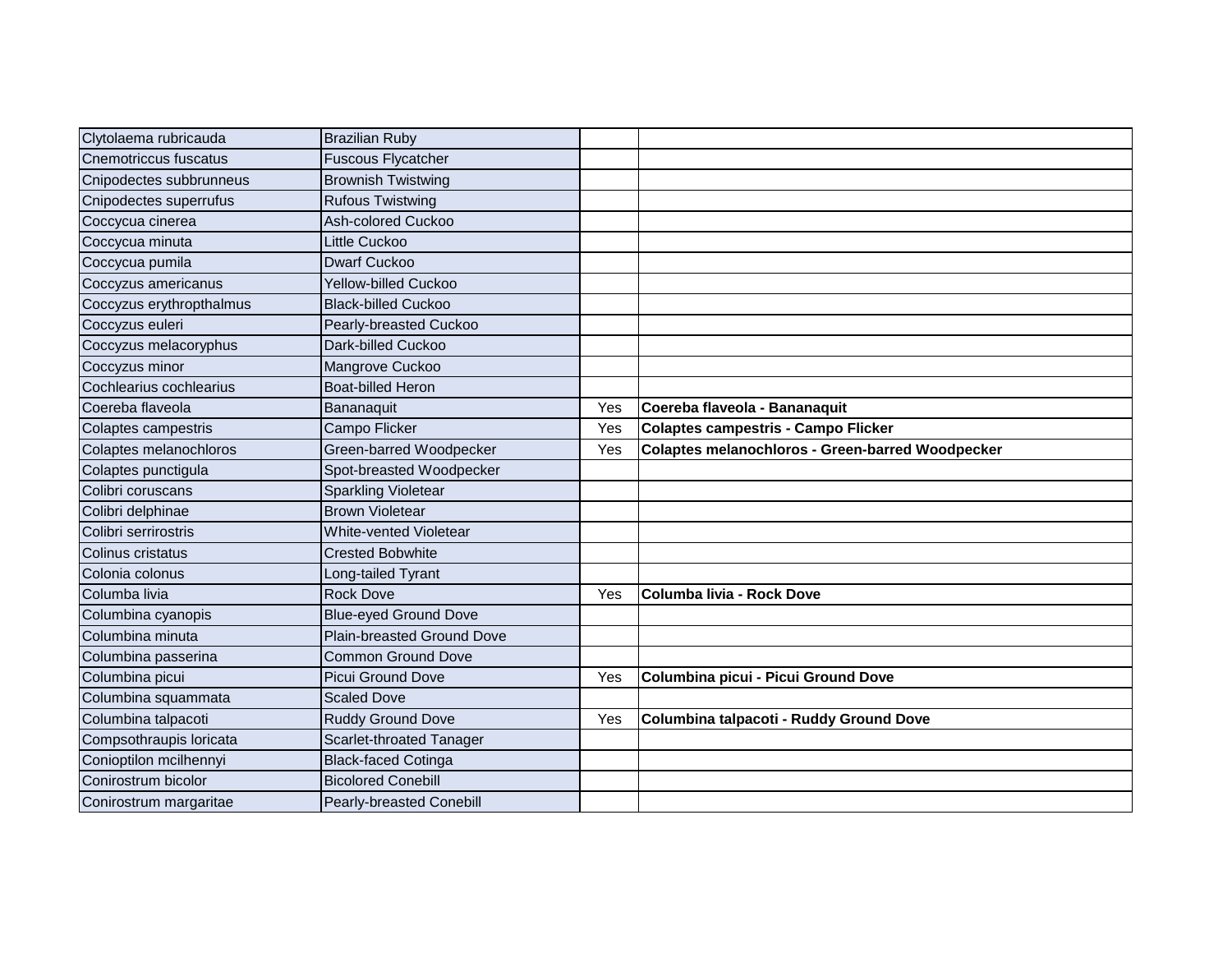| Conirostrum speciosum     | <b>Chestnut-vented Conebill</b>  |     |                                                |
|---------------------------|----------------------------------|-----|------------------------------------------------|
| Conopias parvus           | Yellow-throated Flycatcher       |     |                                                |
| Conopias trivirgatus      | Three-striped Flycatcher         |     |                                                |
| Conopophaga aurita        | <b>Chestnut-belted Gnateater</b> | Yes | Conopophaga aurita - Chestnut-belted Gnateater |
| Conopophaga lineata       | <b>Rufous Gnateater</b>          |     |                                                |
| Conopophaga melanogaster  | <b>Black-bellied Gnateater</b>   |     |                                                |
| Conopophaga melanops      | <b>Black-cheeked Gnateater</b>   | Yes | Conopophaga melanops - Black-cheeked Gnateater |
| Conopophaga roberti       | <b>Hooded Gnateater</b>          |     |                                                |
| Conothraupis mesoleuca    | Cone-billed Tanager              |     |                                                |
| Conothraupis speculigera  | <b>Black-and-white Tanager</b>   |     |                                                |
| Contopus cinereus         | <b>Tropical Pewee</b>            |     |                                                |
| Contopus cooperi          | Olive-sided Flycatcher           |     |                                                |
| Contopus nigrescens       | <b>Blackish Pewee</b>            |     |                                                |
| Contopus virens           | Eastern Wood Pewee               |     |                                                |
| Coragyps atratus          | <b>Black Vulture</b>             |     |                                                |
| Corapipo gutturalis       | White-throated Manakin           |     |                                                |
| Coryphaspiza melanotis    | <b>Black-masked Finch</b>        |     |                                                |
| Coryphistera alaudina     | Lark-like Brushrunner            |     |                                                |
| Coryphospingus cucullatus | <b>Red Pileated Finch</b>        |     |                                                |
| Coryphospingus pileatus   | <b>Grey Pileated Finch</b>       |     |                                                |
| Corythopis delalandi      | Southern Antpipit                |     |                                                |
| Corythopis torquatus      | <b>Ringed Antpipit</b>           |     |                                                |
| Coscoroba coscoroba       | Coscoroba Swan                   | Yes | Coscoroba coscoroba - Coscoroba Swan           |
| Cotinga cayana            | Spangled Cotinga                 |     |                                                |
| Cotinga cotinga           | Purple-breasted Cotinga          |     |                                                |
| Cotinga maculata          | <b>Banded Cotinga</b>            |     |                                                |
| Cotinga maynana           | Plum-throated Cotinga            |     |                                                |
| Coturnicops notatus       | <b>Speckled Rail</b>             |     |                                                |
| Cranioleuca demissa       | Tepui Spinetail                  |     |                                                |
| Cranioleuca gutturata     | Speckled Spinetail               |     |                                                |
| Cranioleuca muelleri      | <b>Scaled Spinetail</b>          |     |                                                |
| Cranioleuca obsoleta      | <b>Olive Spinetail</b>           | Yes | Cranioleuca obsoleta - Olive Spinetail         |
| Cranioleuca pallida       | Pallid Spinetail                 |     |                                                |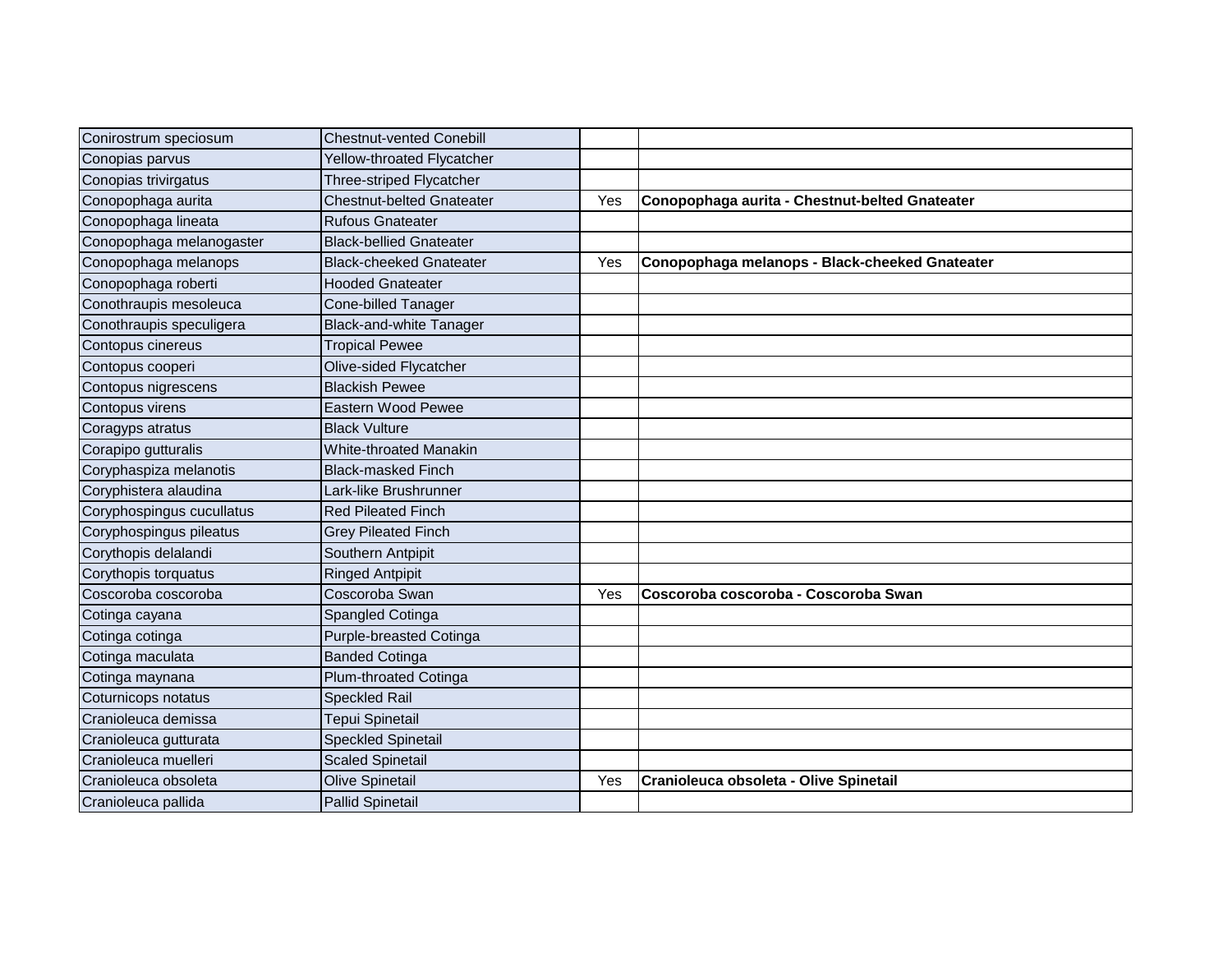| Cranioleuca pyrrhophia    | Stripe-crowned Spinetail         |     |                                                  |
|---------------------------|----------------------------------|-----|--------------------------------------------------|
| Cranioleuca semicinerea   | Grey-headed Spinetail            |     |                                                  |
| Cranioleuca vulpecula     | Parker's Spinetail               |     |                                                  |
| Cranioleuca vulpina       | Rusty-backed Spinetail           |     |                                                  |
| Crax alector              | <b>Black Curassow</b>            |     |                                                  |
| Crax blumenbachii         | <b>Red-billed Curassow</b>       |     |                                                  |
| Crax fasciolata           | <b>Bare-faced Curassow</b>       |     |                                                  |
| Crax globulosa            | <b>Wattled Curassow</b>          |     |                                                  |
| Crotophaga ani            | Smooth-billed Ani                | Yes | Crotophaga ani - Smooth-billed Ani               |
| Crotophaga major          | Greater Ani                      |     |                                                  |
| Cryptopezus nattereri     | Speckle-breasted Antpitta        |     |                                                  |
| Crypturellus atrocapillus | <b>Black-capped Tinamou</b>      |     |                                                  |
| Crypturellus bartletti    | <b>Bartlett's Tinamou</b>        |     |                                                  |
| Crypturellus brevirostris | <b>Rusty Tinamou</b>             |     |                                                  |
| Crypturellus cinereus     | Cinereous Tinamou                |     |                                                  |
| Crypturellus erythropus   | Red-legged Tinamou               |     |                                                  |
| Crypturellus noctivagus   | Yellow-legged Tinamou            |     |                                                  |
| Crypturellus obsoletus    | <b>Brown Tinamou</b>             |     |                                                  |
| Crypturellus parvirostris | Small-billed Tinamou             |     |                                                  |
| Crypturellus soui         | Little Tinamou                   |     |                                                  |
| Crypturellus strigulosus  | <b>Brazilian Tinamou</b>         |     |                                                  |
| Crypturellus variegatus   | Variegated Tinamou               |     |                                                  |
| Culicivora caudacuta      | <b>Sharp-tailed Grass Tyrant</b> | Yes | Culicivora caudacuta - Sharp-tailed Grass Tyrant |
| Cyanerpes caeruleus       | Purple Honeycreeper              |     |                                                  |
| Cyanerpes cyaneus         | Red-legged Honeycreeper          |     |                                                  |
| Cyanerpes nitidus         | Short-billed Honeycreeper        |     |                                                  |
| Cyanicterus cyanicterus   | <b>Blue-backed Tanager</b>       |     |                                                  |
| Cyanocorax caeruleus      | Azure Jay                        | Yes | Cyanocorax caeruleus - Azure Jay                 |
| Cyanocorax cayanus        | Cayenne Jay                      |     |                                                  |
| Cyanocorax chrysops       | Plush-crested Jay                |     |                                                  |
| Cyanocorax cristatellus   | Curl-crested Jay                 |     |                                                  |
| Cyanocorax cyanomelas     | Purplish Jay                     |     |                                                  |
| Cyanocorax cyanopogon     | White-naped Jay                  |     |                                                  |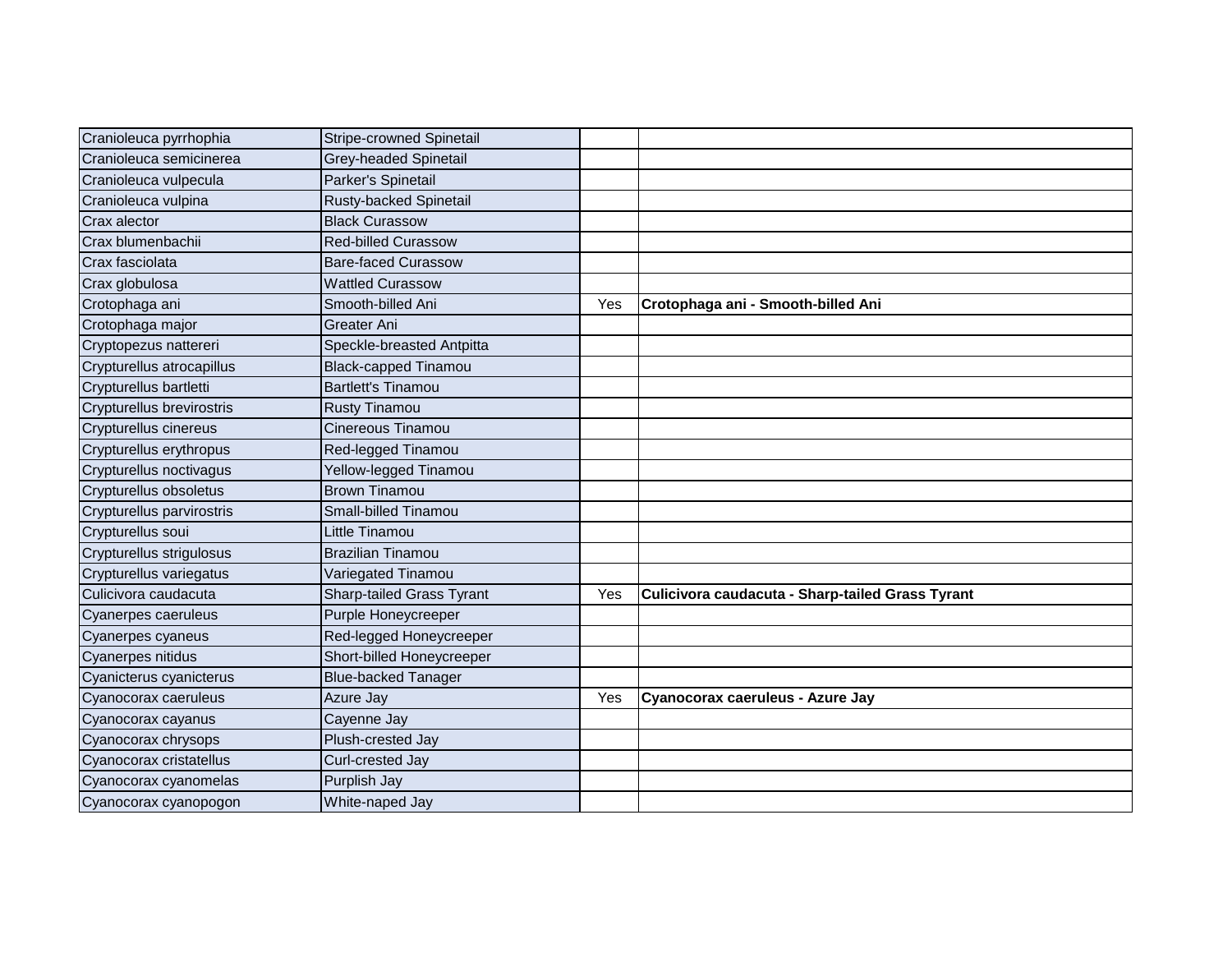| Cyanocorax violaceus        | Violaceous Jay                      |     |                                                   |
|-----------------------------|-------------------------------------|-----|---------------------------------------------------|
| Cyanoloxia brissonii        | <b>Ultramarine Grosbeak</b>         | Yes | Cyanoloxia brissonii - Ultramarine Grosbeak       |
| Cyanoloxia glaucocaerulea   | Glaucous-blue Grosbeak              |     |                                                   |
| Cyanoloxia rothschildii     | Amazonian Grosbeak                  |     |                                                   |
| Cyclarhis gujanensis        | Rufous-browed Peppershrike          | Yes | Cyclarhis gujanensis - Rufous-browed Peppershrike |
| Cygnus melancoryphus        | <b>Black-necked Swan</b>            |     |                                                   |
| Cymbilaimus lineatus        | <b>Fasciated Antshrike</b>          |     |                                                   |
| Cymbilaimus sanctaemariae   | <b>Bamboo Antshrike</b>             |     |                                                   |
| Cyphorhinus arada           | <b>Musician Wren</b>                |     |                                                   |
| Cypseloides fumigatus       | Sooty Swift                         |     |                                                   |
| Cypseloides senex           | <b>Great Dusky Swift</b>            |     |                                                   |
| Cypsnagra hirundinacea      | White-rumped Tanager                |     |                                                   |
| Dacnis albiventris          | <b>White-bellied Dacnis</b>         |     |                                                   |
| Dacnis cayana               | <b>Blue Dacnis</b>                  | Yes | Dacnis cayana - Blue Dacnis                       |
| Dacnis flaviventer          | <b>Yellow-bellied Dacnis</b>        |     |                                                   |
| Dacnis lineata              | <b>Black-faced Dacnis</b>           |     |                                                   |
| Dacnis nigripes             | <b>Black-legged Dacnis</b>          |     |                                                   |
| Daptrius ater               | <b>Black Caracara</b>               |     |                                                   |
| Deconychura longicauda      | Long-tailed Woodcreeper             |     |                                                   |
| Dendrexetastes rufigula     | Cinnamon-throated Woodcreeper       |     |                                                   |
| Dendrocincla fuliginosa     | Plain-brown Woodcreeper             |     |                                                   |
| Dendrocincla merula         | White-chinned Woodcreeper           |     |                                                   |
| Dendrocincla turdina        | Plain-winged Woodcreeper            |     |                                                   |
| Dendrocolaptes certhia      | Amazonian Barred Woodcreeper        |     |                                                   |
| Dendrocolaptes hoffmannsi   | Hoffmanns's Woodcreeper             |     |                                                   |
| Dendrocolaptes picumnus     | <b>Black-banded Woodcreeper</b>     |     |                                                   |
| Dendrocolaptes platyrostris | Planalto Woodcreeper                |     |                                                   |
| Dendrocygna autumnalis      | <b>Black-bellied Whistling Duck</b> |     |                                                   |
| Dendrocygna bicolor         | <b>Fulvous Whistling Duck</b>       | Yes | Dendrocygna bicolor - Fulvous Whistling Duck      |
| Dendrocygna viduata         | <b>White-faced Whistling Duck</b>   | Yes | Dendrocygna viduata - White-faced Whistling Duck  |
| Dendroma erythroptera       | Chestnut-winged Foliage-gleaner     |     |                                                   |
| Dendroma rufa               | <b>Buff-fronted Foliage-gleaner</b> |     |                                                   |
| Dendroplex kienerii         | Zimmer's Woodcreeper                |     |                                                   |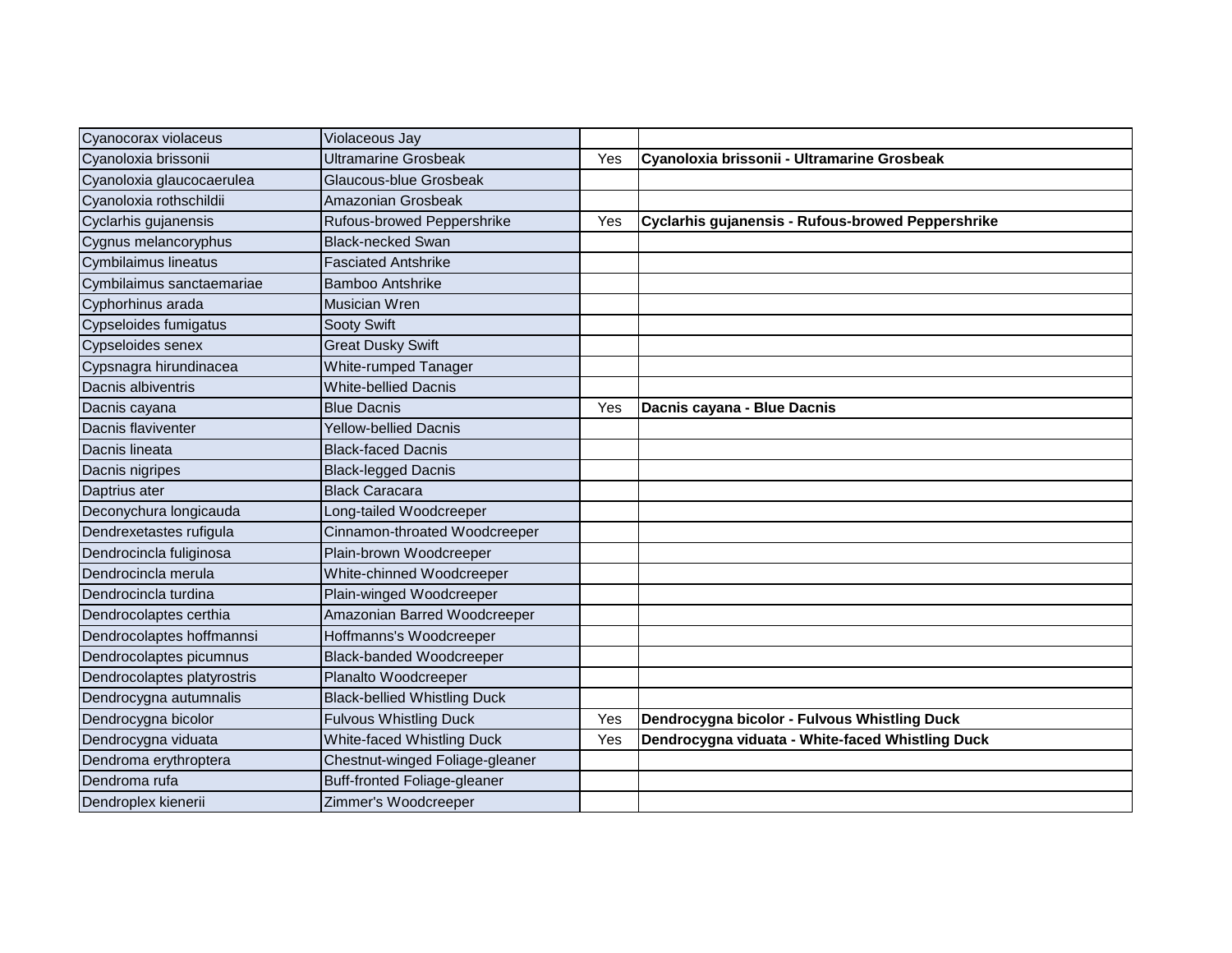| Dendroplex picus            | Straight-billed Woodcreeper    |     |                                                   |
|-----------------------------|--------------------------------|-----|---------------------------------------------------|
| Deroptyus accipitrinus      | Red-fan Parrot                 |     |                                                   |
| Dichrozona cincta           | <b>Banded Antbird</b>          |     |                                                   |
| Diopsittaca nobilis         | <b>Red-shouldered Macaw</b>    |     |                                                   |
| Discosura langsdorffi       | <b>Black-bellied Thorntail</b> |     |                                                   |
| Discosura longicaudus       | Racket-tipped Thorntail        |     |                                                   |
| Diuca diuca                 | Diuca Finch                    |     |                                                   |
| Dolichonyx oryzivorus       | <b>Bobolink</b>                |     |                                                   |
| Donacobius atricapilla      | <b>Black-capped Donacobius</b> | Yes | Donacobius atricapilla - Black-capped Donacobius  |
| Donacospiza albifrons       | Long-tailed Reed Finch         | Yes | Donacospiza albifrons - Long-tailed Reed Finch    |
| Dromococcyx pavoninus       | Pavonine Cuckoo                |     |                                                   |
| Dromococcyx phasianellus    | <b>Pheasant Cuckoo</b>         |     |                                                   |
| Drymophila devillei         | <b>Striated Antbird</b>        |     |                                                   |
| Drymophila ferruginea       | Ferruginous Antbird            |     |                                                   |
| Drymophila genei            | <b>Rufous-tailed Antbird</b>   |     |                                                   |
| Drymophila malura           | Dusky-tailed Antbird           |     |                                                   |
| Drymophila ochropyga        | Ochre-rumped Antbird           |     |                                                   |
| Drymophila rubricollis      | <b>Bertoni's Antbird</b>       |     |                                                   |
| Drymophila squamata         | <b>Scaled Antbird</b>          | Yes | Drymophila squamata - Scaled Antbird              |
| Drymornis bridgesii         | Scimitar-billed Woodcreeper    |     |                                                   |
| <b>Dryocopus lineatus</b>   | Lineated Woodpecker            |     |                                                   |
| <b>Dysithamnus mentalis</b> | Plain Antvireo                 | Yes | <b>Dysithamnus mentalis - Plain Antvireo</b>      |
| Dysithamnus plumbeus        | Plumbeous Antvireo             |     |                                                   |
| Dysithamnus stictothorax    | Spot-breasted Antvireo         |     |                                                   |
| Dysithamnus xanthopterus    | Rufous-backed Antvireo         | Yes | Dysithamnus xanthopterus - Rufous-backed Antvireo |
| Egretta caerulea            | Little Blue Heron              | Yes | Egretta caerulea - Little Blue Heron              |
| Egretta thula               | Snowy Egret                    | Yes | Egretta thula - Snowy Egret                       |
| Egretta tricolor            | <b>Tricolored Heron</b>        |     |                                                   |
| Elaenia albiceps            | <b>White-crested Elaenia</b>   |     |                                                   |
| Elaenia chiriquensis        | Lesser Elaenia                 |     |                                                   |
| Elaenia cristata            | <b>Plain-crested Elaenia</b>   |     |                                                   |
| Elaenia flavogaster         | <b>Yellow-bellied Elaenia</b>  | Yes | Elaenia flavogaster - Yellow-bellied Elaenia      |
| Elaenia mesoleuca           | Olivaceous Elaenia             |     |                                                   |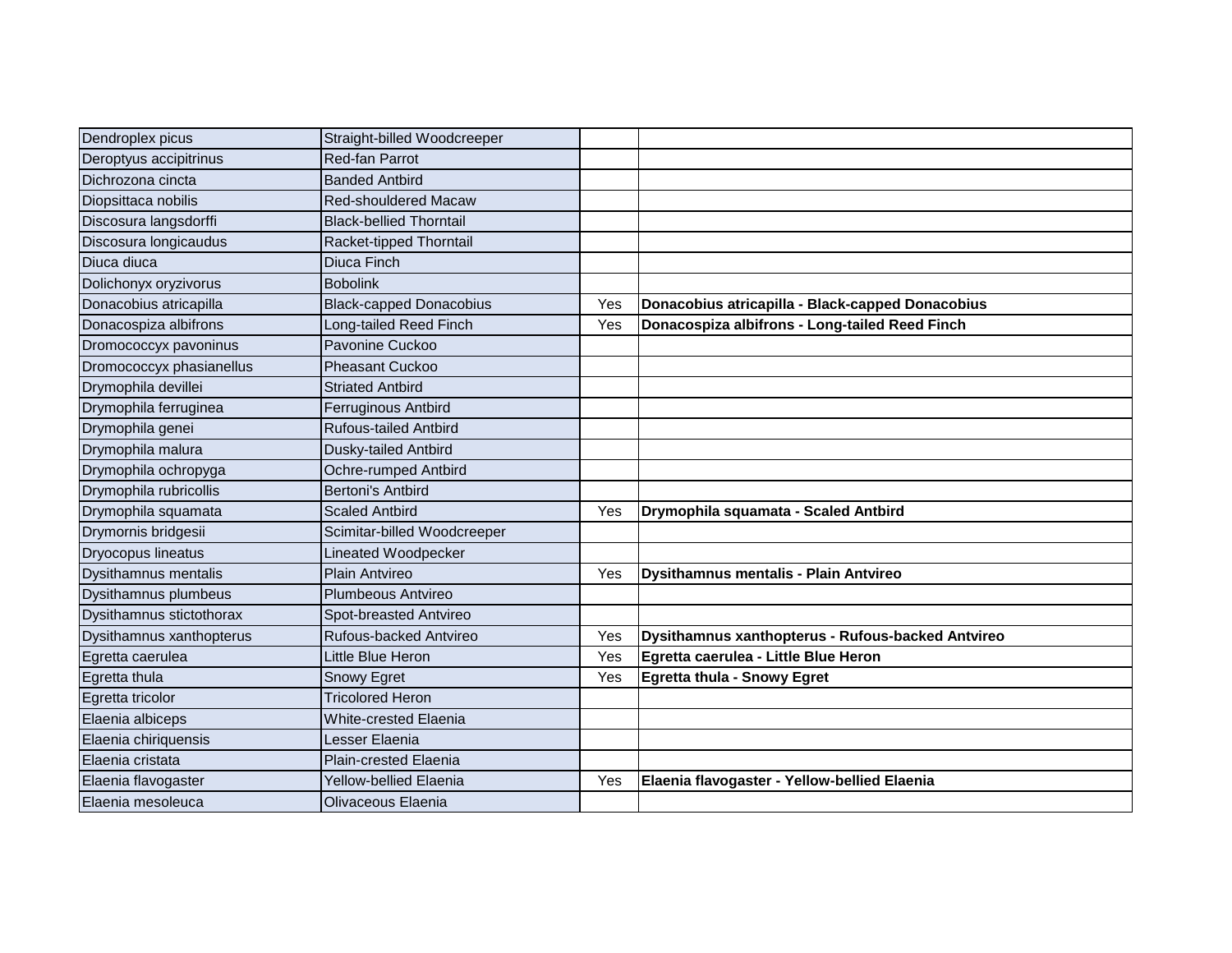| Elaenia obscura              | <b>Highland Elaenia</b>            |     |                                                   |
|------------------------------|------------------------------------|-----|---------------------------------------------------|
| Elaenia pelzelni             | <b>Brownish Elaenia</b>            |     |                                                   |
|                              |                                    |     |                                                   |
| Elaenia ruficeps             | Rufous-crowned Elaenia             |     |                                                   |
| Elaenia sordida              | Small-headed Elaenia               |     |                                                   |
| Elaenia spectabilis          | Large Elaenia                      |     |                                                   |
| Elanoides forficatus         | <b>Swallow-tailed Kite</b>         |     |                                                   |
| Elanus leucurus              | <b>White-tailed Kite</b>           |     |                                                   |
| Electron platyrhynchum       | <b>Broad-billed Motmot</b>         |     |                                                   |
| Eleoscytalopus indigoticus   | White-breasted Tapaculo            |     |                                                   |
| Eleoscytalopus psychopompus  | Bahia Tapaculo                     |     |                                                   |
| Eleothreptus anomalus        | Sickle-winged Nightjar             |     |                                                   |
| Eleothreptus candicans       | White-winged Nightjar              |     |                                                   |
| Elliotomyia chionogaster     | White-bellied Hummingbird          |     |                                                   |
| Emberizoides duidae          | Duida Grass Finch                  |     |                                                   |
| Emberizoides herbicola       | <b>Wedge-tailed Grass Finch</b>    | Yes | Emberizoides herbicola - Wedge-tailed Grass Finch |
| Emberizoides ypiranganus     | Lesser Grass Finch                 |     |                                                   |
| Embernagra longicauda        | Serra Finch                        |     |                                                   |
| Embernagra platensis         | Pampa Finch                        | Yes | Embernagra platensis - Pampa Finch                |
| Empidonomus varius           | Variegated Flycatcher              | Yes | <b>Empidonomus varius - Variegated Flycatcher</b> |
| Epinecrophylla amazonica     | Rio Madeira Stipplethroat          |     |                                                   |
| Epinecrophylla gutturalis    | <b>Brown-bellied Stipplethroat</b> |     |                                                   |
| Epinecrophylla haematonota   | Rufous-backed Stipplethroat        |     |                                                   |
| Epinecrophylla leucophthalma | White-eyed Stipplethroat           |     |                                                   |
| Epinecrophylla ornata        | Ornate Stipplethroat               |     |                                                   |
| Estrilda astrild             | <b>Common Waxbill</b>              | Yes | <b>Estrilda astrild - Common Waxbill</b>          |
| Eubucco richardsoni          | Lemon-throated Barbet              |     |                                                   |
| Euchrepomis humeralis        | Chestnut-shouldered Antwren        |     |                                                   |
| Euchrepomis spodioptila      | Ash-winged Antwren                 |     |                                                   |
| Eucometis penicillata        | Grey-headed Tanager                |     |                                                   |
| Eudocimus ruber              | <b>Scarlet Ibis</b>                |     |                                                   |
| Eupetomena cirrochloris      | Sombre Hummingbird                 |     |                                                   |
| Eupetomena macroura          | Swallow-tailed Hummingbird         | Yes | Eupetomena macroura - Swallow-tailed Hummingbird  |
| Euphonia cayennensis         | Golden-sided Euphonia              |     |                                                   |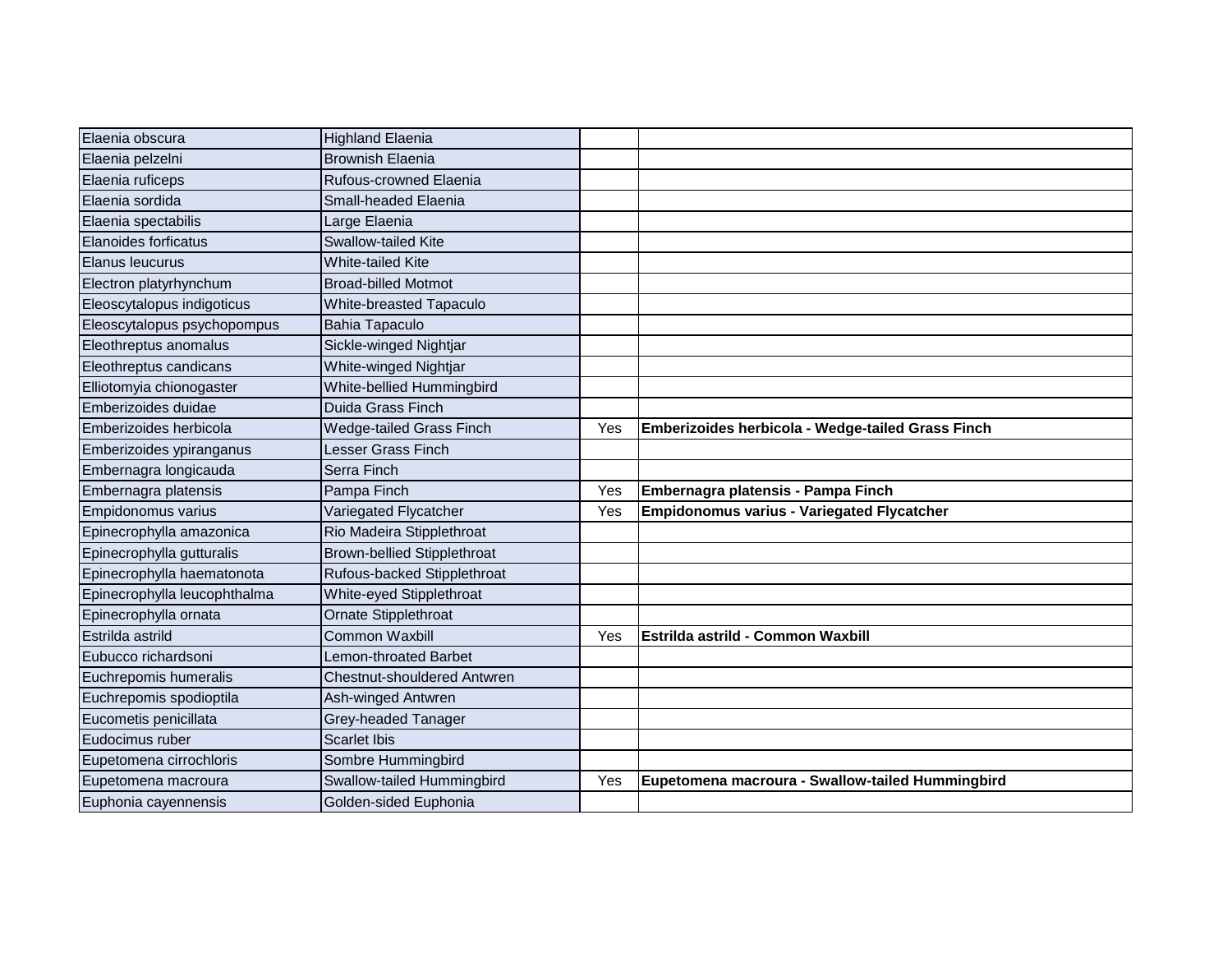| Euphonia chalybea          | Green-chinned Euphonia           |     |                                                 |
|----------------------------|----------------------------------|-----|-------------------------------------------------|
| Euphonia chlorotica        | Purple-throated Euphonia         | Yes | Euphonia chlorotica - Purple-throated Euphonia  |
| Euphonia chrysopasta       | White-lored Euphonia             |     |                                                 |
| Euphonia finschi           | Finsch's Euphonia                |     |                                                 |
| Euphonia laniirostris      | Thick-billed Euphonia            |     |                                                 |
| Euphonia minuta            | White-vented Euphonia            |     |                                                 |
| Euphonia pectoralis        | Chestnut-bellied Euphonia        |     |                                                 |
| Euphonia plumbea           | Plumbeous Euphonia               |     |                                                 |
| Euphonia rufiventris       | Rufous-bellied Euphonia          |     |                                                 |
| Euphonia violacea          | Violaceous Euphonia              | Yes | Euphonia violacea - Violaceous Euphonia         |
| Euphonia xanthogaster      | Orange-bellied Euphonia          | Yes | Euphonia xanthogaster - Orange-bellied Euphonia |
| Eupsittula aurea           | <b>Peach-fronted Parakeet</b>    |     |                                                 |
| Eupsittula cactorum        | Caatinga Parakeet                |     |                                                 |
| Eupsittula pertinax        | <b>Brown-throated Parakeet</b>   |     |                                                 |
| Eurypyga helias            | Sunbittern                       |     |                                                 |
| Euscarthmus meloryphus     | Rufous-crowned Pygmy Tyrant      |     |                                                 |
| Euscarthmus rufomarginatus | Rufous-sided Pygmy Tyrant        |     |                                                 |
| Falco deiroleucus          | Orange-breasted Falcon           |     |                                                 |
| Falco femoralis            | Aplomado Falcon                  |     |                                                 |
| Falco peregrinus           | Peregrine Falcon                 |     |                                                 |
| Falco rufigularis          | <b>Bat Falcon</b>                |     |                                                 |
| Falco sparverius           | <b>American Kestrel</b>          | Yes | Falco sparverius - American Kestrel             |
| Florisuga fusca            | <b>Black Jacobin</b>             |     |                                                 |
| Florisuga mellivora        | White-necked Jacobin             |     |                                                 |
| Fluvicola albiventer       | <b>Black-backed Water Tyrant</b> |     |                                                 |
| Fluvicola nengeta          | <b>Masked Water Tyrant</b>       | Yes | Fluvicola nengeta - Masked Water Tyrant         |
| Fluvicola pica             | <b>Pied Water Tyrant</b>         |     |                                                 |
| Formicarius analis         | <b>Black-faced Antthrush</b>     |     |                                                 |
| Formicarius colma          | Rufous-capped Antthrush          |     |                                                 |
| Formicivora acutirostris   | Marsh Antwren                    |     |                                                 |
| Formicivora erythronotos   | <b>Black-hooded Antwren</b>      |     |                                                 |
| Formicivora grisea         | Southern White-fringed Antwren   |     |                                                 |
| Formicivora iheringi       | Narrow-billed Antwren            |     |                                                 |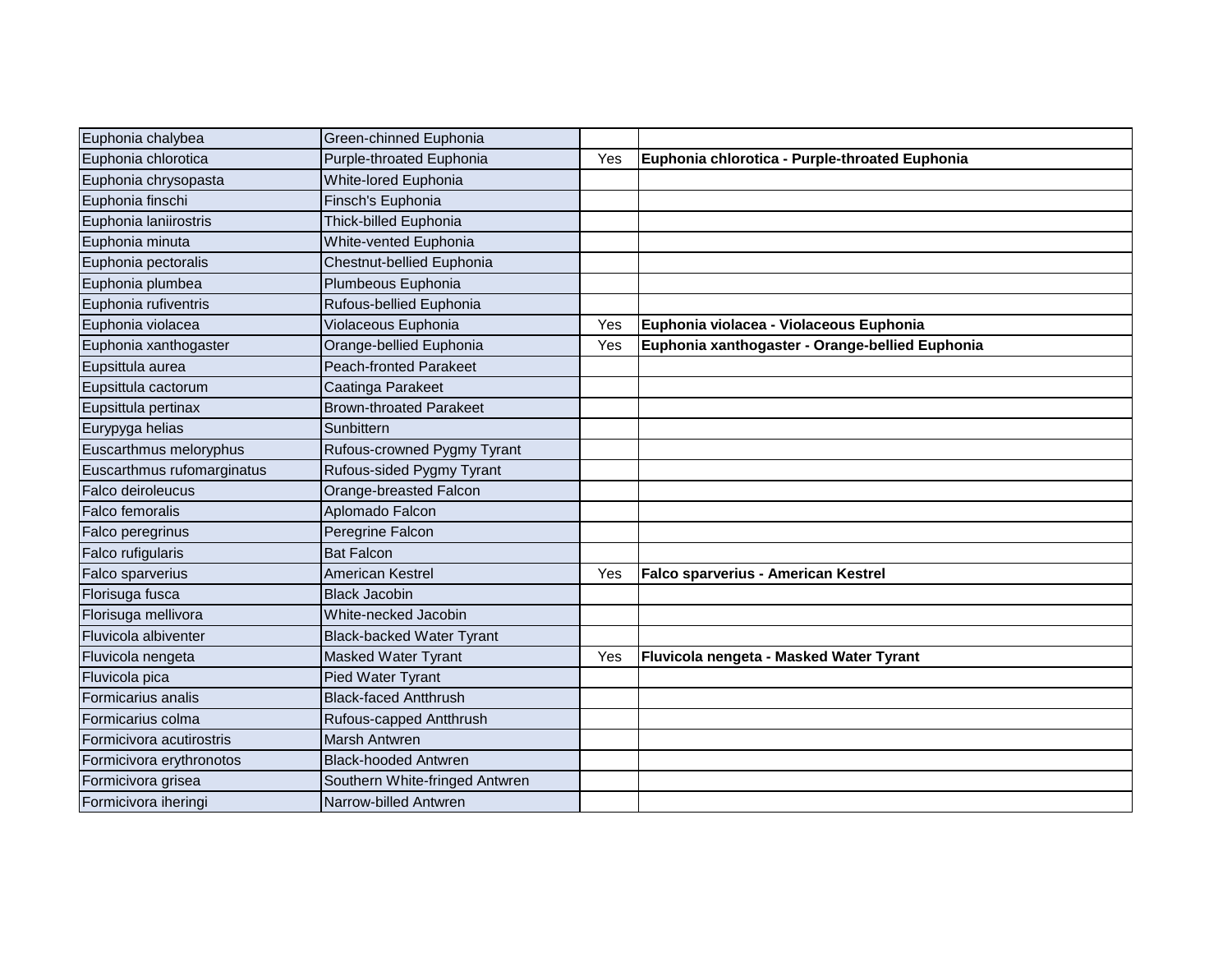| Formicivora melanogaster    | <b>Black-bellied Antwren</b>    |     |                                               |
|-----------------------------|---------------------------------|-----|-----------------------------------------------|
| Formicivora rufa            | Rusty-backed Antwren            |     |                                               |
| Formicivora serrana         | Serra Antwren                   |     |                                               |
| Forpus crassirostris        | <b>Riparian Parrotlet</b>       |     |                                               |
| Forpus modestus             | <b>Dusky-billed Parrotlet</b>   |     |                                               |
| Forpus passerinus           | <b>Green-rumped Parrotlet</b>   |     |                                               |
| Forpus xanthopterygius      | <b>Cobalt-rumped Parrotlet</b>  |     |                                               |
| Frederickena unduliger      | <b>Undulated Antshrike</b>      |     |                                               |
| Frederickena viridis        | <b>Black-throated Antshrike</b> |     |                                               |
| Fregata magnificens         | <b>Magnificent Frigatebird</b>  | Yes | Fregata magnificens - Magnificent Frigatebird |
| Fulica armillata            | Red-gartered Coot               |     |                                               |
| Fulica leucoptera           | White-winged Coot               |     |                                               |
| <b>Fulica rufifrons</b>     | <b>Red-fronted Coot</b>         |     |                                               |
| Fulmarus glacialoides       | Southern Fulmar                 |     |                                               |
| Furnarius figulus           | <b>Band-tailed Hornero</b>      |     |                                               |
| Furnarius leucopus          | Pale-legged Hornero             |     |                                               |
| Furnarius minor             | Lesser Hornero                  |     |                                               |
| <b>Furnarius rufus</b>      | <b>Rufous Hornero</b>           | Yes | Furnarius rufus - Rufous Hornero              |
| Furnarius torridus          | <b>Bay Hornero</b>              |     |                                               |
| Galbalcyrhynchus leucotis   | White-eared Jacamar             |     |                                               |
| Galbalcyrhynchus purusianus | Purus Jacamar                   |     |                                               |
| Galbula albirostris         | Yellow-billed Jacamar           |     |                                               |
| Galbula cyanescens          | <b>Bluish-fronted Jacamar</b>   |     |                                               |
| Galbula cyanicollis         | <b>Blue-necked Jacamar</b>      |     |                                               |
| Galbula dea                 | Paradise Jacamar                |     |                                               |
| Galbula galbula             | Green-tailed Jacamar            |     |                                               |
| Galbula leucogastra         | <b>Bronzy Jacamar</b>           |     |                                               |
| Galbula ruficauda           | Rufous-tailed Jacamar           | Yes | Galbula ruficauda - Rufous-tailed Jacamar     |
| Galbula tombacea            | White-chinned Jacamar           |     |                                               |
| Gallinago paraguaiae        | South American Snipe            | Yes | Gallinago paraguaiae - South American Snipe   |
| Gallinago undulata          | <b>Giant Snipe</b>              |     |                                               |
| Gallinula galeata           | <b>Common Gallinule</b>         | Yes | Gallinula galeata - Common Gallinule          |
| Gampsonyx swainsonii        | Pearl Kite                      |     |                                               |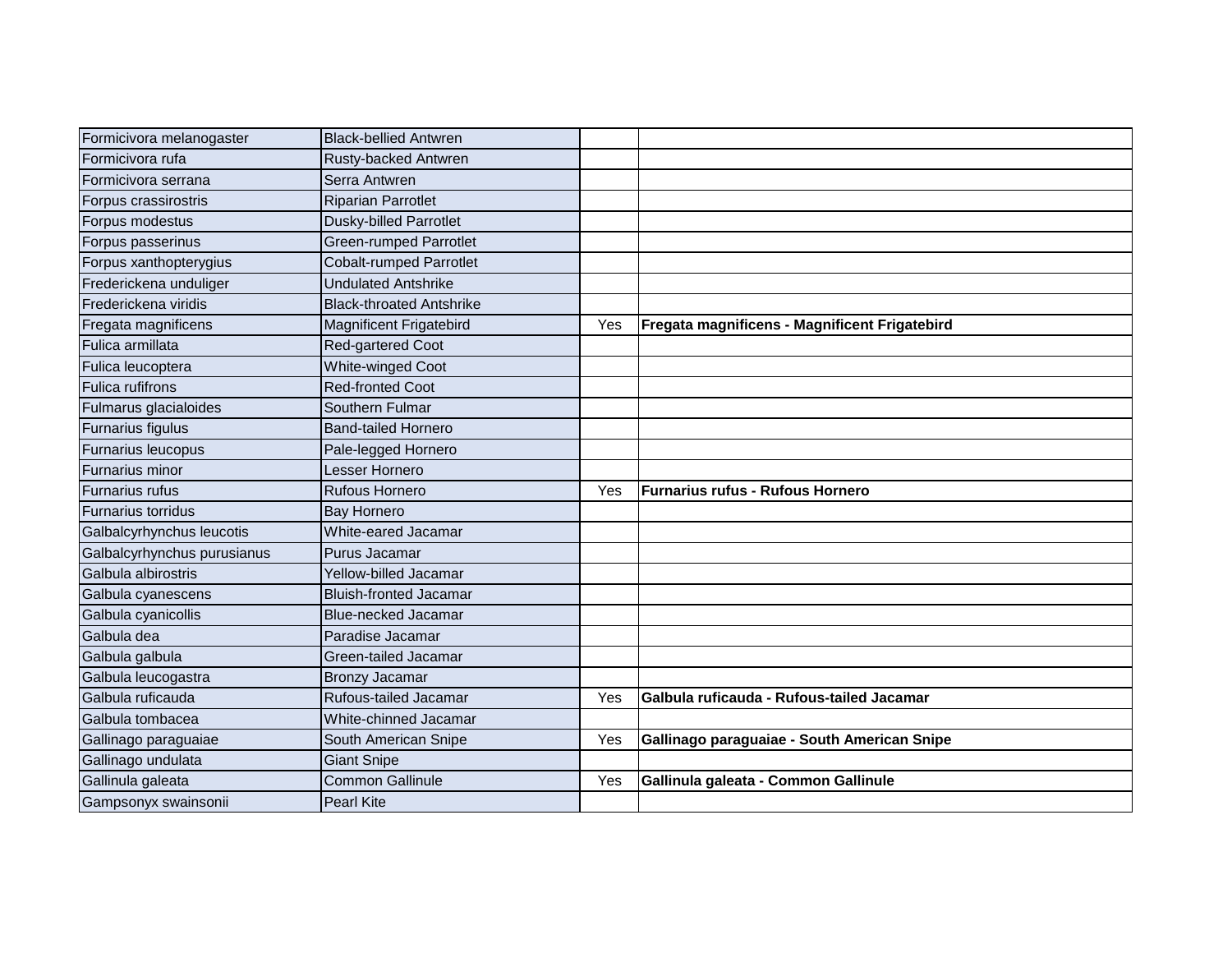| Geositta cunicularia                 | <b>Common Miner</b>                |     |                                                    |
|--------------------------------------|------------------------------------|-----|----------------------------------------------------|
| Geositta poeciloptera                | <b>Campo Miner</b>                 |     |                                                    |
| Geothlypis aequinoctialis            | <b>Masked Yellowthroat</b>         |     |                                                    |
| Geotrygon montana                    | <b>Ruddy Quail-Dove</b>            |     |                                                    |
| Geotrygon saphirina                  | Sapphire Quail-Dove                |     |                                                    |
| Geotrygon violacea                   | <b>Violaceous Quail-Dove</b>       |     |                                                    |
| Geranoaetus albicaudatus             | White-tailed Hawk                  |     |                                                    |
| Geranoaetus melanoleucus             | <b>Black-chested Buzzard-Eagle</b> |     |                                                    |
| Geranoaetus polyosoma                | Variable Hawk                      |     |                                                    |
| Geranospiza caerulescens             | <b>Crane Hawk</b>                  |     |                                                    |
| Glaucidium brasilianum               | Ferruginous Pygmy Owl              |     |                                                    |
| Glaucidium hardyi                    | Amazonian Pygmy Owl                |     |                                                    |
| Glaucidium minutissimum              | East Brazilian Pygmy Owl           | Yes | Glaucidium minutissimum - East Brazilian Pygmy Owl |
| Glaucidium mooreorum                 | Pernambuco Pygmy Owl               |     |                                                    |
| Glaucis dohrnii                      | <b>Hook-billed Hermit</b>          |     |                                                    |
| Glaucis hirsutus                     | <b>Rufous-breasted Hermit</b>      |     |                                                    |
| Glyphorynchus spirurus               | Wedge-billed Woodcreeper           |     |                                                    |
| Gnorimopsar chopi                    | Chopi Blackbird                    | Yes | Gnorimopsar chopi - Chopi Blackbird                |
| Grallaria varia                      | Variegated Antpitta                |     |                                                    |
| Grallaricula nana                    | Slate-crowned Antpitta             |     |                                                    |
| Granatellus pelzelni                 | Rose-breasted Chat                 |     |                                                    |
| Graydidascalus brachyurus            | <b>Short-tailed Parrot</b>         |     |                                                    |
| Griseotyrannus aurantioatrocristatus | <b>Crowned Slaty Flycatcher</b>    |     |                                                    |
| Guaruba guarouba                     | <b>Golden Parakeet</b>             |     |                                                    |
| Gubernatrix cristata                 | <b>Yellow Cardinal</b>             |     |                                                    |
| Gubernetes yetapa                    | <b>Streamer-tailed Tyrant</b>      | Yes | Gubernetes yetapa - Streamer-tailed Tyrant         |
| Guira guira                          | Guira Cuckoo                       | Yes | Guira guira - Guira Cuckoo                         |
| Guyramemua affine                    | Chapada Flycatcher                 |     |                                                    |
| Gymnoderus foetidus                  | <b>Bare-necked Fruitcrow</b>       |     |                                                    |
| Gymnomystax mexicanus                | Oriole Blackbird                   |     |                                                    |
| Gymnopithys leucaspis                | White-cheeked Antbird              |     |                                                    |
| Gymnopithys rufigula                 | <b>Rufous-throated Antbird</b>     |     |                                                    |
| Habia rubica                         | Red-crowned Ant Tanager            | Yes | Habia rubica - Red-crowned Ant Tanager             |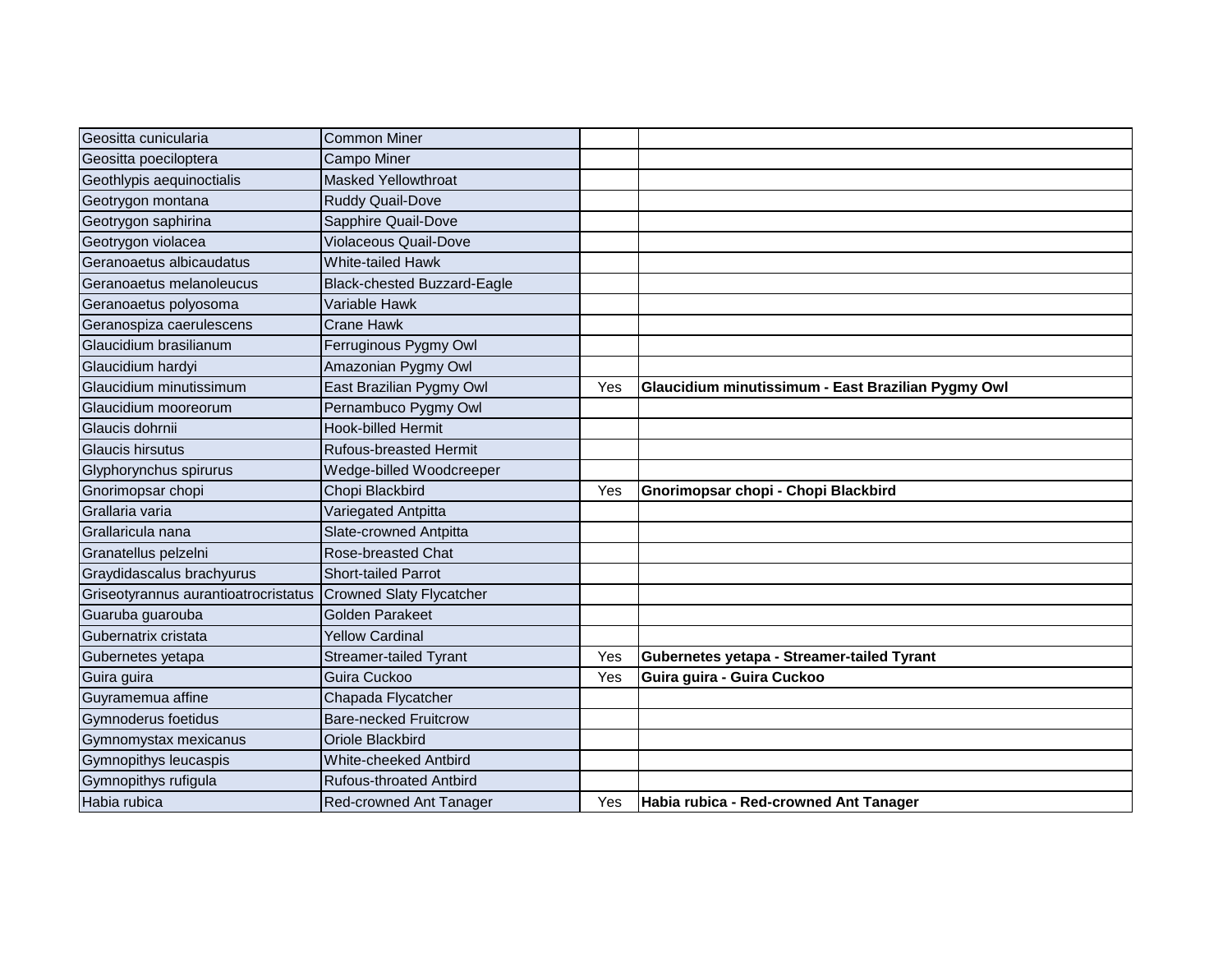| Haematoderus militaris         | <b>Crimson Fruitcrow</b>        |     |                                                |
|--------------------------------|---------------------------------|-----|------------------------------------------------|
| Haematopus palliatus           | American Oystercatcher          | Yes | Haematopus palliatus - American Oystercatcher  |
| Haplospiza unicolor            | <b>Uniform Finch</b>            |     |                                                |
| Harpagus bidentatus            | Double-toothed Kite             |     |                                                |
| Harpagus diodon                | Rufous-thighed Kite             | Yes | Harpagus diodon - Rufous-thighed Kite          |
| Harpia harpyja                 | <b>Harpy Eagle</b>              |     |                                                |
| Heliactin bilophus             | <b>Horned Sungem</b>            |     |                                                |
| Helicolestes hamatus           | Slender-billed Kite             |     |                                                |
| Heliobletus contaminatus       | Sharp-billed Treehunter         |     |                                                |
| Heliodoxa aurescens            | <b>Gould's Jewelfront</b>       |     |                                                |
| Heliodoxa schreibersii         | <b>Black-throated Brilliant</b> |     |                                                |
| Heliomaster furcifer           | <b>Blue-tufted Starthroat</b>   | Yes | Heliomaster furcifer - Blue-tufted Starthroat  |
| Heliomaster longirostris       | Long-billed Starthroat          |     |                                                |
| Heliomaster squamosus          | Stripe-breasted Starthroat      |     |                                                |
| Heliornis fulica               | Sungrebe                        |     |                                                |
| Heliothryx auritus             | <b>Black-eared Fairy</b>        |     |                                                |
| Hemithraupis flavicollis       | Yellow-backed Tanager           |     |                                                |
| Hemithraupis guira             | Guira Tanager                   |     |                                                |
| Hemithraupis ruficapilla       | Rufous-headed Tanager           |     |                                                |
| Hemitriccus cohnhafti          | Acre Tody-Tyrant                |     |                                                |
| Hemitriccus diops              | Drab-breasted Bamboo Tyrant     |     |                                                |
| Hemitriccus furcatus           | Fork-tailed Pygmy-Tyrant        |     |                                                |
| Hemitriccus griseipectus       | White-bellied Tody-Tyrant       |     |                                                |
| <b>Hemitriccus inornatus</b>   | Pelzeln's Tody-Tyrant           |     |                                                |
| Hemitriccus iohannis           | Johannes's Tody-Tyrant          |     |                                                |
| Hemitriccus josephinae         | Boat-billed Tody-Tyrant         |     |                                                |
| Hemitriccus kaempferi          | Kaempfer's Tody-Tyrant          |     |                                                |
| Hemitriccus margaritaceiventer | Pearly-vented Tody-Tyrant       |     |                                                |
| Hemitriccus minimus            | Zimmer's Tody-Tyrant            |     |                                                |
| Hemitriccus obsoletus          | Brown-breasted Bamboo Tyrant    |     |                                                |
| Hemitriccus orbitatus          | Eye-ringed Tody-Tyrant          | Yes | Hemitriccus orbitatus - Eye-ringed Tody-Tyrant |
| Hemitriccus striaticollis      | Stripe-necked Tody-Tyrant       |     |                                                |
| Hemitriccus zosterops          | White-eyed Tody-Tyrant          |     |                                                |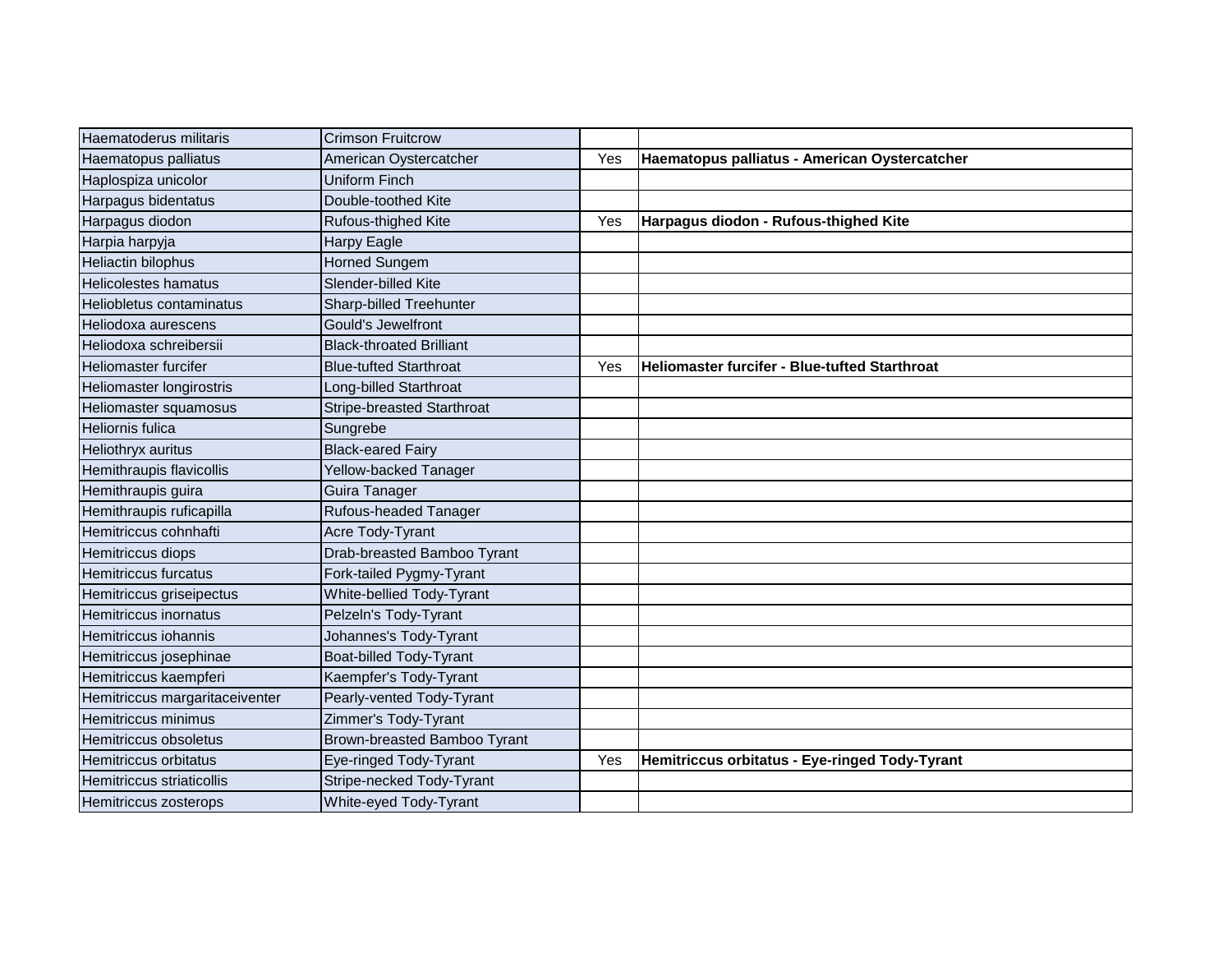| Henicorhina leucosticta       | White-breasted Wood Wren        |     |                                                        |
|-------------------------------|---------------------------------|-----|--------------------------------------------------------|
| Herpetotheres cachinnans      | Laughing Falcon                 |     |                                                        |
| Herpsilochmus atricapillus    | <b>Black-capped Antwren</b>     |     |                                                        |
| Herpsilochmus dorsimaculatus  | Spot-backed Antwren             |     |                                                        |
| Herpsilochmus frater          | Rusty-winged Antwren            |     |                                                        |
| Herpsilochmus longirostris    | Large-billed Antwren            |     |                                                        |
| Herpsilochmus pectoralis      | <b>Pectoral Antwren</b>         |     |                                                        |
| Herpsilochmus pileatus        | <b>Bahia Antwren</b>            |     |                                                        |
| Herpsilochmus praedictus      | <b>Predicted Antwren</b>        |     |                                                        |
| Herpsilochmus roraimae        | Roraiman Antwren                |     |                                                        |
| Herpsilochmus rufimarginatus  | Rufous-margined Antwren         | Yes | Herpsilochmus rufimarginatus - Rufous-margined Antwren |
| Herpsilochmus sellowi         | Caatinga Antwren                |     |                                                        |
| Herpsilochmus stotzi          | Aripuana Antwren                |     |                                                        |
| Heterocercus aurantiivertex   | Orange-crested Manakin          |     |                                                        |
| Heterocercus flavivertex      | <b>Yellow-crested Manakin</b>   |     |                                                        |
| Heterocercus linteatus        | <b>Flame-crested Manakin</b>    |     |                                                        |
| Heteronetta atricapilla       | <b>Black-headed Duck</b>        |     |                                                        |
| Heteroxolmis dominicana       | Black-and-white Monjita         |     |                                                        |
| Himantopus melanurus          | <b>White-backed Stilt</b>       | Yes | Himantopus melanurus - White-backed Stilt              |
| Himantopus mexicanus          | <b>Black-necked Stilt</b>       |     |                                                        |
| Hirundinea ferruginea         | <b>Cliff Flycatcher</b>         | Yes | Hirundinea ferruginea - Cliff Flycatcher               |
| Hirundo rustica               | <b>Barn Swallow</b>             | Yes | Hirundo rustica - Barn Swallow                         |
| Hydropsalis cayennensis       | White-tailed Nightjar           |     |                                                        |
| Hydropsalis climacocerca      | Ladder-tailed Nightjar          |     |                                                        |
| Hydropsalis maculicaudus      | Spot-tailed Nightjar            |     |                                                        |
| Hydropsalis torquata          | Scissor-tailed Nightjar         |     |                                                        |
| Hylexetastes perrotii         | Red-billed Woodcreeper          |     |                                                        |
| Hylexetastes stresemanni      | <b>Bar-bellied Woodcreeper</b>  |     |                                                        |
| <b>Hylexetastes uniformis</b> | Uniform Woodcreeper             |     |                                                        |
| Hylocharis chrysura           | <b>Gilded Sapphire</b>          |     |                                                        |
| Hylocharis sapphirina         | <b>Rufous-throated Sapphire</b> |     |                                                        |
| Hylopezus macularius          | <b>Spotted Antpitta</b>         |     |                                                        |
| Hylopezus ochroleucus         | <b>White-browed Antpitta</b>    |     |                                                        |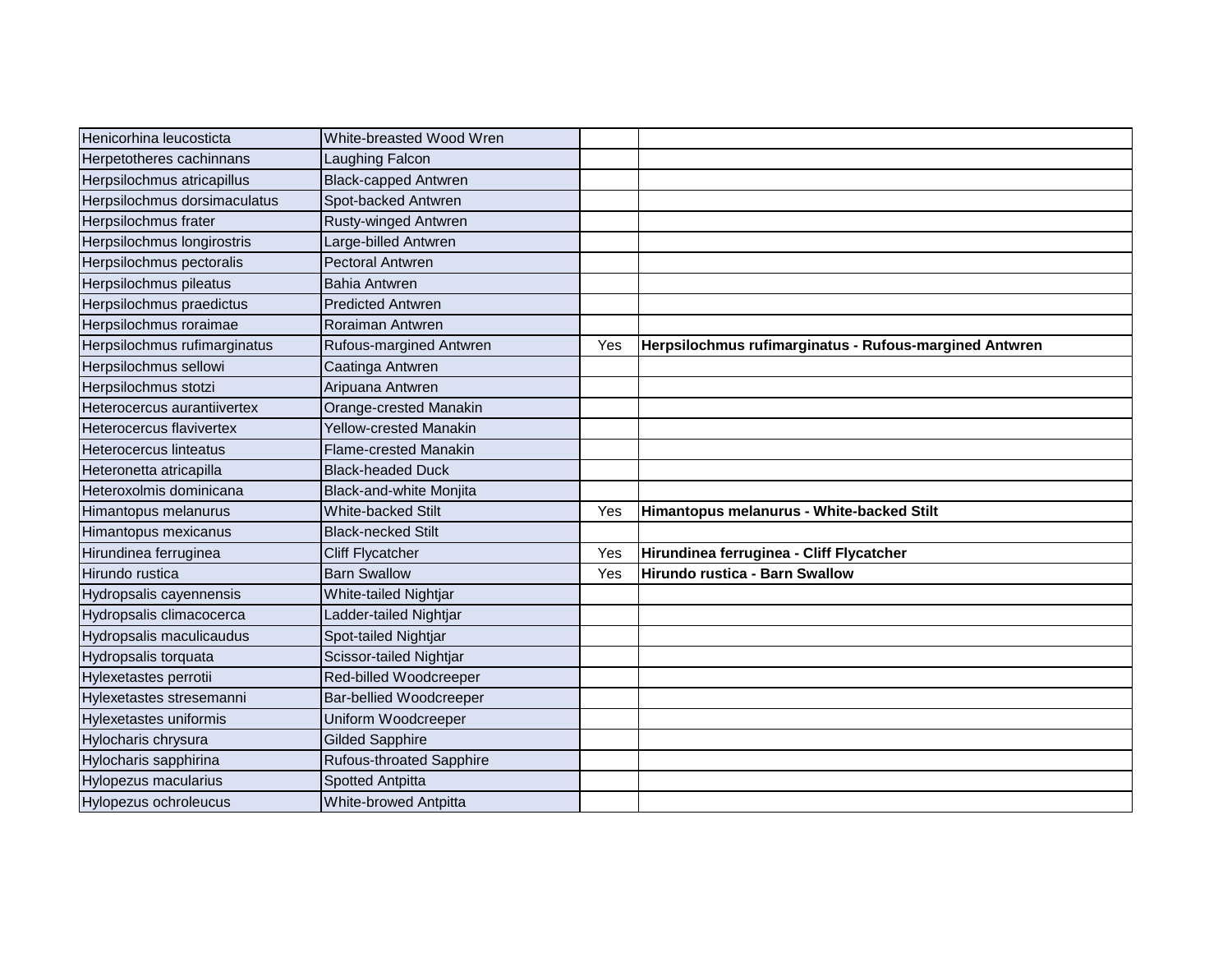| Hylopezus whittakeri           | Alta Floresta Antpitta           |     |                                        |
|--------------------------------|----------------------------------|-----|----------------------------------------|
| Hylophilus amaurocephalus      | Grey-eyed Greenlet               |     |                                        |
| <b>Hylophilus brunneiceps</b>  | <b>Brown-headed Greenlet</b>     |     |                                        |
| <b>Hylophilus pectoralis</b>   | Ashy-headed Greenlet             |     |                                        |
| Hylophilus poicilotis          | <b>Rufous-crowned Greenlet</b>   |     |                                        |
| <b>Hylophilus semicinereus</b> | <b>Grey-chested Greenlet</b>     |     |                                        |
| <b>Hylophilus thoracicus</b>   | Lemon-chested Greenlet           |     |                                        |
| Hylophylax naevius             | Spot-backed Antbird              |     |                                        |
| Hylophylax punctulatus         | Dot-backed Antbird               |     |                                        |
| Hymenops perspicillatus        | <b>Spectacled Tyrant</b>         |     |                                        |
| Hypocnemis cantator            | Guianan Warbling Antbird         |     |                                        |
| Hypocnemis flavescens          | Imeri Warbling Antbird           |     |                                        |
| Hypocnemis hypoxantha          | <b>Yellow-browed Antbird</b>     |     |                                        |
| Hypocnemis ochrogyna           | Rondonia Warbling Antbird        |     |                                        |
| Hypocnemis peruviana           | Peruvian Warbling Antbird        |     |                                        |
| Hypocnemis rondoni             | Manicore Warbling Antbird        |     |                                        |
| Hypocnemis striata             | Spix's Warbling Antbird          |     |                                        |
| Hypocnemis subflava            | Yellow-breasted Warbling Antbird |     |                                        |
| Hypocnemoides maculicauda      | <b>Band-tailed Antbird</b>       |     |                                        |
| Hypocnemoides melanopogon      | <b>Black-chinned Antbird</b>     |     |                                        |
| <b>Hypoedaleus guttatus</b>    | Spot-backed Antshrike            |     |                                        |
| Hylopezus berlepschi           | Amazonian Antpitta               |     |                                        |
| <b>Ibycter americanus</b>      | <b>Red-throated Caracara</b>     |     |                                        |
| Icterus cayanensis             | <b>Epaulet Oriole</b>            |     |                                        |
| Icterus croconotus             | Orange-backed Troupial           |     |                                        |
| Icterus jamacaii               | Campo Troupial                   | Yes | Icterus jamacaii - Campo Troupial      |
| Icterus nigrogularis           | <b>Yellow Oriole</b>             |     |                                        |
| Icterus pyrrhopterus           | Variable Oriole                  | Yes | Icterus pyrrhopterus - Variable Oriole |
| Ictinia mississippiensis       | Mississippi Kite                 |     |                                        |
| Ictinia plumbea                | <b>Plumbeous Kite</b>            |     |                                        |
| Ilicura militaris              | <b>Pin-tailed Manakin</b>        |     |                                        |
| Inezia caudata                 | Pale-tipped Inezia               |     |                                        |
| Inezia inornata                | Plain Inezia                     |     |                                        |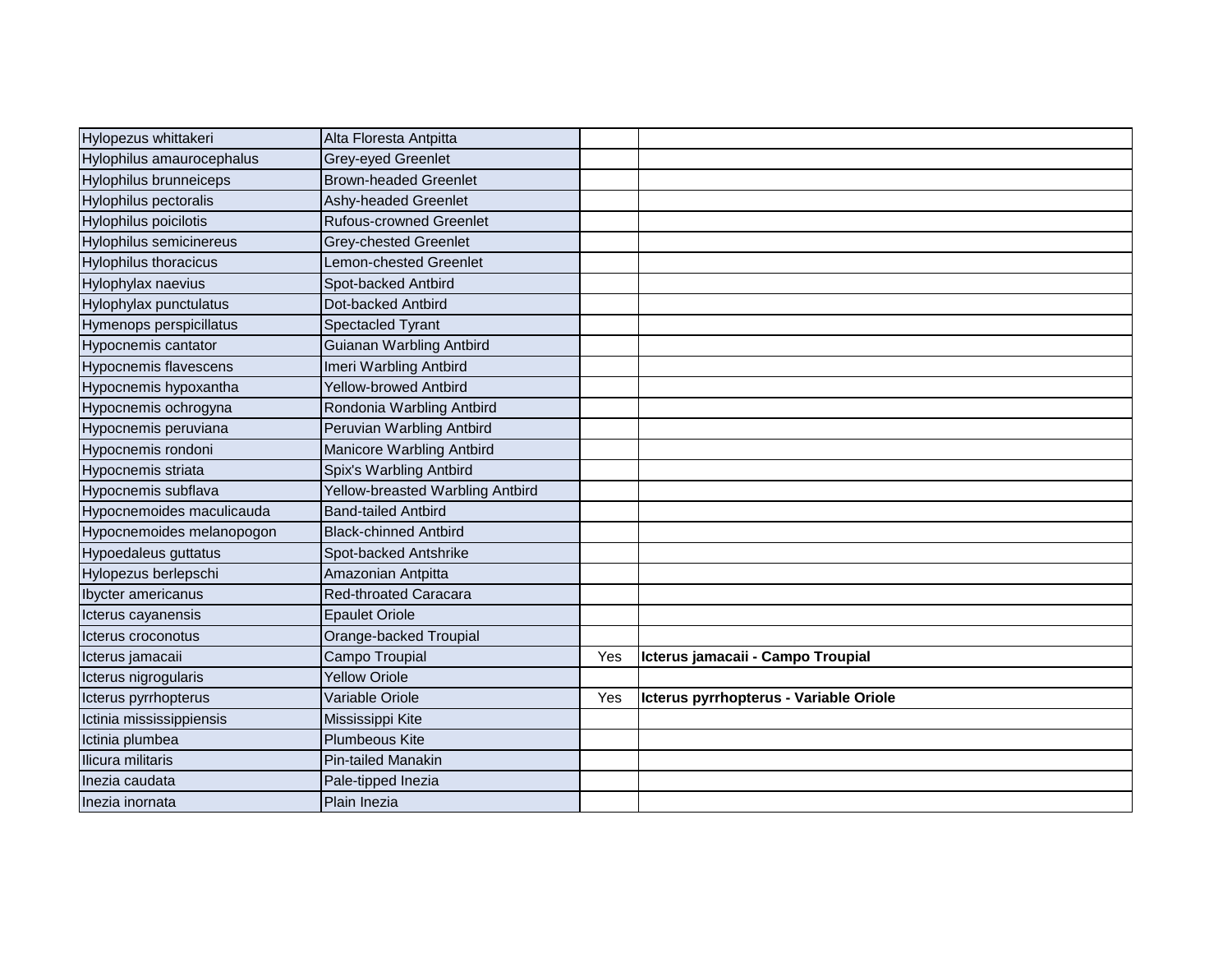| Inezia subflava          | Amazonian Inezia                |     |                                            |
|--------------------------|---------------------------------|-----|--------------------------------------------|
| lodopleura fusca         | <b>Dusky Purpletuft</b>         |     |                                            |
| Iodopleura isabellae     | White-browed Purpletuft         |     |                                            |
| lodopleura pipra         | <b>Buff-throated Purpletuft</b> |     |                                            |
| Isleria guttata          | Rufous-bellied Antwren          |     |                                            |
| Isleria hauxwelli        | Plain-throated Antwren          |     |                                            |
| Ixobrychus exilis        | Least Bittern                   |     |                                            |
| Ixobrychus involucris    | <b>Stripe-backed Bittern</b>    |     |                                            |
| Ixothraupis guttata      | <b>Speckled Tanager</b>         |     |                                            |
| Ixothraupis punctata     | <b>Spotted Tanager</b>          |     |                                            |
| Ixothraupis varia        | <b>Dotted Tanager</b>           |     |                                            |
| Ixothraupis xanthogastra | Yellow-bellied Tanager          |     |                                            |
| Jabiru mycteria          | Jabiru                          |     |                                            |
| Jacamaralcyon tridactyla | Three-toed Jacamar              |     |                                            |
| Jacamerops aureus        | <b>Great Jacamar</b>            |     |                                            |
| Jacana jacana            | <b>Wattled Jacana</b>           | Yes | Jacana jacana - Wattled Jacana             |
| Knipolegus cyanirostris  | <b>Blue-billed Black Tyrant</b> |     |                                            |
| Knipolegus franciscanus  | Sao Francisco Black Tyrant      |     |                                            |
| Knipolegus lophotes      | <b>Crested Black Tyrant</b>     | Yes | Knipolegus lophotes - Crested Black Tyrant |
| Knipolegus nigerrimus    | <b>Velvety Black Tyrant</b>     |     |                                            |
| Knipolegus orenocensis   | <b>Riverside Tyrant</b>         |     |                                            |
| Knipolegus poecilocercus | Amazonian Black Tyrant          |     |                                            |
| Lampropsar tanagrinus    | <b>Velvet-fronted Grackle</b>   |     |                                            |
| Lamprospiza melanoleuca  | Red-billed Pied Tanager         |     |                                            |
| Laniisoma elegans        | <b>Brazilian Laniisoma</b>      |     |                                            |
| Lanio fulvus             | <b>Fulvous Shrike-Tanager</b>   |     |                                            |
| Lanio versicolor         | White-winged Shrike-Tanager     |     |                                            |
| Laniocera hypopyrra      | <b>Cinereous Mourner</b>        |     |                                            |
| Larus atlanticus         | Olrog's Gull                    |     |                                            |
| Larus delawarensis       | Ring-billed Gull                |     |                                            |
| Larus dominicanus        | Kelp Gull                       |     |                                            |
| Laterallus exilis        | Grey-breasted Crake             |     |                                            |
| Laterallus flaviventer   | <b>Yellow-breasted Crake</b>    |     |                                            |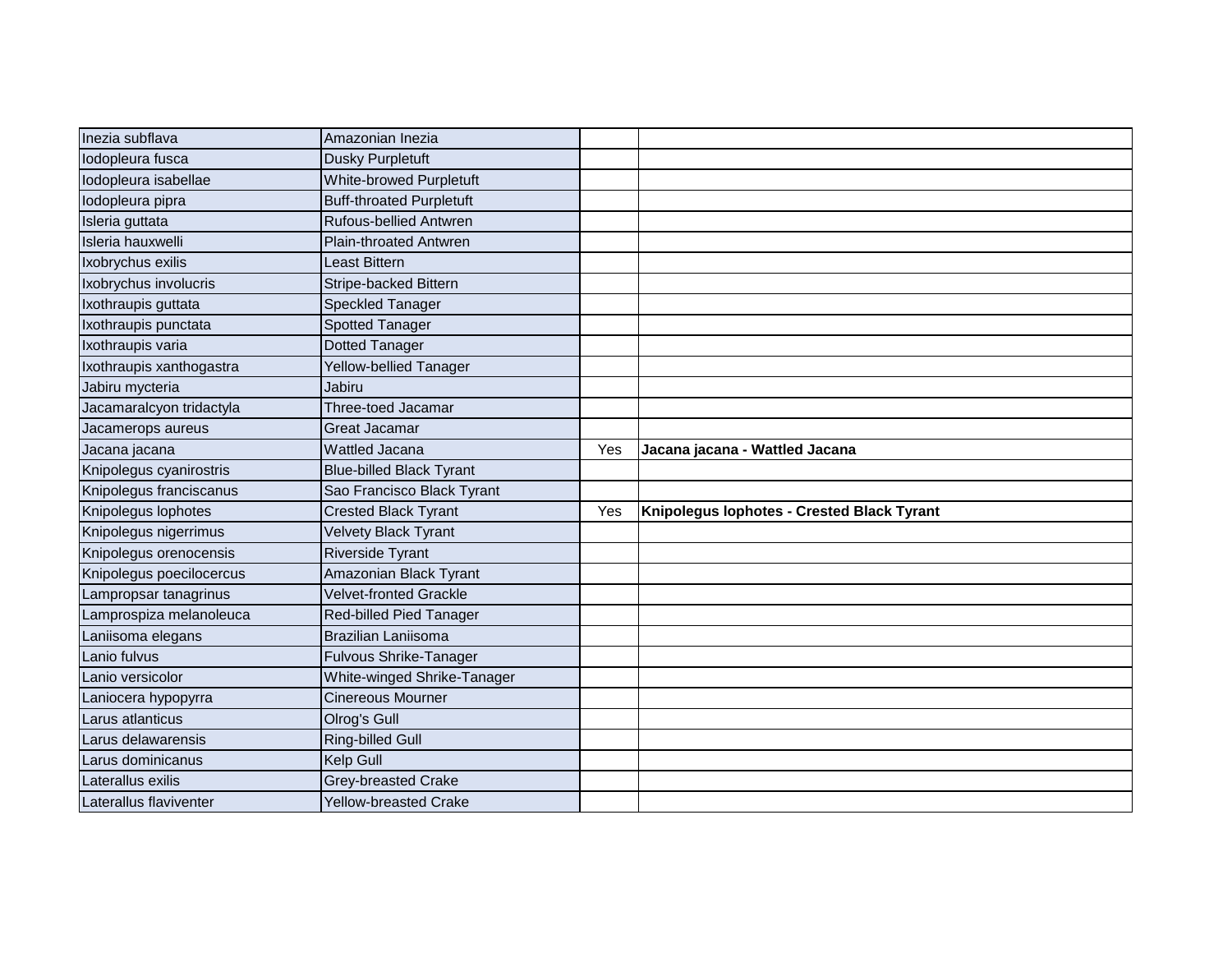| Laterallus leucopyrrhus      | Red-and-white Crake             |     |                                                           |
|------------------------------|---------------------------------|-----|-----------------------------------------------------------|
| Laterallus melanophaius      | <b>Rufous-sided Crake</b>       |     |                                                           |
| Laterallus spiloptera        | Dot-winged Crake                |     |                                                           |
| aterallus xenopterus         | <b>Rufous-faced Crake</b>       |     |                                                           |
| athrotriccus euleri          | Euler's Flycatcher              |     |                                                           |
| egatus leucophaius           | Piratic Flycatcher              |     |                                                           |
| eistes defilippii            | Pampas Meadowlark               |     |                                                           |
| eistes militaris             | <b>Red-breasted Blackbird</b>   |     |                                                           |
| eistes superciliaris         | <b>White-browed Blackbird</b>   | Yes | Leistes superciliaris - White-browed Blackbird            |
| epidocolaptes albolineatus   | Guianan Woodcreeper             |     |                                                           |
| epidocolaptes angustirostris | Narrow-billed Woodcreeper       | Yes | Lepidocolaptes angustirostris - Narrow-billed Woodcreeper |
| epidocolaptes falcinellus    | <b>Scalloped Woodcreeper</b>    |     |                                                           |
| epidocolaptes fatimalimae    | Inambari Woodcreeper            |     |                                                           |
| epidocolaptes fuscicapillus  | Dusky-capped Woodcreeper        |     |                                                           |
| epidocolaptes souleyetii     | Streak-headed Woodcreeper       |     |                                                           |
| epidocolaptes squamatus      | Scaled Woodcreeper              |     |                                                           |
| epidothrix coronata          | <b>Blue-crowned Manakin</b>     |     |                                                           |
| epidothrix iris              | <b>Opal-crowned Manakin</b>     |     |                                                           |
| epidothrix nattereri         | Snow-capped Manakin             |     |                                                           |
| epidothrix serena            | <b>White-fronted Manakin</b>    |     |                                                           |
| epidothrix vilasboasi        | Golden-crowned Manakin          |     |                                                           |
| eptasthenura platensis       | <b>Tufted Tit-Spinetail</b>     |     |                                                           |
| eptasthenura setaria         | Araucaria Tit-Spinetail         | Yes | Leptasthenura setaria - Araucaria Tit-Spinetail           |
| eptasthenura striolata       | <b>Striolated Tit-Spinetail</b> |     |                                                           |
| eptodon cayanensis           | Grey-headed Kite                |     |                                                           |
| eptodon forbesi              | <b>White-collared Kite</b>      |     |                                                           |
| eptopogon amaurocephalus     | Sepia-capped Flycatcher         | Yes | Leptopogon amaurocephalus - Sepia-capped Flycatcher       |
| Leptotila rufaxilla          | Grey-fronted Dove               |     |                                                           |
| eptotila verreauxi           | <b>White-tipped Dove</b>        |     |                                                           |
| Lessonia rufa                | <b>Austral Negrito</b>          |     |                                                           |
| eucochloris albicollis       | White-throated Hummingbird      |     |                                                           |
| eucopternis kuhli            | White-browed Hawk               |     |                                                           |
| Leucopternis melanops        | <b>Black-faced Hawk</b>         |     |                                                           |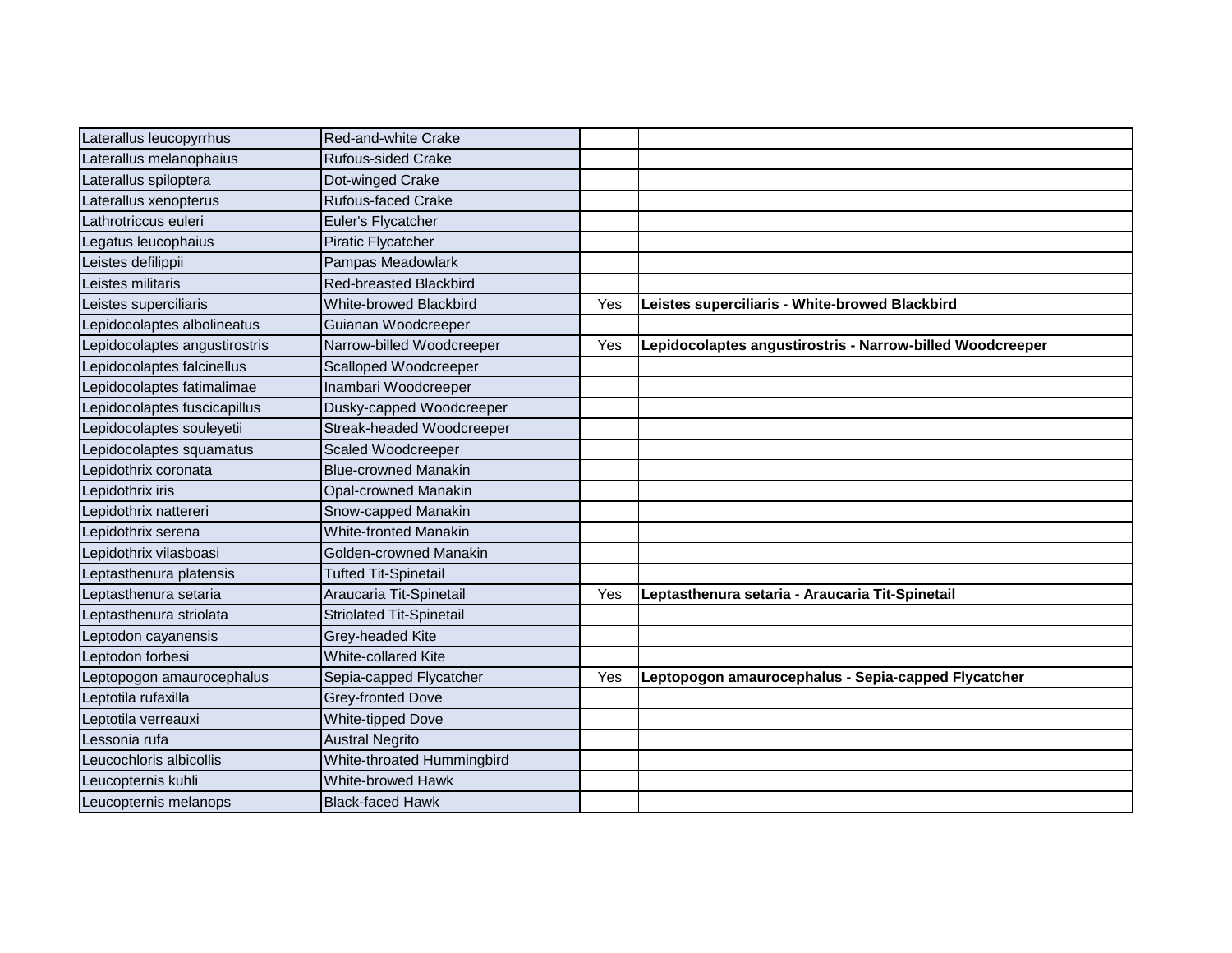| Limnoctites rectirostris    | Straight-billed Reedhaunter     |     |                                                  |
|-----------------------------|---------------------------------|-----|--------------------------------------------------|
| imnoctites sulphuriferus    | Sulphur-bearded Reedhaunter     |     |                                                  |
| imnodromus griseus          | <b>Short-billed Dowitcher</b>   |     |                                                  |
| imnornis curvirostris       | <b>Curve-billed Reedhaunter</b> |     |                                                  |
| Limosa haemastica           | <b>Hudsonian Godwit</b>         |     |                                                  |
| iosceles thoracicus         | Rusty-belted Tapaculo           |     |                                                  |
| ipaugus ater                | Black-and-gold Cotinga          |     |                                                  |
| ipaugus conditus            | Grey-winged Cotinga             |     |                                                  |
| ipaugus lanioides           | Cinnamon-vented Piha            |     |                                                  |
| ipaugus streptophorus       | Rose-collared Piha              |     |                                                  |
| cochmias nematura           | Sharp-tailed Streamcreeper      | Yes | Lochmias nematura - Sharp-tailed Streamcreeper   |
| ophornis chalybeus          | <b>Festive Coquette</b>         |     |                                                  |
| _ophornis gouldii           | Dot-eared Coquette              |     |                                                  |
| _ophornis magnificus        | <b>Frilled Coquette</b>         |     |                                                  |
| _ophornis ornatus           | <b>Tufted Coquette</b>          |     |                                                  |
| _ophornis stictolophus      | <b>Spangled Coquette</b>        |     |                                                  |
| Lophornis verreauxii        | <b>Butterfly Coquette</b>       |     |                                                  |
| _ophostrix cristata         | <b>Crested Owl</b>              |     |                                                  |
| ophotriccus eulophotes      | Long-crested Pygmy Tyrant       |     |                                                  |
| _ophotriccus galeatus       | <b>Helmeted Pygmy Tyrant</b>    |     |                                                  |
| Lophotriccus vitiosus       | Double-banded Pygmy Tyrant      |     |                                                  |
| _oriotus cristatus          | Flame-crested Tanager           | Yes | Loriotus cristatus - Flame-crested Tanager       |
| oriotus luctuosus           | White-shouldered Tanager        |     |                                                  |
| Loriotus rufiventer         | Yellow-crested Tanager          |     |                                                  |
| Lurocalis semitorquatus     | Short-tailed Nighthawk          | Yes | Lurocalis semitorquatus - Short-tailed Nighthawk |
| Machaeropterus pyrocephalus | Fiery-capped Manakin            |     |                                                  |
| Machaeropterus regulus      | Kinglet Manakin                 | Yes | Machaeropterus regulus - Kinglet Manakin         |
| Machaeropterus striolatus   | <b>Striolated Manakin</b>       |     |                                                  |
| Machetornis rixosa          | Cattle Tyrant                   |     |                                                  |
| Mackenziaena leachii        | Large-tailed Antshrike          |     |                                                  |
| Mackenziaena severa         | <b>Tufted Antshrike</b>         | Yes | Mackenziaena severa - Tufted Antshrike           |
| Macroagelaius imthurni      | Golden-tufted Mountain Grackle  |     |                                                  |
| Macropsalis forcipata       | Long-trained Nightjar           |     |                                                  |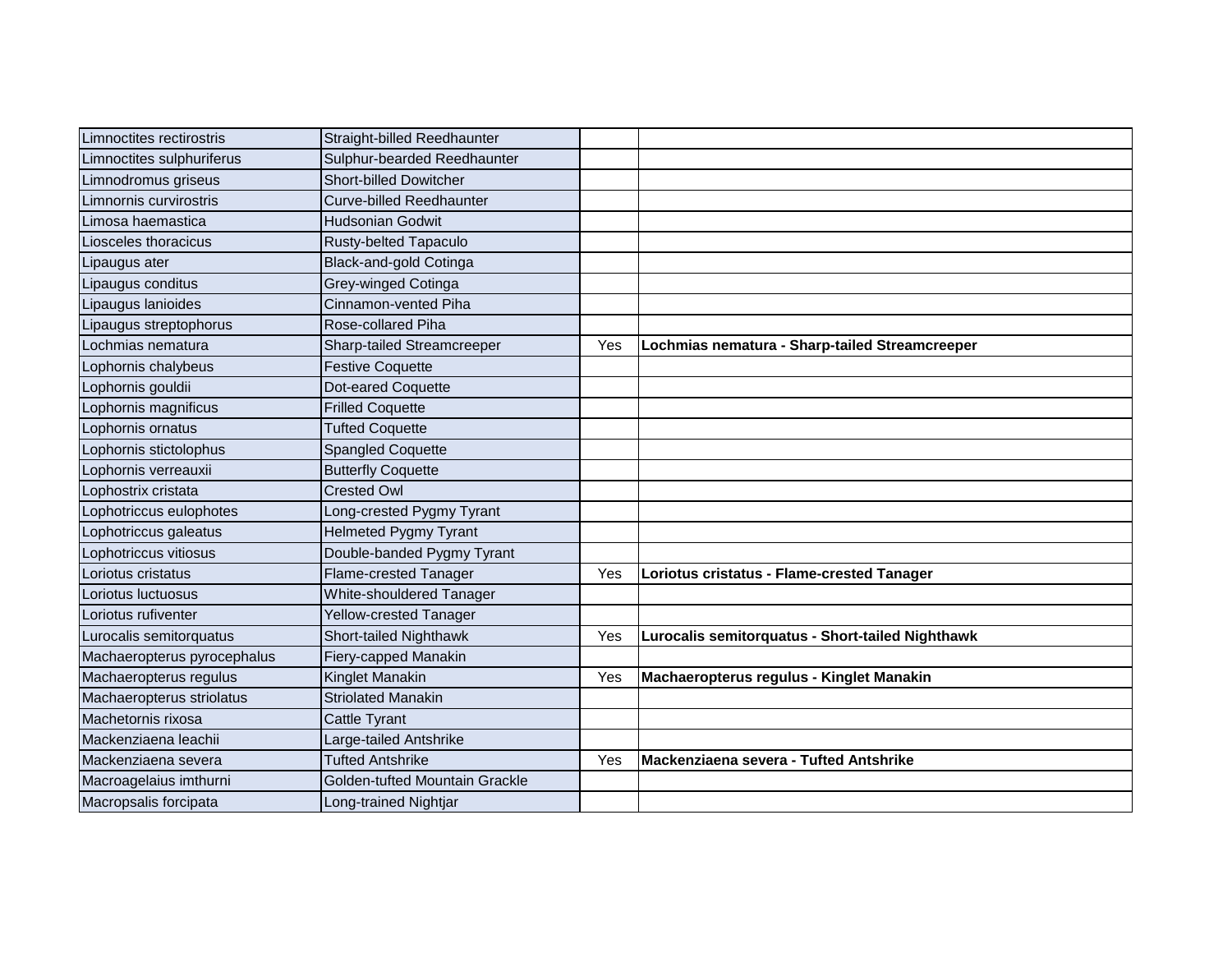| Malacoptila fusca          | White-chested Puffbird           |     |                                                      |
|----------------------------|----------------------------------|-----|------------------------------------------------------|
| Malacoptila rufa           | Rufous-necked Puffbird           |     |                                                      |
| Malacoptila semicincta     | <b>Semicollared Puffbird</b>     |     |                                                      |
| Malacoptila striata        | <b>Crescent-chested Puffbird</b> | Yes | Malacoptila striata - Crescent-chested Puffbird      |
| Manacus manacus            | White-bearded Manakin            | Yes | Manacus manacus - White-bearded Manakin              |
| Mareca sibilatrix          | Chiloe Wigeon                    |     |                                                      |
| Mazaria propinqua          | <b>White-bellied Spinetail</b>   |     |                                                      |
| Megaceryle torquata        | Ringed Kingfisher                | Yes | Megaceryle torquata - Ringed Kingfisher              |
| Megarynchus pitangua       | <b>Boat-billed Flycatcher</b>    |     |                                                      |
| Megascops atricapilla      | <b>Black-capped Screech Owl</b>  |     |                                                      |
| Megascops centralis        | Choco Screech Owl                |     |                                                      |
| Megascops choliba          | <b>Tropical Screech Owl</b>      |     |                                                      |
| Megascops hoyi             | <b>Yungas Screech Owl</b>        |     |                                                      |
| Megascops sanctaecatarinae | Long-tufted Screech Owl          | Yes | Megascops sanctaecatarinae - Long-tufted Screech Owl |
| Megascops watsonii         | Tawny-bellied Screech Owl        |     |                                                      |
| Megastictus margaritatus   | <b>Pearly Antshrike</b>          |     |                                                      |
| Megaxenops parnaguae       | <b>Great Xenops</b>              |     |                                                      |
| Melanerpes cactorum        | White-fronted Woodpecker         |     |                                                      |
| Melanerpes candidus        | White Woodpecker                 |     |                                                      |
| Melanerpes cruentatus      | Yellow-tufted Woodpecker         | Yes | Melanerpes cruentatus - Yellow-tufted Woodpecker     |
| Melanerpes flavifrons      | Yellow-fronted Woodpecker        |     |                                                      |
| Melanopareia torquata      | <b>Collared Crescentchest</b>    |     |                                                      |
| Mergus octosetaceus        | <b>Brazilian Merganser</b>       |     |                                                      |
| Merulaxis ater             | <b>Slaty Bristlefront</b>        |     |                                                      |
| Merulaxis stresemanni      | Stresemann's Bristlefront        |     |                                                      |
| Mesembrinibis cayennensis  | Green Ibis                       | Yes | Mesembrinibis cayennensis - Green Ibis               |
| Metopothrix aurantiaca     | Orange-fronted Plushcrown        |     |                                                      |
| Micrastur gilvicollis      | Lined Forest Falcon              |     |                                                      |
| Micrastur mintoni          | <b>Cryptic Forest Falcon</b>     |     |                                                      |
| Micrastur mirandollei      | Slaty-backed Forest Falcon       |     |                                                      |
| Micrastur ruficollis       | <b>Barred Forest Falcon</b>      |     |                                                      |
| Micrastur semitorquatus    | <b>Collared Forest Falcon</b>    |     |                                                      |
| Microbates collaris        | <b>Collared Gnatwren</b>         |     |                                                      |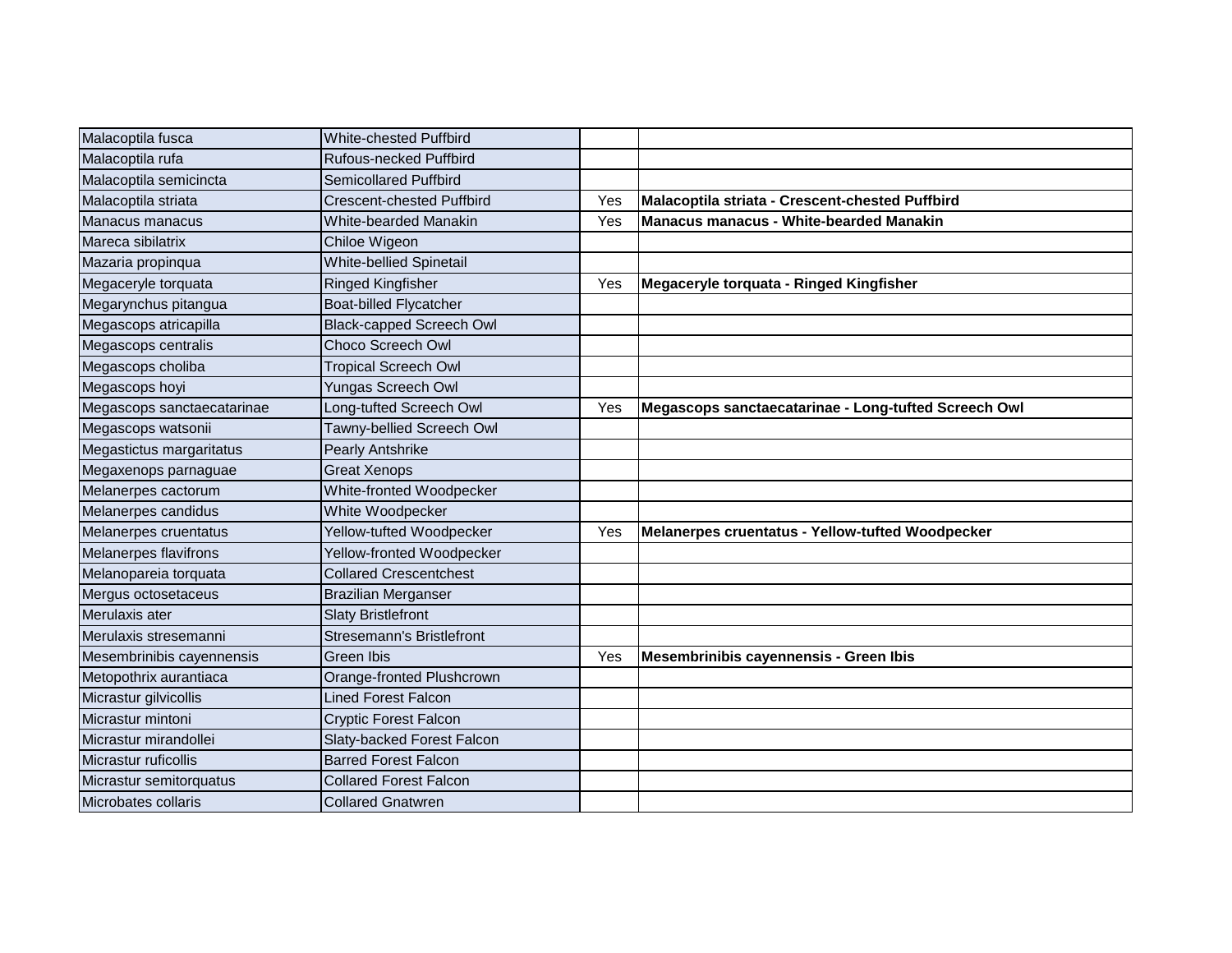| Microcerculus bambla      | Wing-banded Wren                    |     |                                                       |
|---------------------------|-------------------------------------|-----|-------------------------------------------------------|
| Microcerculus marginatus  | Southern Nightingale-Wren           |     |                                                       |
| Micromonacha lanceolata   | Lanceolated Monklet                 |     |                                                       |
| Micropygia schomburgkii   | <b>Ocellated Crake</b>              |     |                                                       |
| Microrhopias quixensis    | Dot-winged Antwren                  |     |                                                       |
| Microspingus cabanisi     | Grey-throated Warbling Finch        | Yes | Microspingus cabanisi - Grey-throated Warbling Finch  |
| Microspingus cinereus     | <b>Cinereous Warbling Finch</b>     | Yes | Microspingus cinereus - Cinereous Warbling Finch      |
| Microspingus lateralis    | <b>Buff-throated Warbling Finch</b> | Yes | Microspingus lateralis - Buff-throated Warbling Finch |
| Microspingus melanoleucus | <b>Black-capped Warbling Finch</b>  |     |                                                       |
| Microxenops milleri       | <b>Rufous-tailed Xenops</b>         |     |                                                       |
| Milvago chimachima        | <b>Yellow-headed Caracara</b>       | Yes | Milvago chimachima - Yellow-headed Caracara           |
| Milvago chimango          | Chimango Caracara                   |     |                                                       |
| Mimus gilvus              | <b>Tropical Mockingbird</b>         |     |                                                       |
| Mimus saturninus          | Chalk-browed Mockingbird            | Yes | Mimus saturninus - Chalk-browed Mockingbird           |
| Mimus triurus             | White-banded Mockingbird            |     |                                                       |
| Mionectes macconnelli     | McConnell's Flycatcher              |     |                                                       |
| Mionectes oleagineus      | Ochre-bellied Flycatcher            |     |                                                       |
| Mionectes roraimae        | Sierra de Lema Flycatcher           |     |                                                       |
| Mionectes rufiventris     | Grey-hooded Flycatcher              |     |                                                       |
| Mitrospingus oleagineus   | Olive-backed Tanager                |     |                                                       |
| Mitu mitu                 | Alagoas Curassow                    |     |                                                       |
| Mitu tomentosum           | <b>Crestless Curassow</b>           |     |                                                       |
| Mitu tuberosum            | Razor-billed Curassow               |     |                                                       |
| Mniotilta varia           | <b>Black-and-white Warbler</b>      |     |                                                       |
| Molothrus bonariensis     | <b>Shiny Cowbird</b>                | Yes | Molothrus bonariensis - Shiny Cowbird                 |
| Molothrus oryzivorus      | <b>Giant Cowbird</b>                |     |                                                       |
| Molothrus rufoaxillaris   | <b>Screaming Cowbird</b>            |     |                                                       |
| Momotus momota            | Amazonian Motmot                    |     |                                                       |
| Monasa atra               | <b>Black Nunbird</b>                |     |                                                       |
| Monasa flavirostris       | <b>Yellow-billed Nunbird</b>        |     |                                                       |
| Monasa morphoeus          | <b>White-fronted Nunbird</b>        |     |                                                       |
| Monasa nigrifrons         | <b>Black-fronted Nunbird</b>        |     |                                                       |
| Morphnus guianensis       | <b>Crested Eagle</b>                |     |                                                       |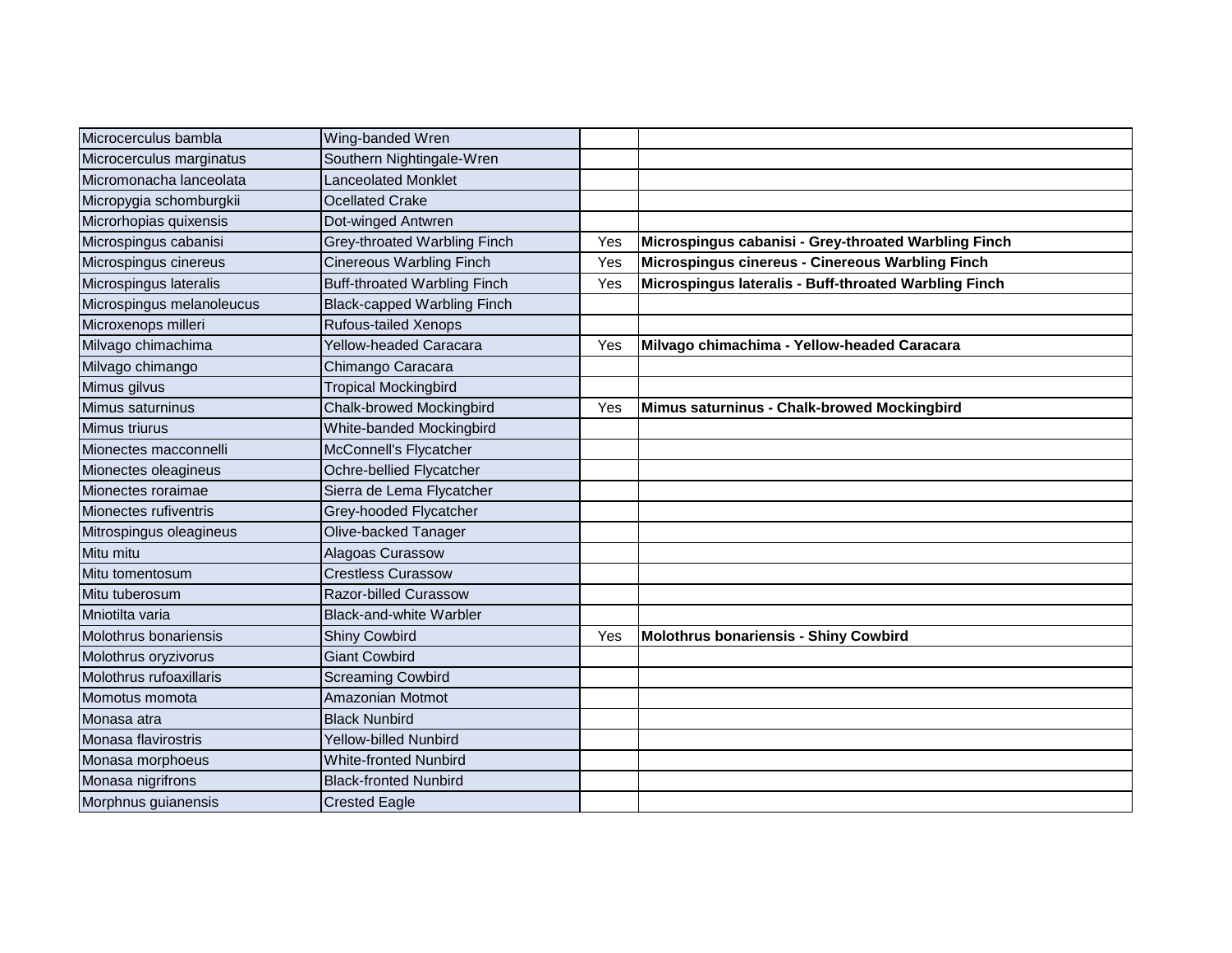| Muscipipra vetula           | <b>Shear-tailed Grey Tyrant</b> |     |                                              |
|-----------------------------|---------------------------------|-----|----------------------------------------------|
| Muscisaxicola maculirostris | Spot-billed Ground Tyrant       |     |                                              |
| Mustelirallus albicollis    | <b>Ash-throated Crake</b>       |     |                                              |
| Mycteria americana          | <b>Wood Stork</b>               |     |                                              |
| Myiarchus ferox             | Short-crested Flycatcher        |     |                                              |
| Myiarchus swainsoni         | Swainson's Flycatcher           | Yes | Myiarchus swainsoni - Swainson's Flycatcher  |
| Myiarchus tuberculifer      | Dusky-capped Flycatcher         |     |                                              |
| Myiarchus tyrannulus        | <b>Brown-crested Flycatcher</b> |     |                                              |
| Myiobius atricaudus         | <b>Black-tailed Myiobius</b>    |     |                                              |
| Myiobius barbatus           | <b>Whiskered Myiobius</b>       |     |                                              |
| Myiodynastes luteiventris   | Sulphur-bellied Flycatcher      |     |                                              |
| Myiodynastes maculatus      | <b>Streaked Flycatcher</b>      | Yes | Myiodynastes maculatus - Streaked Flycatcher |
| Myiopagis caniceps          | Grey Elaenia                    |     |                                              |
| Myiopagis flavivertex       | <b>Yellow-crowned Elaenia</b>   |     |                                              |
| Myiopagis gaimardii         | <b>Forest Elaenia</b>           |     |                                              |
| Myiopagis viridicata        | Greenish Elaenia                |     |                                              |
| Myiophobus fasciatus        | <b>Bran-coloured Flycatcher</b> |     |                                              |
| Myiophobus roraimae         | Roraiman Flycatcher             |     |                                              |
| Myiornis auricularis        | Eared Pygmy Tyrant              |     |                                              |
| Myiornis ecaudatus          | Short-tailed Pygmy Tyrant       |     |                                              |
| Myiothlypis flaveola        | <b>Flavescent Warbler</b>       |     |                                              |
| Myiothlypis fulvicauda      | <b>Buff-rumped Warbler</b>      |     |                                              |
| Myiothlypis leucoblephara   | White-rimmed Warbler            |     |                                              |
| Myiothlypis leucophrys      | White-striped Warbler           |     |                                              |
| Myiothlypis rivularis       | <b>Riverbank Warbler</b>        |     |                                              |
| Myiozetetes cayanensis      | Rusty-margined Flycatcher       |     |                                              |
| Myiozetetes granadensis     | Grey-capped Flycatcher          |     |                                              |
| Myiozetetes luteiventris    | Dusky-chested Flycatcher        |     |                                              |
| Myiozetetes similis         | Social Flycatcher               | Yes | Myiozetetes similis - Social Flycatcher      |
| Myrmeciza longipes          | <b>White-bellied Antbird</b>    |     |                                              |
| Myrmelastes humaythae       | Humaita Antbird                 |     |                                              |
| Myrmelastes hyperythrus     | <b>Plumbeous Antbird</b>        |     |                                              |
| Myrmelastes leucostigma     | Spot-winged Antbird             |     |                                              |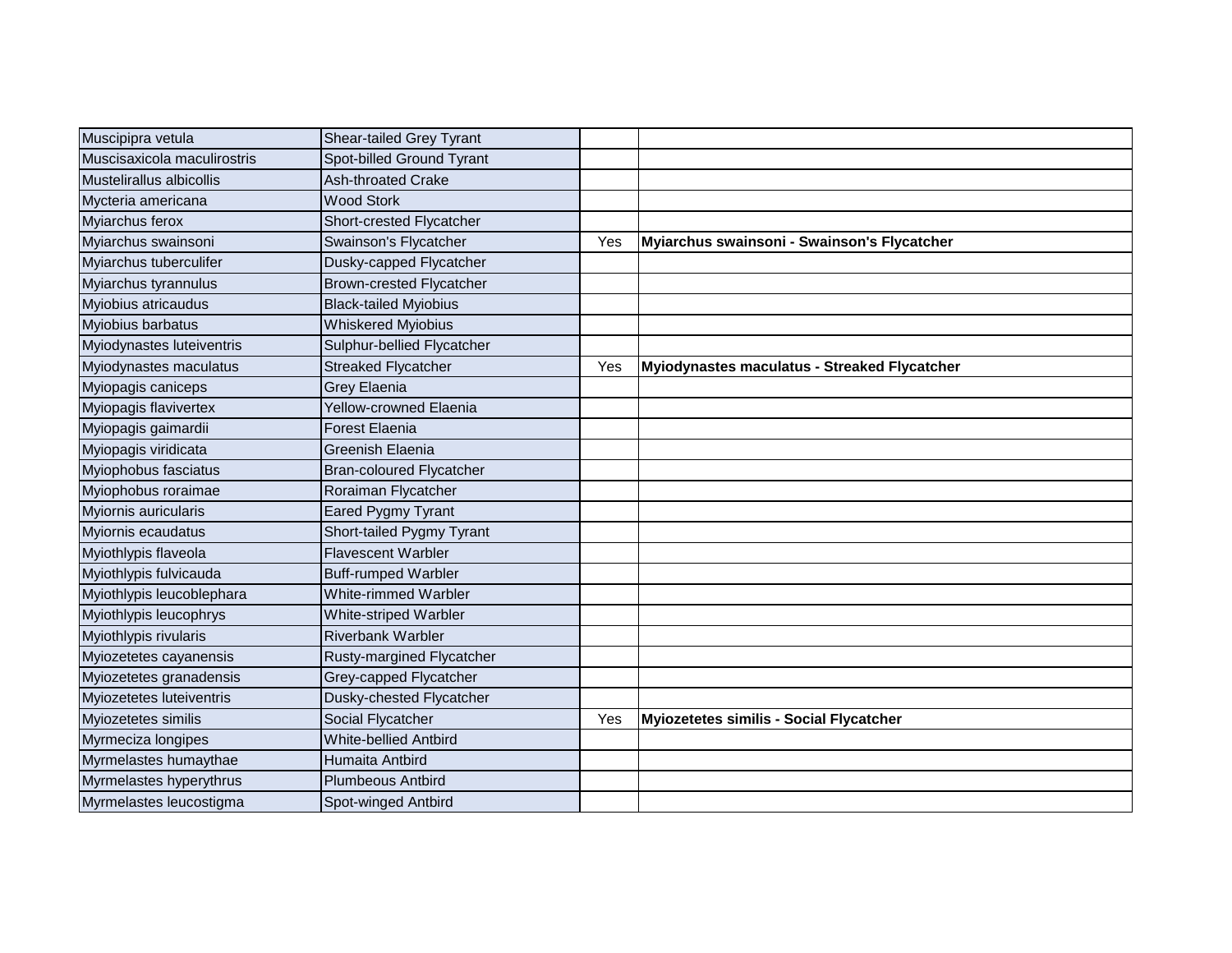| Myrmelastes rufifacies    | <b>Rufous-faced Antbird</b>    |     |                                               |
|---------------------------|--------------------------------|-----|-----------------------------------------------|
| Myrmelastes saturatus     | Roraiman Antbird               |     |                                               |
| Myrmelastes schistaceus   | Slate-colored Antbird          |     |                                               |
| Myrmoborus leucophrys     | <b>White-browed Antbird</b>    |     |                                               |
| Myrmoborus lophotes       | <b>White-lined Antbird</b>     |     |                                               |
| Myrmoborus lugubris       | Ash-breasted Antbird           |     |                                               |
| Myrmochanes hemileucus    | <b>Black-and-white Antbird</b> |     |                                               |
| Myrmoderus ferrugineus    | Ferruginous-backed Antbird     |     |                                               |
| Myrmoderus loricatus      | White-bibbed Antbird           |     |                                               |
| Myrmoderus ruficauda      | <b>Scalloped Antbird</b>       |     |                                               |
| Myrmoderus squamosus      | Squamate Antbird               |     |                                               |
| Myrmophylax atrothorax    | <b>Black-throated Antbird</b>  |     |                                               |
| Myrmorchilus strigilatus  | Stripe-backed Antbird          |     |                                               |
| Myrmornis torquata        | Wing-banded Antbird            |     |                                               |
| Myrmothera campanisona    | Thrush-like Antpitta           |     |                                               |
| Myrmothera simplex        | Tepui Antpitta                 |     |                                               |
| Myrmotherula ambigua      | Yellow-throated Antwren        |     |                                               |
| Myrmotherula assimilis    | Leaden Antwren                 |     |                                               |
| Myrmotherula axillaris    | White-flanked Antwren          |     |                                               |
| Myrmotherula brachyura    | Pygmy Antwren                  |     |                                               |
| Myrmotherula cherriei     | <b>Cherrie's Antwren</b>       |     |                                               |
| Myrmotherula fluminensis  | Rio de Janeiro Antwren         |     |                                               |
| Myrmotherula longipennis  | Long-winged Antwren            |     |                                               |
| Myrmotherula menetriesii  | <b>Grey Antwren</b>            |     |                                               |
| Myrmotherula multostriata | Amazonian Streaked Antwren     |     |                                               |
| Myrmotherula sclateri     | <b>Sclater's Antwren</b>       |     |                                               |
| Myrmotherula surinamensis | Guianan Streaked Antwren       |     |                                               |
| Myrmotherula unicolor     | <b>Unicolored Antwren</b>      | Yes | Myrmotherula unicolor - Unicolored Antwren    |
| Myrmotherula urosticta    | <b>Band-tailed Antwren</b>     |     |                                               |
| Nannopsittaca dachilleae  | <b>Manu Parrotlet</b>          |     |                                               |
| Nannopsittaca panychlora  | Tepui Parrotlet                |     |                                               |
| Nannopterum brasilianum   | Neotropic Cormorant            | Yes | Nannopterum brasilianum - Neotropic Cormorant |
| Nasica longirostris       | Long-billed Woodcreeper        |     |                                               |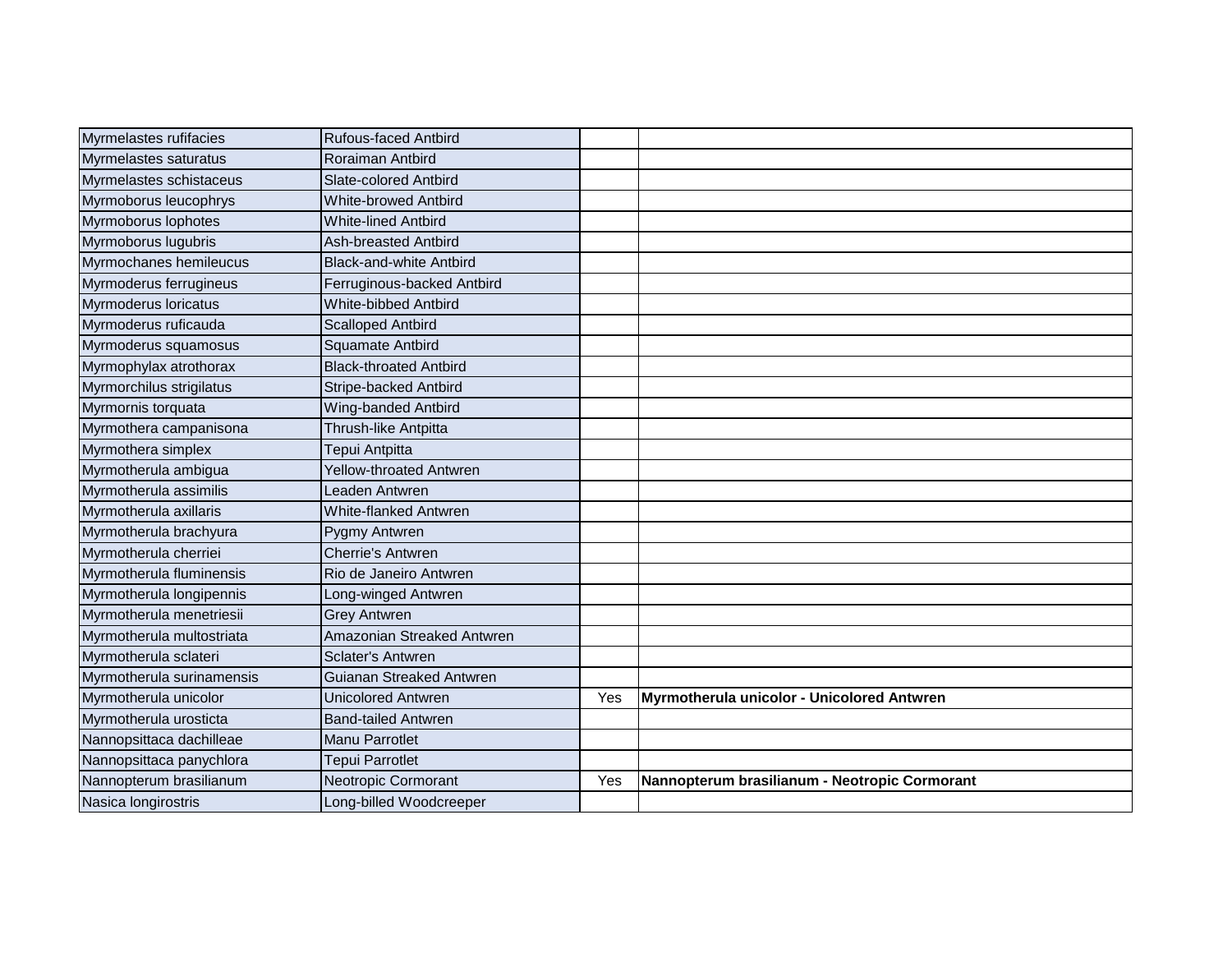| Nemosia pileata          | <b>Hooded Tanager</b>          |     |                                  |
|--------------------------|--------------------------------|-----|----------------------------------|
| Nemosia rourei           | Cherry-throated Tanager        |     |                                  |
| Nengetus cinereus        | Grey Monjita                   | Yes | Nengetus cinereus - Grey Monjita |
| Neochen jubata           | Orinoco Goose                  |     |                                  |
| Neocrex erythrops        | Paint-billed Crake             |     |                                  |
| Neoctantes niger         | <b>Black Bushbird</b>          |     |                                  |
| Neomorphus geoffroyi     | Rufous-vented Ground Cuckoo    |     |                                  |
| Neomorphus squamiger     | <b>Scaled Ground Cuckoo</b>    |     |                                  |
| Neopelma aurifrons       | Wied's Tyrant-Manakin          |     |                                  |
| Neopelma chrysocephalum  | Saffron-crested Tyrant-Manakin |     |                                  |
| Neopelma chrysolophum    | Serra do Mar Tyrant-Manakin    |     |                                  |
| Neopelma pallescens      | Pale-bellied Tyrant-Manakin    |     |                                  |
| Neopelma sulphureiventer | Sulphur-bellied Tyrant-Manakin |     |                                  |
| Neopipo cinnamomea       | Cinnamon Neopipo               |     |                                  |
| Neothraupis fasciata     | Shrike-like Tanager            |     |                                  |
| Neoxolmis coronatus      | <b>Black-crowned Monjita</b>   |     |                                  |
| Netta erythrophthalma    | Southern Pochard               |     |                                  |
| Netta peposaca           | Rosy-billed Pochard            |     |                                  |
| Nomonyx dominicus        | <b>Masked Duck</b>             |     |                                  |
| Nonnula amaurocephala    | <b>Chestnut-headed Nunlet</b>  |     |                                  |
| Nonnula rubecula         | <b>Rusty-breasted Nunlet</b>   |     |                                  |
| Nonnula ruficapilla      | <b>Rufous-capped Nunlet</b>    |     |                                  |
| Nonnula sclateri         | <b>Fulvous-chinned Nunlet</b>  |     |                                  |
| Notharchus hyperrhynchus | <b>White-necked Puffbird</b>   |     |                                  |
| Notharchus macrorhynchos | Guianan Puffbird               |     |                                  |
| Notharchus ordii         | <b>Brown-banded Puffbird</b>   |     |                                  |
| Notharchus swainsoni     | <b>Buff-bellied Puffbird</b>   |     |                                  |
| Notharchus tectus        | <b>Pied Puffbird</b>           |     |                                  |
| Nothocrax urumutum       | <b>Nocturnal Curassow</b>      |     |                                  |
| Nothura boraquira        | White-bellied Nothura          |     |                                  |
| Nothura maculosa         | <b>Spotted Nothura</b>         |     |                                  |
| Nothura minor            | Lesser Nothura                 |     |                                  |
| Numenius phaeopus        | Eurasian Whimbrel              |     |                                  |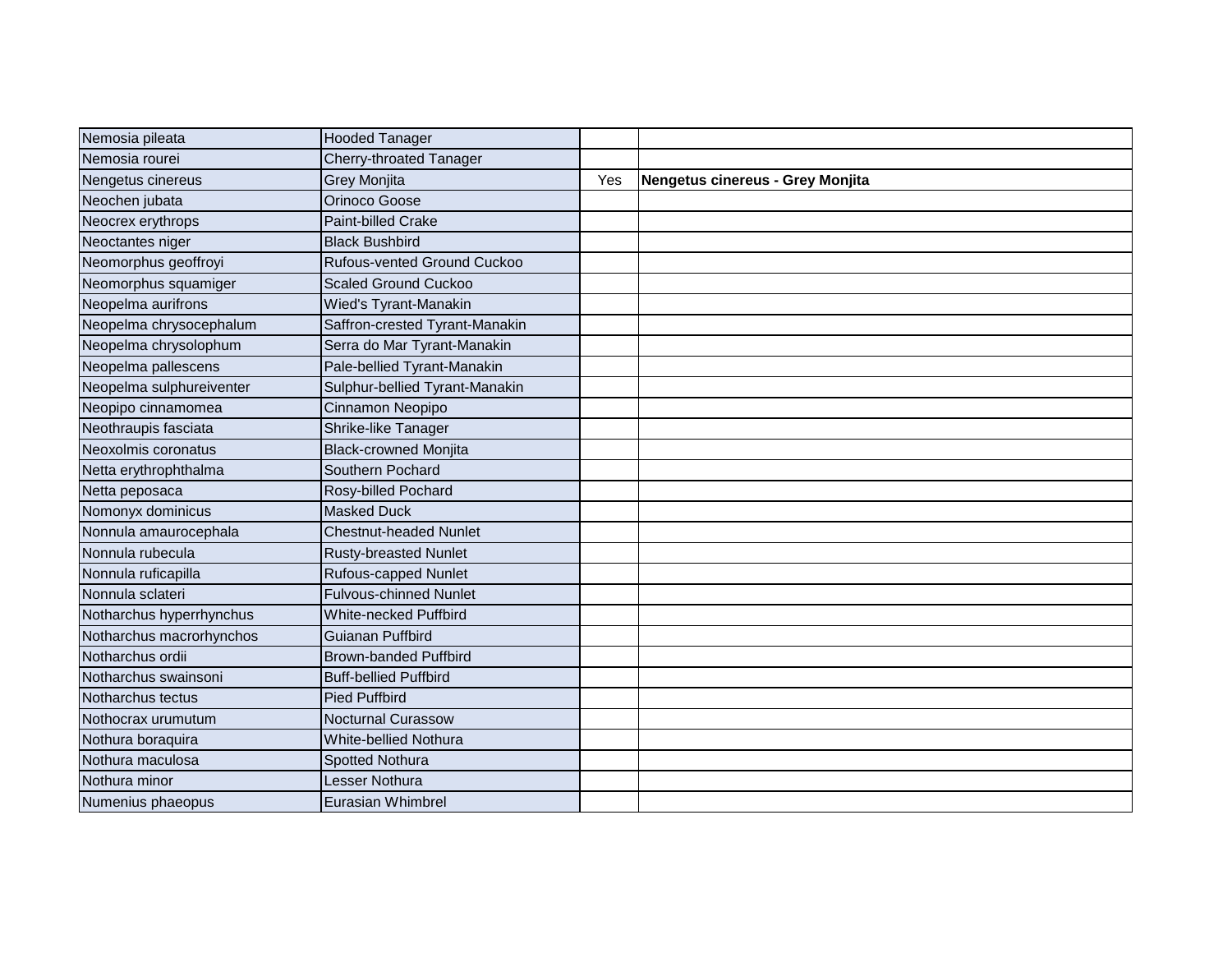| Nyctanassa violacea        | Yellow-crowned Night Heron         |  |
|----------------------------|------------------------------------|--|
| Nyctibius aethereus        | Long-tailed Potoo                  |  |
| Nyctibius bracteatus       | <b>Rufous Potoo</b>                |  |
| Nyctibius grandis          | <b>Great Potoo</b>                 |  |
| Nyctibius griseus          | Common Potoo                       |  |
| Nyctibius leucopterus      | White-winged Potoo                 |  |
| Nycticorax nycticorax      | <b>Black-crowned Night Heron</b>   |  |
| Nycticryphes semicollaris  | South American Painted-snipe       |  |
| Nyctidromus albicollis     | Pauraque                           |  |
| Nyctiphrynus ocellatus     | <b>Ocellated Poorwill</b>          |  |
| Nyctipolus hirundinaceus   | Pygmy Nightjar                     |  |
| Nyctipolus nigrescens      | <b>Blackish Nightjar</b>           |  |
| Nyctiprogne leucopyga      | <b>Band-tailed Nighthawk</b>       |  |
| Nyctiprogne vielliardi     | Plain-tailed Nighthawk             |  |
| Nystalus chacuru           | White-eared Puffbird               |  |
| <b>Nystalus maculatus</b>  | Caatinga Puffbird                  |  |
| Nystalus obamai            | <b>Western Striolated Puffbird</b> |  |
| <b>Nystalus striolatus</b> | <b>Eastern Striolated Puffbird</b> |  |
| Oceanites oceanicus        | <b>Wilson's Storm Petrel</b>       |  |
| Ochthornis littoralis      | Drab Water Tyrant                  |  |
| Odontophorus capueira      | Spot-winged Wood Quail             |  |
| Odontophorus gujanensis    | Marbled Wood Quail                 |  |
| Odontophorus stellatus     | <b>Starred Wood Quail</b>          |  |
| Odontorchilus cinereus     | Tooth-billed Wren                  |  |
| Oneillornis salvini        | <b>White-throated Antbird</b>      |  |
| Onychorhynchus coronatus   | Amazonian Royal Flycatcher         |  |
| Opisthocomus hoazin        | Hoatzin                            |  |
| Orchesticus abeillei       | <b>Brown Tanager</b>               |  |
| Oreopholus ruficollis      | Tawny-throated Dotterel            |  |
| Ornithion inerme           | White-lored Tyrannulet             |  |
| Ortalis araucuan           | East Brazilian Chachalaca          |  |
| <b>Ortalis canicollis</b>  | Chaco Chachalaca                   |  |
| Ortalis guttata            | <b>Speckled Chachalaca</b>         |  |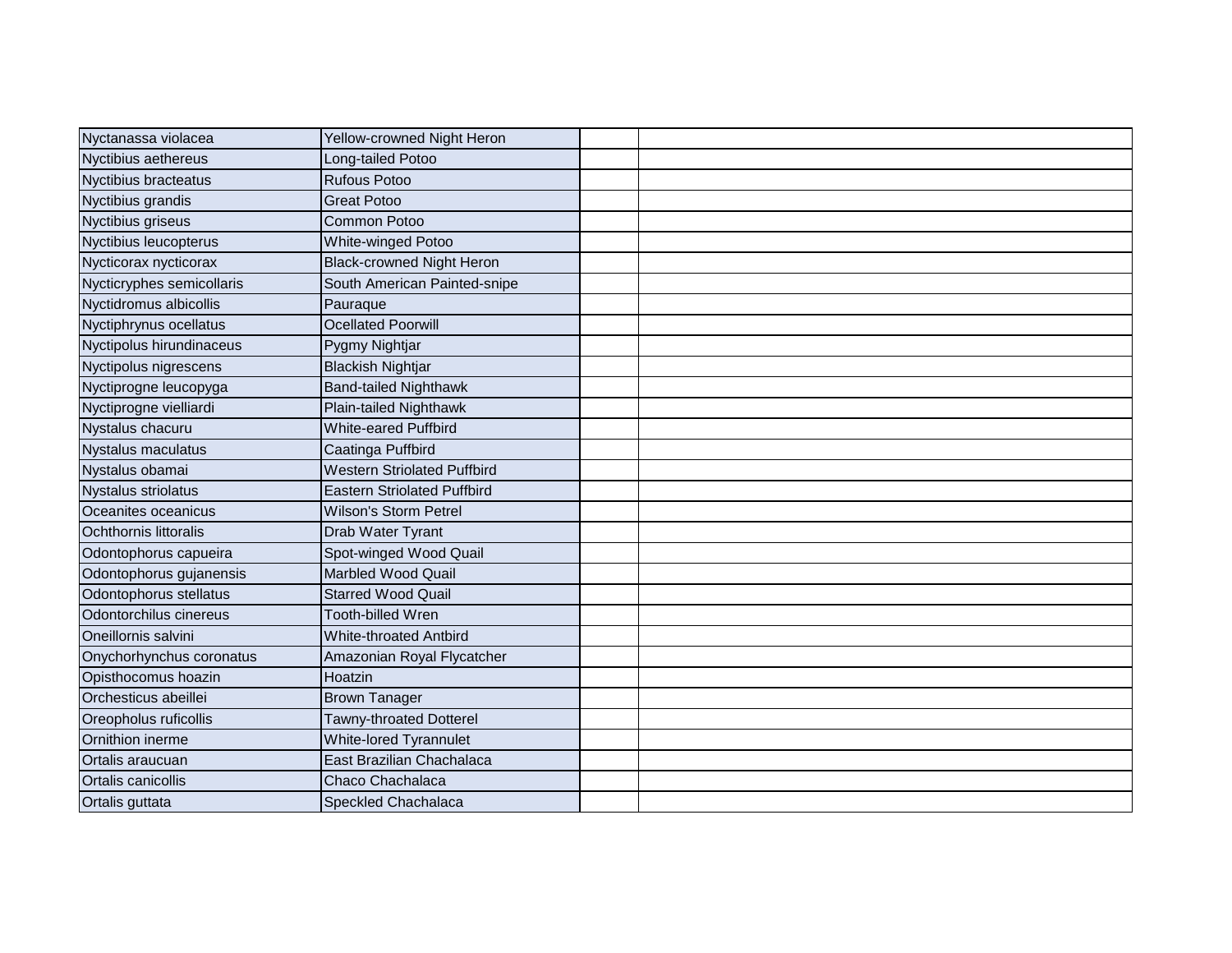| Ortalis motmot             | Little Chachalaca               |     |                                               |
|----------------------------|---------------------------------|-----|-----------------------------------------------|
| Ortalis ruficeps           | Chestnut-headed Chachalaca      |     |                                               |
| Ortalis squamata           | <b>Scaled Chachalaca</b>        | Yes | Ortalis squamata - Scaled Chachalaca          |
| Ortalis superciliaris      | <b>Buff-browed Chachalaca</b>   |     |                                               |
| Orthogonys chloricterus    | Olive-green Tanager             |     |                                               |
| Orthopsittaca manilatus    | <b>Red-bellied Macaw</b>        |     |                                               |
| Oxyruncus cristatus        | Sharpbill                       |     |                                               |
| Oxyura vittata             | Lake Duck                       |     |                                               |
| Pachyptila desolata        | <b>Antarctic Prion</b>          |     |                                               |
| Pachyramphus castaneus     | <b>Chestnut-crowned Becard</b>  |     |                                               |
| Pachyramphus marginatus    | <b>Black-capped Becard</b>      | Yes | Pachyramphus marginatus - Black-capped Becard |
| Pachyramphus minor         | <b>Pink-throated Becard</b>     |     |                                               |
| Pachyramphus polychopterus | <b>White-winged Becard</b>      |     |                                               |
| Pachyramphus rufus         | <b>Cinereous Becard</b>         |     |                                               |
| Pachyramphus surinamus     | Glossy-backed Becard            |     |                                               |
| Pachyramphus validus       | <b>Crested Becard</b>           |     |                                               |
| Pachyramphus viridis       | Green-backed Becard             | Yes | Pachyramphus viridis - Green-backed Becard    |
| Pachyramphus xanthogenys   | Yellow-cheeked Becard           |     |                                               |
| Pachysylvia hypoxantha     | Dusky-capped Greenlet           |     |                                               |
| Pachysylvia muscicapina    | <b>Buff-cheeked Greenlet</b>    |     |                                               |
| <b>Pandion haliaetus</b>   | <b>Western Osprey</b>           | Yes | Pandion haliaetus - Western Osprey            |
| Panyptila cayennensis      | Lesser Swallow-tailed Swift     |     |                                               |
| Parabuteo leucorrhous      | White-rumped Hawk               |     |                                               |
| Parabuteo unicinctus       | Harris's Hawk                   | Yes | Parabuteo unicinctus - Harris's Hawk          |
| Paraclaravis geoffroyi     | Purple-winged Ground Dove       |     |                                               |
| Paragallinula angulata     | Lesser Moorhen                  |     |                                               |
| Pardirallus maculatus      | <b>Spotted Rail</b>             |     |                                               |
| Pardirallus nigricans      | <b>Blackish Rail</b>            |     |                                               |
| Pardirallus sanguinolentus | <b>Plumbeous Rail</b>           |     |                                               |
| Parkerthraustes humeralis  | Yellow-shouldered Grosbeak      |     |                                               |
| Paroaria baeri             | <b>Crimson-fronted Cardinal</b> |     |                                               |
| Paroaria capitata          | <b>Yellow-billed Cardinal</b>   |     |                                               |
| Paroaria coronata          | <b>Red-crested Cardinal</b>     | Yes | Paroaria coronata - Red-crested Cardinal      |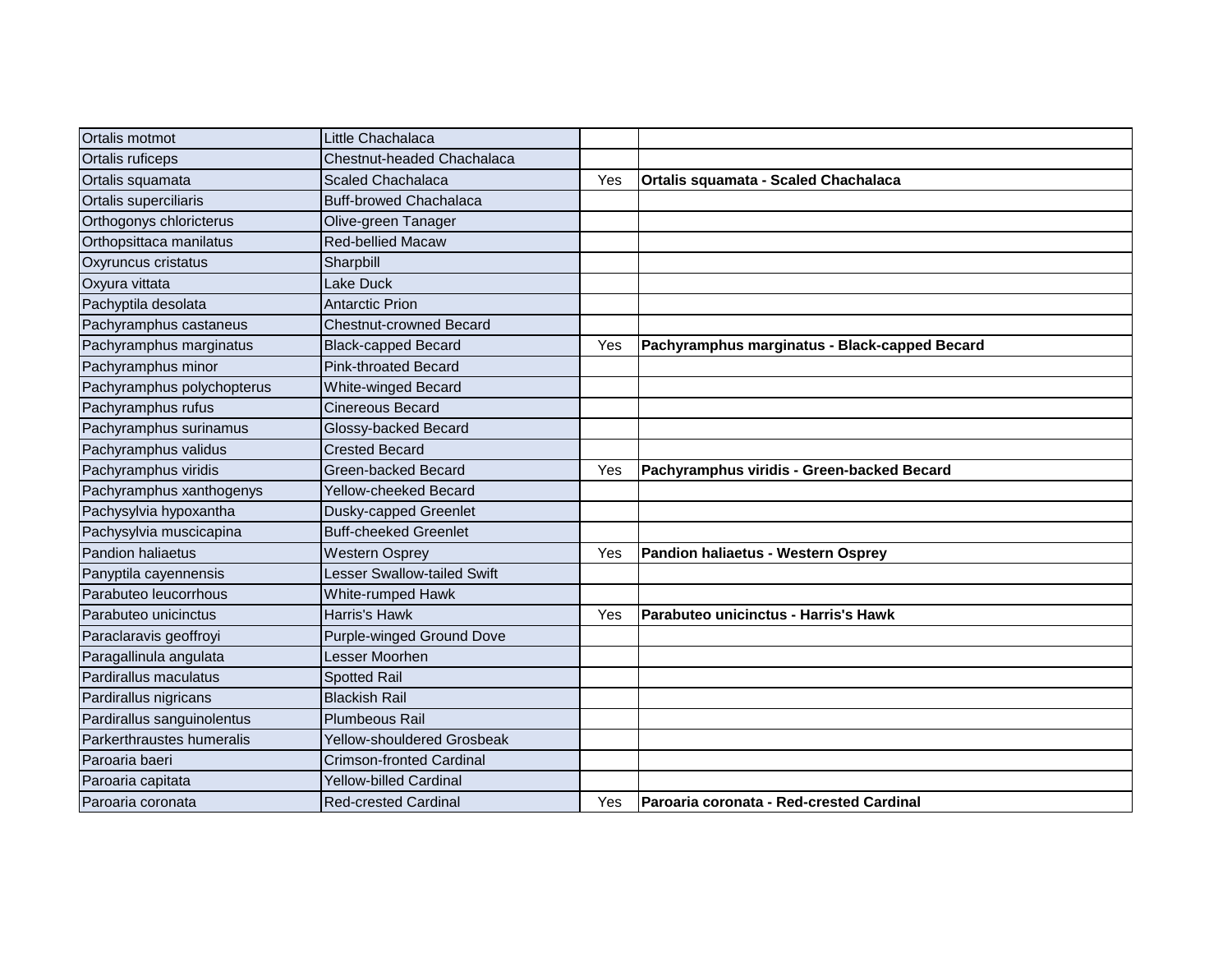| Paroaria dominicana            | <b>Red-cowled Cardinal</b>    | Yes | Paroaria dominicana - Red-cowled Cardinal              |
|--------------------------------|-------------------------------|-----|--------------------------------------------------------|
| Paroaria gularis               | Red-capped Cardinal           |     |                                                        |
| Passer domesticus              | <b>House Sparrow</b>          | Yes | Passer domesticus - House Sparrow                      |
| Patagioenas cayennensis        | Pale-vented Pigeon            |     |                                                        |
| Patagioenas maculosa           | Spot-winged Pigeon            |     |                                                        |
| Patagioenas picazuro           | Picazuro Pigeon               | Yes | Patagioenas picazuro - Picazuro Pigeon                 |
| Patagioenas plumbea            | Plumbeous Pigeon              |     |                                                        |
| Patagioenas speciosa           | <b>Scaled Pigeon</b>          |     |                                                        |
| Patagioenas subvinacea         | <b>Ruddy Pigeon</b>           |     |                                                        |
| Pelecanus occidentalis         | <b>Brown Pelican</b>          |     |                                                        |
| Penelope jacquacu              | Spix's Guan                   |     |                                                        |
| Penelope jacucaca              | <b>White-browed Guan</b>      |     |                                                        |
| Penelope marail                | <b>Marail Guan</b>            |     |                                                        |
| Penelope obscura               | Dusky-legged Guan             |     |                                                        |
| Penelope ochrogaster           | <b>Chestnut-bellied Guan</b>  |     |                                                        |
| Penelope pileata               | <b>White-crested Guan</b>     |     |                                                        |
| Penelope superciliaris         | Rusty-margined Guan           |     |                                                        |
| Percnostola fortis             | Sooty Antbird                 |     |                                                        |
| Percnostola goeldii            | Goeldi's Antbird              |     |                                                        |
| Percnostola rufifrons          | <b>Black-headed Antbird</b>   |     |                                                        |
| Periporphyrus erythromelas     | Red-and-black Grosbeak        |     |                                                        |
| Perissocephalus tricolor       | Capuchinbird                  |     |                                                        |
| Petrochelidon pyrrhonota       | <b>American Cliff Swallow</b> |     |                                                        |
| Phacellodomus erythrophthalmus | Orange-eyed Thornbird         | Yes | Phacellodomus erythrophthalmus - Orange-eyed Thornbird |
| Phacellodomus ferrugineigula   | Orange-breasted Thornbird     |     |                                                        |
| Phacellodomus ruber            | <b>Greater Thornbird</b>      |     |                                                        |
| Phacellodomus rufifrons        | Rufous-fronted Thornbird      | Yes | Phacellodomus rufifrons - Rufous-fronted Thornbird     |
| Phacellodomus sibilatrix       | <b>Little Thornbird</b>       |     |                                                        |
| Phacellodomus striaticollis    | Freckle-breasted Thornbird    |     |                                                        |
| Phaeomyias murina              | Mouse-colored Tyrannulet      |     |                                                        |
| Phaethon aethereus             | <b>Red-billed Tropicbird</b>  |     |                                                        |
| Phaethon lepturus              | White-tailed Tropicbird       |     |                                                        |
| Phaethornis aethopygus         | <b>Tapajos Hermit</b>         |     |                                                        |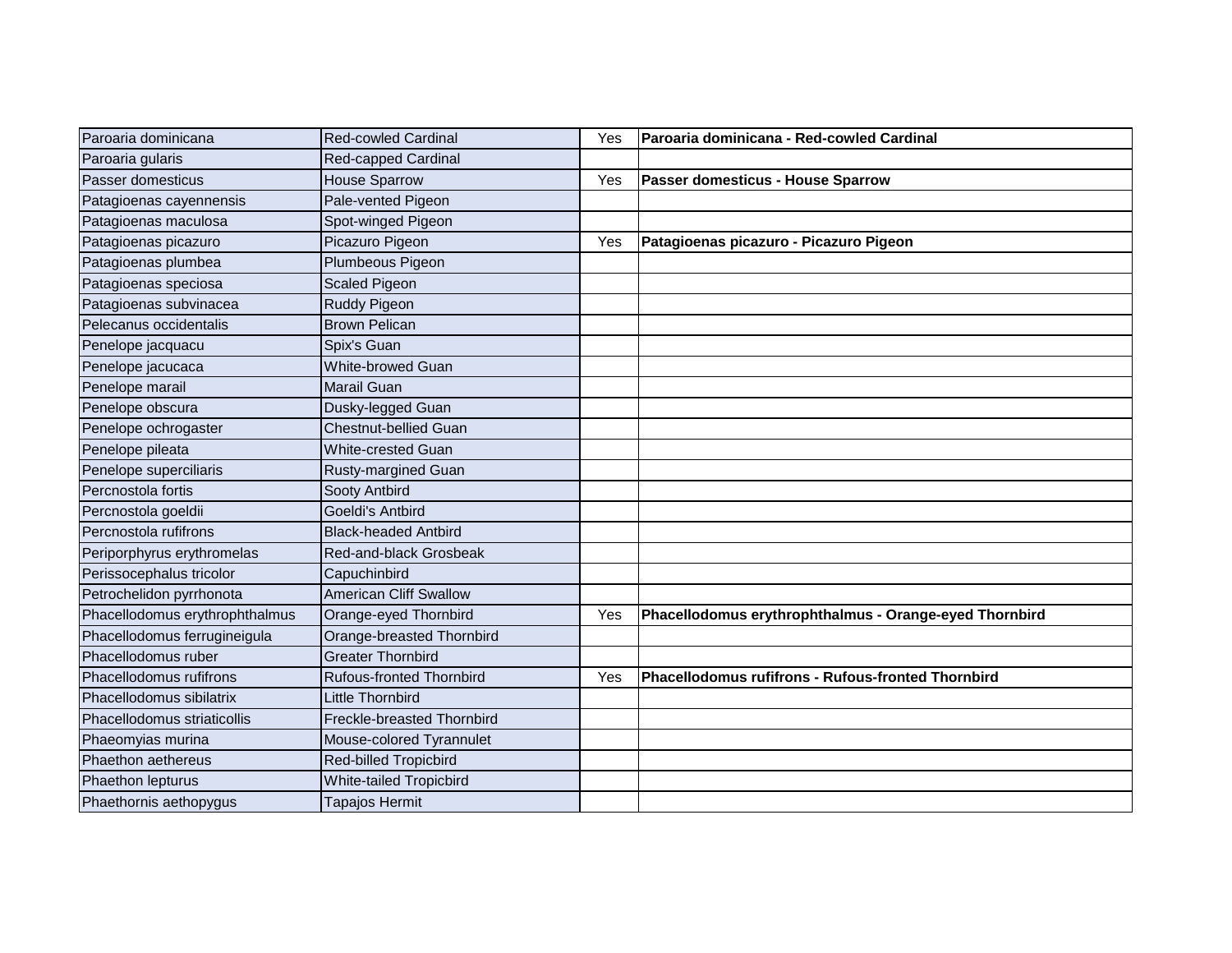| Phaethornis augusti       | Sooty-capped Hermit             |     |                                           |
|---------------------------|---------------------------------|-----|-------------------------------------------|
| Phaethornis bourcieri     | <b>Straight-billed Hermit</b>   |     |                                           |
| Phaethornis eurynome      | <b>Scale-throated Hermit</b>    |     |                                           |
| Phaethornis griseogularis | Grey-chinned Hermit             |     |                                           |
| Phaethornis hispidus      | <b>White-bearded Hermit</b>     |     |                                           |
| Phaethornis idaliae       | <b>Minute Hermit</b>            | Yes | Phaethornis idaliae - Minute Hermit       |
| Phaethornis malaris       | <b>Great-billed Hermit</b>      |     |                                           |
| Phaethornis nattereri     | Cinnamon-throated Hermit        |     |                                           |
| Phaethornis philippii     | Needle-billed Hermit            |     |                                           |
| Phaethornis pretrei       | <b>Planalto Hermit</b>          | Yes | Phaethornis pretrei - Planalto Hermit     |
| Phaethornis ruber         | <b>Reddish Hermit</b>           |     |                                           |
| Phaethornis rupurumii     | Streak-throated Hermit          |     |                                           |
| Phaethornis squalidus     | Dusky-throated Hermit           |     |                                           |
| Phaethornis subochraceus  | <b>Buff-bellied Hermit</b>      |     |                                           |
| Phaethornis superciliosus | Long-tailed Hermit              |     |                                           |
| Phaetusa simplex          | Large-billed Tern               |     |                                           |
| Pharomachrus pavoninus    | <b>Pavonine Quetzal</b>         |     |                                           |
| Pheugopedius coraya       | Coraya Wren                     |     |                                           |
| Pheugopedius genibarbis   | Moustached Wren                 | Yes | Pheugopedius genibarbis - Moustached Wren |
| Phibalura flavirostris    | Swallow-tailed Cotinga          |     |                                           |
| Philohydor lictor         | Lesser Kiskadee                 |     |                                           |
| Philydor atricapillus     | Black-capped Foliage-gleaner    |     |                                           |
| Philydor erythrocercum    | Rufous-rumped Foliage-gleaner   |     |                                           |
| Philydor novaesi          | Alagoas Foliage-gleaner         |     |                                           |
| Philydor pyrrhodes        | Cinnamon-rumped Foliage-gleaner |     |                                           |
| Phimosus infuscatus       | Bare-faced Ibis                 | Yes | Phimosus infuscatus - Bare-faced Ibis     |
| Phlegopsis borbae         | Pale-faced Bare-eye             |     |                                           |
| Phlegopsis erythroptera   | Reddish-winged Bare-eye         |     |                                           |
| Phlegopsis nigromaculata  | <b>Black-spotted Bare-eye</b>   |     |                                           |
| Phleocryptes melanops     | Wren-like Rushbird              |     |                                           |
| Phoenicircus carnifex     | Guianan Red Cotinga             |     |                                           |
| Phoenicircus nigricollis  | <b>Black-necked Red Cotinga</b> |     |                                           |
| Phoenicopterus chilensis  | Chilean Flamingo                |     |                                           |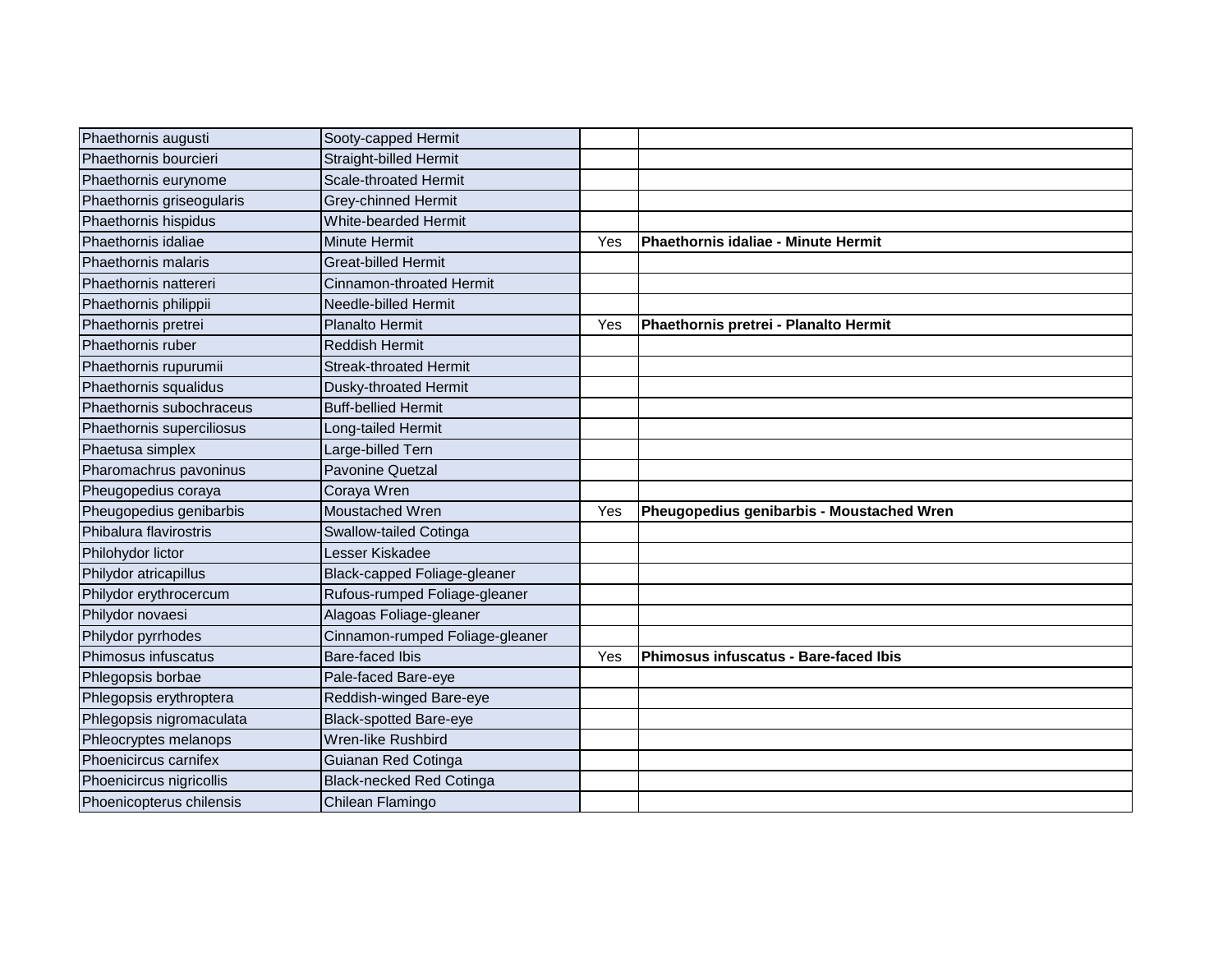| Phoenicopterus ruber      | American Flamingo              |     |                                              |
|---------------------------|--------------------------------|-----|----------------------------------------------|
| Phyllomyias burmeisteri   | Rough-legged Tyrannulet        |     |                                              |
| Phyllomyias fasciatus     | Planalto Tyrannulet            | Yes | Phyllomyias fasciatus - Planalto Tyrannulet  |
| Phyllomyias griseocapilla | Grey-capped Tyrannulet         |     |                                              |
| Phyllomyias virescens     | <b>Greenish Tyrannulet</b>     |     |                                              |
| Phylloscartes beckeri     | <b>Bahia Tyrannulet</b>        |     |                                              |
| Phylloscartes ceciliae    | Alagoas Tyrannulet             |     |                                              |
| Phylloscartes difficilis  | Serra do Mar Tyrannulet        |     |                                              |
| Phylloscartes kronei      | Restinga Tyrannulet            | Yes | Phylloscartes kronei - Restinga Tyrannulet   |
| Phylloscartes paulista    | Sao Paulo Tyrannulet           |     |                                              |
| Phylloscartes roquettei   | Minas Gerais Tyrannulet        |     |                                              |
| Phylloscartes sylviolus   | <b>Bay-ringed Tyrannulet</b>   |     |                                              |
| Phylloscartes ventralis   | Mottle-cheeked Tyrannulet      |     |                                              |
| Phylloscartes virescens   | Olive-green Tyrannulet         |     |                                              |
| Piaya cayana              | Squirrel Cuckoo                | Yes | Piaya cayana - Squirrel Cuckoo               |
| Piaya melanogaster        | <b>Black-bellied Cuckoo</b>    |     |                                              |
| Piculus aurulentus        | Yellow-browed Woodpecker       |     |                                              |
| Piculus chrysochloros     | Golden-green Woodpecker        |     |                                              |
| Piculus flavigula         | Yellow-throated Woodpecker     |     |                                              |
| Piculus leucolaemus       | White-throated Woodpecker      |     |                                              |
| Picumnus albosquamatus    | <b>White-wedged Piculet</b>    |     |                                              |
| Picumnus aurifrons        | <b>Bar-breasted Piculet</b>    |     |                                              |
| Picumnus cirratus         | <b>White-barred Piculet</b>    | Yes | Picumnus cirratus - White-barred Piculet     |
| Picumnus exilis           | Golden-spangled Piculet        |     |                                              |
| Picumnus lafresnayi       | Lafresnaye's Piculet           |     |                                              |
| Picumnus nebulosus        | <b>Mottled Piculet</b>         |     |                                              |
| Picumnus pumilus          | Orinoco Piculet                |     |                                              |
| Picumnus pygmaeus         | <b>Spotted Piculet</b>         |     |                                              |
| Picumnus rufiventris      | <b>Rufous-breasted Piculet</b> |     |                                              |
| Picumnus spilogaster      | <b>White-bellied Piculet</b>   |     |                                              |
| Picumnus subtilis         | <b>Fine-barred Piculet</b>     |     |                                              |
| Picumnus temminckii       | <b>Ochre-collared Piculet</b>  | Yes | Picumnus temminckii - Ochre-collared Piculet |
| Pilherodius pileatus      | <b>Capped Heron</b>            |     |                                              |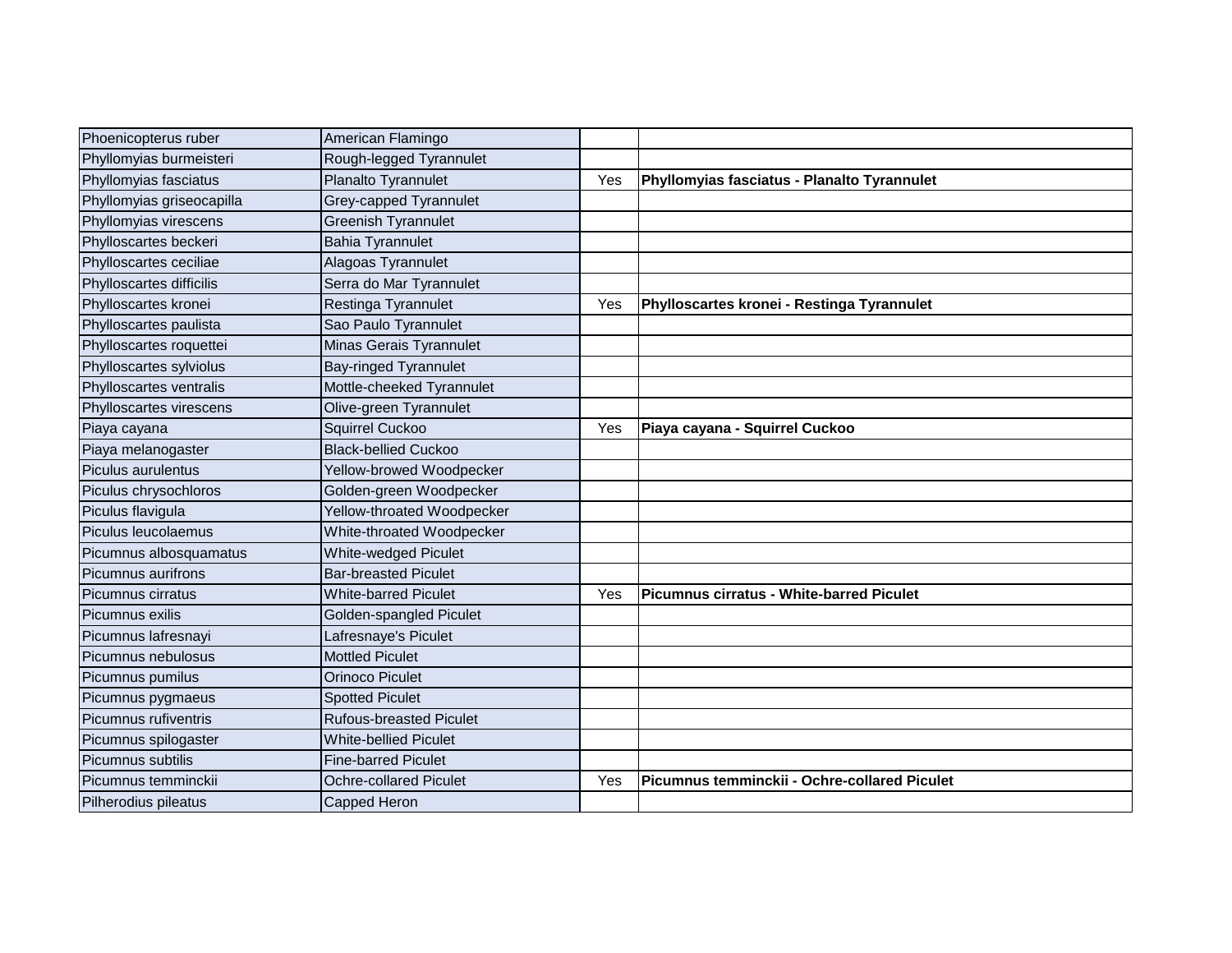| Pionites leucogaster       | <b>White-bellied Parrot</b>      |     |                                             |
|----------------------------|----------------------------------|-----|---------------------------------------------|
| Pionites melanocephalus    | <b>Black-headed Parrot</b>       |     |                                             |
| Pionopsitta pileata        | <b>Pileated Parrot</b>           |     |                                             |
| Pionus fuscus              | <b>Dusky Parrot</b>              |     |                                             |
| Pionus maximiliani         | Scaly-headed Parrot              |     |                                             |
| Pionus menstruus           | <b>Blue-headed Parrot</b>        |     |                                             |
| Pipile cujubi              | Red-throated Piping Guan         |     |                                             |
| Pipile cumanensis          | <b>Blue-throated Piping Guan</b> |     |                                             |
| Pipile jacutinga           | <b>Black-fronted Piping Guan</b> |     |                                             |
| Pipra aureola              | Crimson-hooded Manakin           |     |                                             |
| Pipra fasciicauda          | <b>Band-tailed Manakin</b>       |     |                                             |
| Pipra filicauda            | Wire-tailed Manakin              |     |                                             |
| Pipraeidea melanonota      | Fawn-breasted Tanager            |     |                                             |
| Pipreola whitelyi          | <b>Red-banded Fruiteater</b>     |     |                                             |
| Piprites chloris           | <b>Wing-barred Piprites</b>      |     |                                             |
| Piprites pileata           | <b>Black-capped Piprites</b>     | Yes | Piprites pileata - Black-capped Piprites    |
| Piranga flava              | <b>Red Tanager</b>               |     |                                             |
| Piranga olivacea           | <b>Scarlet Tanager</b>           |     |                                             |
| Piranga rubra              | <b>Summer Tanager</b>            |     |                                             |
| Pitangus sulphuratus       | <b>Great Kiskadee</b>            | Yes | Pitangus sulphuratus - Great Kiskadee       |
| Pithys albifrons           | <b>White-plumed Antbird</b>      |     |                                             |
| Platalea ajaja             | Roseate Spoonbill                | Yes | Platalea ajaja - Roseate Spoonbill          |
| Platyrinchus coronatus     | Golden-crowned Spadebill         |     |                                             |
| Platyrinchus leucoryphus   | Russet-winged Spadebill          |     |                                             |
| Platyrinchus mystaceus     | White-throated Spadebill         |     |                                             |
| Platyrinchus platyrhynchos | White-crested Spadebill          |     |                                             |
| Platyrinchus saturatus     | Cinnamon-crested Spadebill       |     |                                             |
| Plegadis chihi             | White-faced Ibis                 |     |                                             |
| Pluvialis dominica         | American Golden Plover           | Yes | Pluvialis dominica - American Golden Plover |
| Podiceps major             | <b>Great Grebe</b>               | Yes | Podiceps major - Great Grebe                |
| Podiceps occipitalis       | <b>Silvery Grebe</b>             |     |                                             |
| Podilymbus podiceps        | Pied-billed Grebe                | Yes | Podilymbus podiceps - Pied-billed Grebe     |
| Poecilotriccus albifacies  | White-cheeked Tody-Flycatcher    |     |                                             |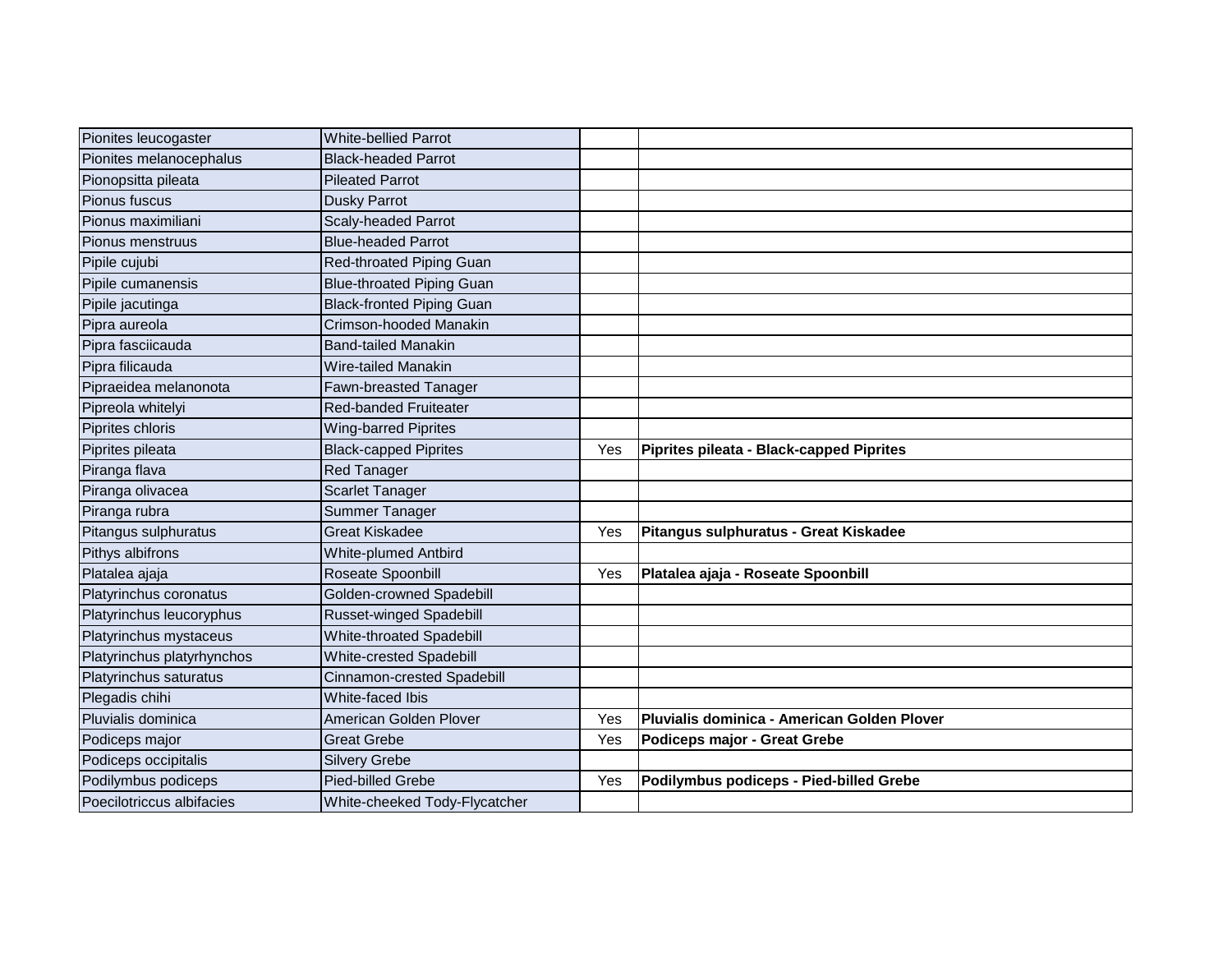| Poecilotriccus capitalis    | Black-and-white Tody-Flycatcher     |     |                                                 |
|-----------------------------|-------------------------------------|-----|-------------------------------------------------|
| Poecilotriccus fumifrons    | Smoky-fronted Tody-Flycatcher       |     |                                                 |
| Poecilotriccus latirostris  | Rusty-fronted Tody-Flycatcher       |     |                                                 |
| Poecilotriccus plumbeiceps  | Ochre-faced Tody-Flycatcher         |     |                                                 |
| Poecilotriccus russatus     | Ruddy Tody-Flycatcher               |     |                                                 |
| Poecilotriccus senex        | <b>Buff-cheeked Tody-Flycatcher</b> |     |                                                 |
| Poecilotriccus sylvia       | Slaty-headed Tody-Flycatcher        |     |                                                 |
| Pogonotriccus eximius       | Southern Bristle Tyrant             | Yes | Pogonotriccus eximius - Southern Bristle Tyrant |
| Polioptila attenboroughi    | Inambari Gnatcatcher                |     |                                                 |
| Polioptila dumicola         | <b>Masked Gnatcatcher</b>           |     |                                                 |
| Polioptila facilis          | Rio Negro Gnatcatcher               |     |                                                 |
| Polioptila guianensis       | Guianan Gnatcatcher                 |     |                                                 |
| Polioptila lactea           | Creamy-bellied Gnatcatcher          |     |                                                 |
| Polioptila paraensis        | Para Gnatcatcher                    |     |                                                 |
| Polioptila plumbea          | <b>Tropical Gnatcatcher</b>         |     |                                                 |
| Polystictus pectoralis      | <b>Bearded Tachuri</b>              |     |                                                 |
| Polystictus superciliaris   | Grey-backed Tachuri                 |     |                                                 |
| Polytmus guainumbi          | <b>White-tailed Goldenthroat</b>    |     |                                                 |
| Polytmus theresiae          | Green-tailed Goldenthroat           |     |                                                 |
| Poospiza nigrorufa          | Black-and-rufous Warbling Finch     |     |                                                 |
| Porphyrio flavirostris      | <b>Azure Gallinule</b>              |     |                                                 |
| Porphyrio martinica         | <b>Purple Gallinule</b>             | Yes | Porphyrio martinica - Purple Gallinule          |
| Porphyriops melanops        | Spot-flanked Gallinule              |     |                                                 |
| Porphyrolaema porphyrolaema | Purple-throated Cotinga             |     |                                                 |
| Porphyrospiza caerulescens  | <b>Blue Finch</b>                   |     |                                                 |
| <b>Primolius auricollis</b> | <b>Golden-collared Macaw</b>        |     |                                                 |
| Primolius couloni           | <b>Blue-headed Macaw</b>            |     |                                                 |
| Primolius maracana          | <b>Blue-winged Macaw</b>            |     |                                                 |
| <b>Procnias albus</b>       | <b>White Bellbird</b>               |     |                                                 |
| Procnias averano            | <b>Bearded Bellbird</b>             |     |                                                 |
| Procnias nudicollis         | <b>Bare-throated Bellbird</b>       | Yes | lProcnias nudicollis - Bare-throated Bellbird   |
| Progne chalybea             | Grey-breasted Martin                | Yes | Progne chalybea - Grey-breasted Martin          |
| Progne dominicensis         | Caribbean Martin                    |     |                                                 |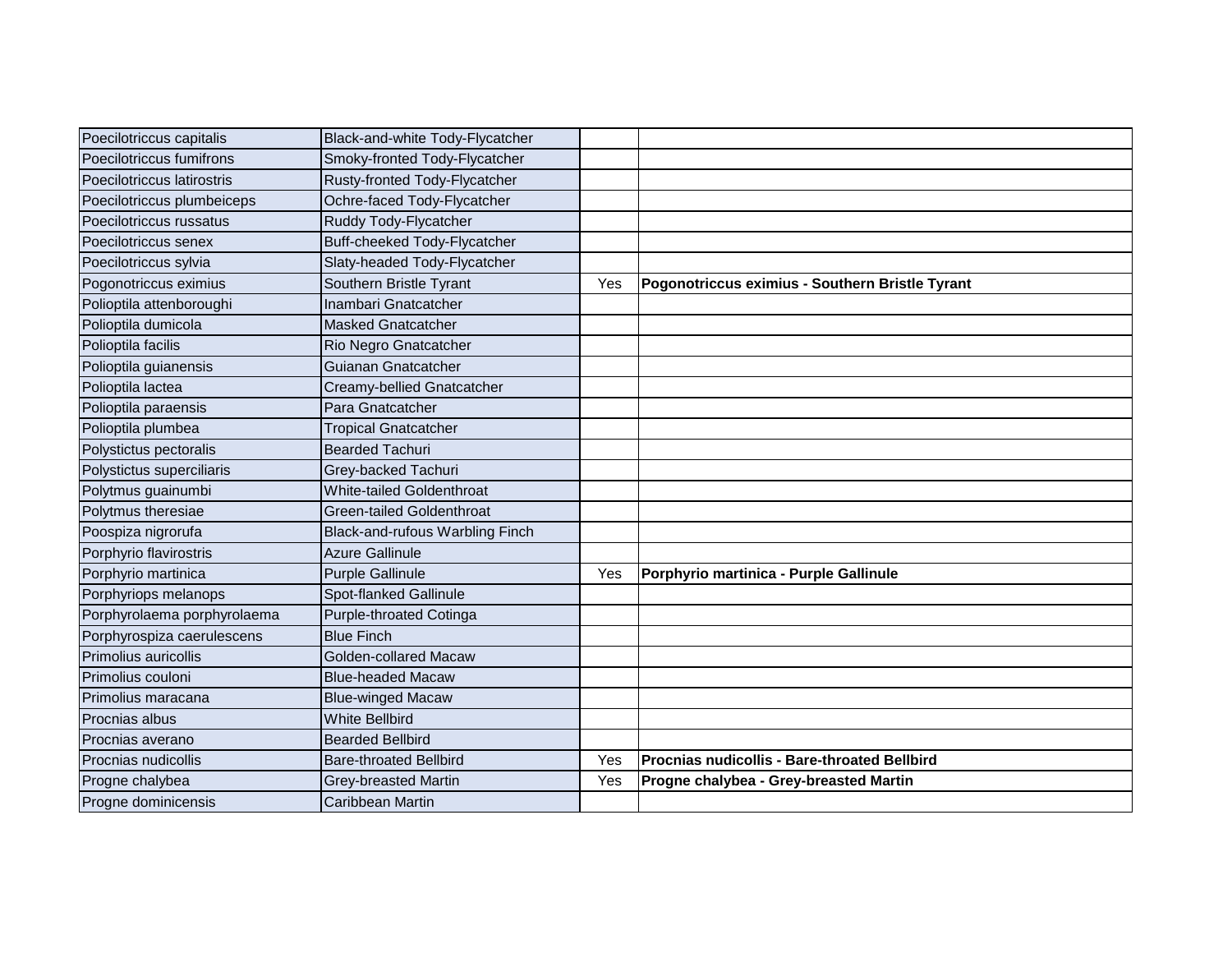| Progne elegans                | Southern Martin             |     |                                                      |
|-------------------------------|-----------------------------|-----|------------------------------------------------------|
| Progne subis                  | <b>Purple Martin</b>        |     |                                                      |
| Progne tapera                 | <b>Brown-chested Martin</b> | Yes | Progne tapera - Brown-chested Martin                 |
| Psarocolius angustifrons      | Russet-backed Oropendola    |     |                                                      |
| Psarocolius bifasciatus       | Olive Oropendola            |     |                                                      |
| Psarocolius decumanus         | <b>Crested Oropendola</b>   |     |                                                      |
| Psarocolius viridis           | Green Oropendola            |     |                                                      |
| Pseudastur albicollis         | <b>White Hawk</b>           |     |                                                      |
| Pseudastur polionotus         | <b>Mantled Hawk</b>         |     |                                                      |
| Pseudocolopteryx acutipennis  | <b>Subtropical Doradito</b> |     |                                                      |
| Pseudocolopteryx dinelliana   | Dinelli's Doradito          |     |                                                      |
| Pseudocolopteryx flaviventris | <b>Warbling Doradito</b>    |     |                                                      |
| Pseudocolopteryx sclateri     | <b>Crested Doradito</b>     |     |                                                      |
| Pseudoleistes guirahuro       | Yellow-rumped Marshbird     |     |                                                      |
| Pseudoleistes virescens       | Brown-and-yellow Marshbird  | Yes | Pseudoleistes virescens - Brown-and-yellow Marshbird |
| Pseudopipra pipra             | White-crowned Manakin       | Yes | Pseudopipra pipra - White-crowned Manakin            |
| Pseudoseisura lophotes        | <b>Brown Cacholote</b>      |     |                                                      |
| Pseudoseisura unirufa         | Grey-crested Cacholote      |     |                                                      |
| Psilorhamphus guttatus        | Spotted Bamboowren          |     |                                                      |
| Psittacara leucophthalmus     | White-eyed Parakeet         | Yes | Psittacara leucophthalmus - White-eyed Parakeet      |
| Psophia crepitans             | Grey-winged Trumpeter       |     |                                                      |
| Psophia leucoptera            | Pale-winged Trumpeter       |     |                                                      |
| Psophia viridis               | Dark-winged Trumpeter       |     |                                                      |
| Pterodroma incerta            | <b>Atlantic Petrel</b>      |     |                                                      |
| Pterodroma mollis             | Soft-plumaged Petrel        |     |                                                      |
| Pteroglossus aracari          | <b>Black-necked Aracari</b> | Yes | Pteroglossus aracari - Black-necked Aracari          |
| Pteroglossus azara            | Ivory-billed Aracari        |     |                                                      |
| Pteroglossus bailloni         | <b>Saffron Toucanet</b>     | Yes | Pteroglossus bailloni - Saffron Toucanet             |
| Pteroglossus beauharnaisii    | <b>Curl-crested Aracari</b> |     |                                                      |
| Pteroglossus bitorquatus      | Red-necked Aracari          |     |                                                      |
| Pteroglossus castanotis       | Chestnut-eared Aracari      |     |                                                      |
| Pteroglossus inscriptus       | Lettered Aracari            |     |                                                      |
| Pteroglossus pluricinctus     | Many-banded Aracari         |     |                                                      |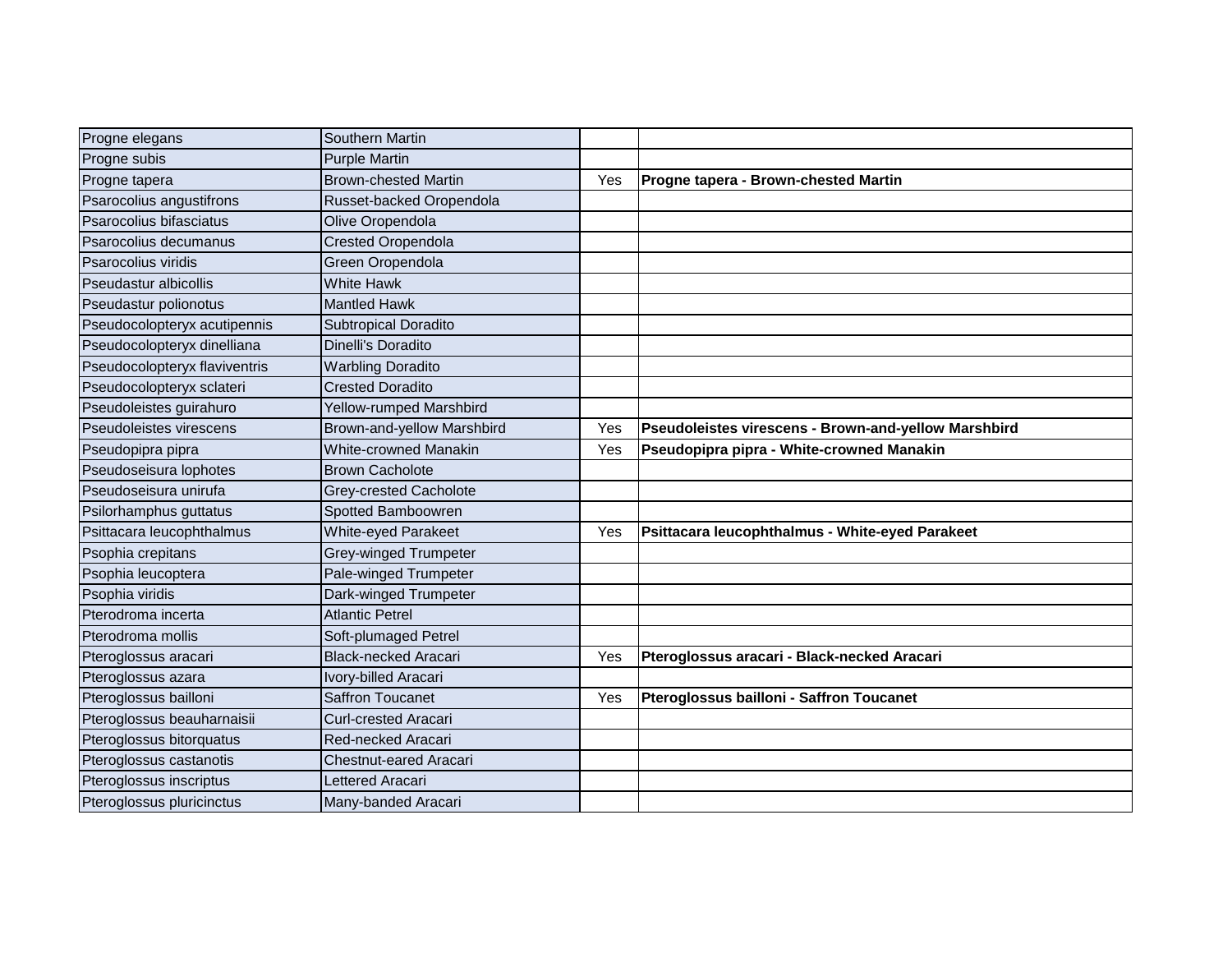| Pteroglossus viridis     | Green Aracari                    |     |                                                  |
|--------------------------|----------------------------------|-----|--------------------------------------------------|
| Pulsatrix koeniswaldiana | Tawny-browed Owl                 | Yes | Pulsatrix koeniswaldiana - Tawny-browed Owl      |
| Pulsatrix perspicillata  | Spectacled Owl                   |     |                                                  |
| Pygiptila stellaris      | Spot-winged Antshrike            |     |                                                  |
| Pygochelidon cyanoleuca  | <b>Blue-and-white Swallow</b>    | Yes | Pygochelidon cyanoleuca - Blue-and-white Swallow |
| Pygochelidon melanoleuca | <b>Black-collared Swallow</b>    |     |                                                  |
| Pyriglena atra           | Fringe-backed Fire-eye           |     |                                                  |
| Pyriglena leuconota      | East Amazonian Fire-eye          |     |                                                  |
| Pyriglena leucoptera     | White-shouldered Fire-eye        |     |                                                  |
| Pyriglena maura          | Western Fire-eye                 |     |                                                  |
| Pyriglena similis        | Tapajos Fire-eye                 |     |                                                  |
| Pyrilia aurantiocephala  | <b>Bald Parrot</b>               |     |                                                  |
| Pyrilia barrabandi       | Orange-cheeked Parrot            |     |                                                  |
| Pyrilia caica            | Caica Parrot                     |     |                                                  |
| Pyrilia vulturina        | <b>Vulturine Parrot</b>          |     |                                                  |
| Pyrocephalus obscurus    | Vermilion Flycatcher             | Yes | Pyrocephalus obscurus - Vermilion Flycatcher     |
| Pyrocephalus rubinus     | Scarlet Flycatcher               |     |                                                  |
| Pyroderus scutatus       | <b>Red-ruffed Fruitcrow</b>      |     |                                                  |
| Pyrrhura amazonum        | Santarem Parakeet                |     |                                                  |
| Pyrrhura cruentata       | Ochre-marked Parakeet            |     |                                                  |
| Pyrrhura devillei        | <b>Blaze-winged Parakeet</b>     |     |                                                  |
| Pyrrhura frontalis       | Maroon-bellied Parakeet          |     |                                                  |
| Pyrrhura griseipectus    | Grey-breasted Parakeet           |     |                                                  |
| Pyrrhura lepida          | <b>Pearly Parakeet</b>           |     |                                                  |
| Pyrrhura leucotis        | <b>White-eared Parakeet</b>      |     |                                                  |
| Pyrrhura molinae         | Green-cheeked Parakeet           |     |                                                  |
| Pyrrhura perlata         | Crimson-bellied Parakeet         |     |                                                  |
| Pyrrhura picta           | <b>Painted Parakeet</b>          |     |                                                  |
| Pyrrhura roseifrons      | <b>Rose-fronted Parakeet</b>     |     |                                                  |
| Pyrrhura rupicola        | <b>Black-capped Parakeet</b>     |     |                                                  |
| Querula purpurata        | <b>Purple-throated Fruitcrow</b> |     |                                                  |
| Rallus longirostris      | Mangrove Rail                    |     |                                                  |
| Ramphastos dicolorus     | <b>Green-billed Toucan</b>       | Yes | Ramphastos dicolorus - Green-billed Toucan       |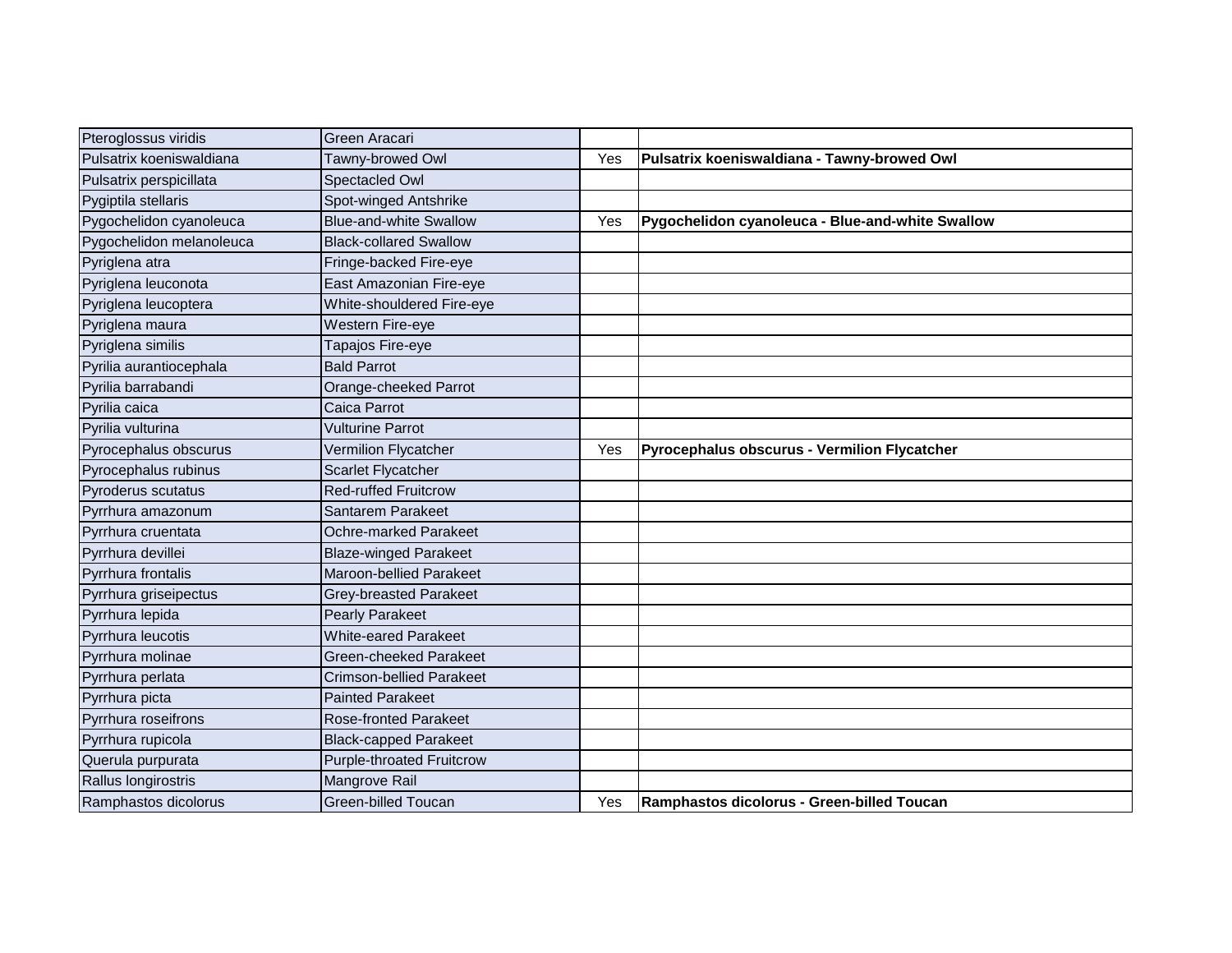| Ramphastos toco            | <b>Toco Toucan</b>              | Yes | Ramphastos toco - Toco Toucan                 |
|----------------------------|---------------------------------|-----|-----------------------------------------------|
| Ramphastos tucanus         | <b>White-throated Toucan</b>    |     |                                               |
| Ramphastos vitellinus      | <b>Channel-billed Toucan</b>    | Yes | Ramphastos vitellinus - Channel-billed Toucan |
| Ramphocaenus melanurus     | <b>Trilling Gnatwren</b>        |     |                                               |
| Ramphocaenus sticturus     | <b>Chattering Gnatwren</b>      |     |                                               |
| Ramphocelus bresilia       | <b>Brazilian Tanager</b>        | Yes | Ramphocelus bresilia - Brazilian Tanager      |
| Ramphocelus carbo          | Silver-beaked Tanager           |     |                                               |
| Ramphocelus nigrogularis   | <b>Masked Crimson Tanager</b>   |     |                                               |
| Ramphodon naevius          | Saw-billed Hermit               |     |                                               |
| Ramphotrigon fuscicauda    | Dusky-tailed Flatbill           |     |                                               |
| Ramphotrigon megacephalum  | Large-headed Flatbill           |     |                                               |
| Ramphotrigon ruficauda     | <b>Rufous-tailed Flatbill</b>   |     |                                               |
| Rauenia bonariensis        | <b>Blue-and-yellow Tanager</b>  |     |                                               |
| Rhea americana             | <b>Greater Rhea</b>             |     |                                               |
| Rhegmatorhina berlepschi   | Harlequin Antbird               |     |                                               |
| Rhegmatorhina cristata     | <b>Chestnut-crested Antbird</b> |     |                                               |
| Rhegmatorhina gymnops      | Bare-eyed Antbird               |     |                                               |
| Rhegmatorhina hoffmannsi   | <b>White-breasted Antbird</b>   |     |                                               |
| Rhegmatorhina melanosticta | Hairy-crested Antbird           |     |                                               |
| Rhopias gularis            | <b>Star-throated Antwren</b>    |     |                                               |
| Rhopornis ardesiacus       | <b>Slender Antbird</b>          |     |                                               |
| Rhopospina fruticeti       | Mourning Sierra Finch           |     |                                               |
| Rhynchocyclus olivaceus    | <b>Olivaceous Flatbill</b>      |     |                                               |
| Rhynchotus rufescens       | Red-winged Tinamou              |     |                                               |
| Rhytipterna immunda        | <b>Pale-bellied Mourner</b>     |     |                                               |
| Rhytipterna simplex        | <b>Greyish Mourner</b>          | Yes | Rhytipterna simplex - Greyish Mourner         |
| Riparia riparia            | <b>Sand Martin</b>              |     |                                               |
| Rollandia rolland          | <b>White-tufted Grebe</b>       |     |                                               |
| Roraimia adusta            | Roraiman Barbtail               |     |                                               |
| Rostrhamus sociabilis      | <b>Snail Kite</b>               | Yes | Rostrhamus sociabilis - Snail Kite            |
| Rufirallus castaneiceps    | <b>Chestnut-headed Crake</b>    |     |                                               |
| Rufirallus viridis         | <b>Russet-crowned Crake</b>     |     |                                               |
| Rupicola rupicola          | Guianan Cock-of-the-rock        |     |                                               |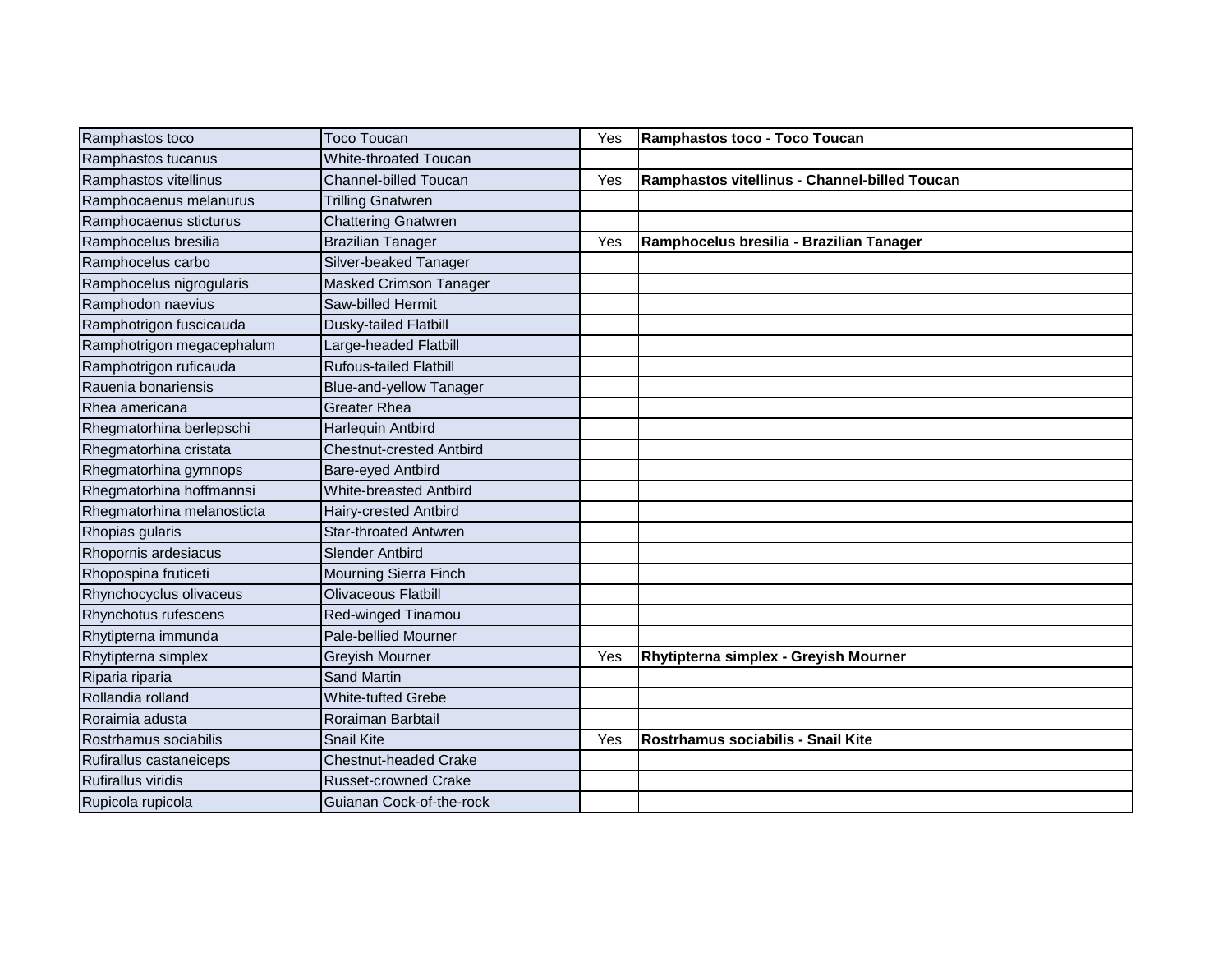| Rupornis magnirostris         | Roadside Hawk                     | Yes | Rupornis magnirostris - Roadside Hawk           |
|-------------------------------|-----------------------------------|-----|-------------------------------------------------|
| Rynchops niger                | <b>Black Skimmer</b>              | Yes | Rynchops niger - Black Skimmer                  |
| Sakesphorus canadensis        | <b>Black-crested Antshrike</b>    |     |                                                 |
| Sakesphorus cristatus         | Silvery-cheeked Antshrike         |     |                                                 |
| Sakesphorus luctuosus         | Glossy Antshrike                  |     |                                                 |
| Saltator aurantiirostris      | Golden-billed Saltator            |     |                                                 |
| Saltator coerulescens         | <b>Blue-grey Saltator</b>         |     |                                                 |
| Saltator fuliginosus          | <b>Black-throated Grosbeak</b>    |     |                                                 |
| Saltator grossus              | Slate-colored Grosbeak            |     |                                                 |
| Saltator maxillosus           | <b>Thick-billed Saltator</b>      |     |                                                 |
| Saltator maximus              | <b>Buff-throated Saltator</b>     |     |                                                 |
| Saltator olivascens           | Olivaceous Saltator               |     |                                                 |
| Saltator similis              | Green-winged Saltator             | Yes | <b>Saltator similis - Green-winged Saltator</b> |
| Saltatricula atricollis       | <b>Black-throated Saltator</b>    |     |                                                 |
| Sarcoramphus papa             | <b>King Vulture</b>               |     |                                                 |
| Sarkidiornis sylvicola        | Comb Duck                         |     |                                                 |
| Satrapa icterophrys           | Yellow-browed Tyrant              |     |                                                 |
| Saucerottia viridigaster      | Green-bellied Hummingbird         |     |                                                 |
| Schiffornis olivacea          | Guianan Schiffornis               |     |                                                 |
| Schiffornis turdina           | <b>Brown-winged Schiffornis</b>   | Yes | Schiffornis turdina - Brown-winged Schiffornis  |
| Schistochlamys melanopis      | <b>Black-faced Tanager</b>        |     |                                                 |
| Schistochlamys ruficapillus   | Cinnamon Tanager                  |     |                                                 |
| Schoeniophylax phryganophilus | <b>Chotoy Spinetail</b>           |     |                                                 |
| Sciaphylax hemimelaena        | Southern Chestnut-tailed Antbird  |     |                                                 |
| Sclateria naevia              | <b>Silvered Antbird</b>           |     |                                                 |
| Sclerurus albigularis         | Grey-throated Leaftosser          |     |                                                 |
| Sclerurus caudacutus          | <b>Black-tailed Leaftosser</b>    |     |                                                 |
| Sclerurus obscurior           | South American Leaftosser         |     |                                                 |
| Sclerurus rufigularis         | Short-billed Leaftosser           |     |                                                 |
| Sclerurus scansor             | <b>Rufous-breasted Leaftosser</b> |     |                                                 |
| Scytalopus diamantinensis     | Diamantina Tapaculo               |     |                                                 |
| Scytalopus novacapitalis      | Brasilia Tapaculo                 |     |                                                 |
| Scytalopus pachecoi           | Planalto Tapaculo                 |     |                                                 |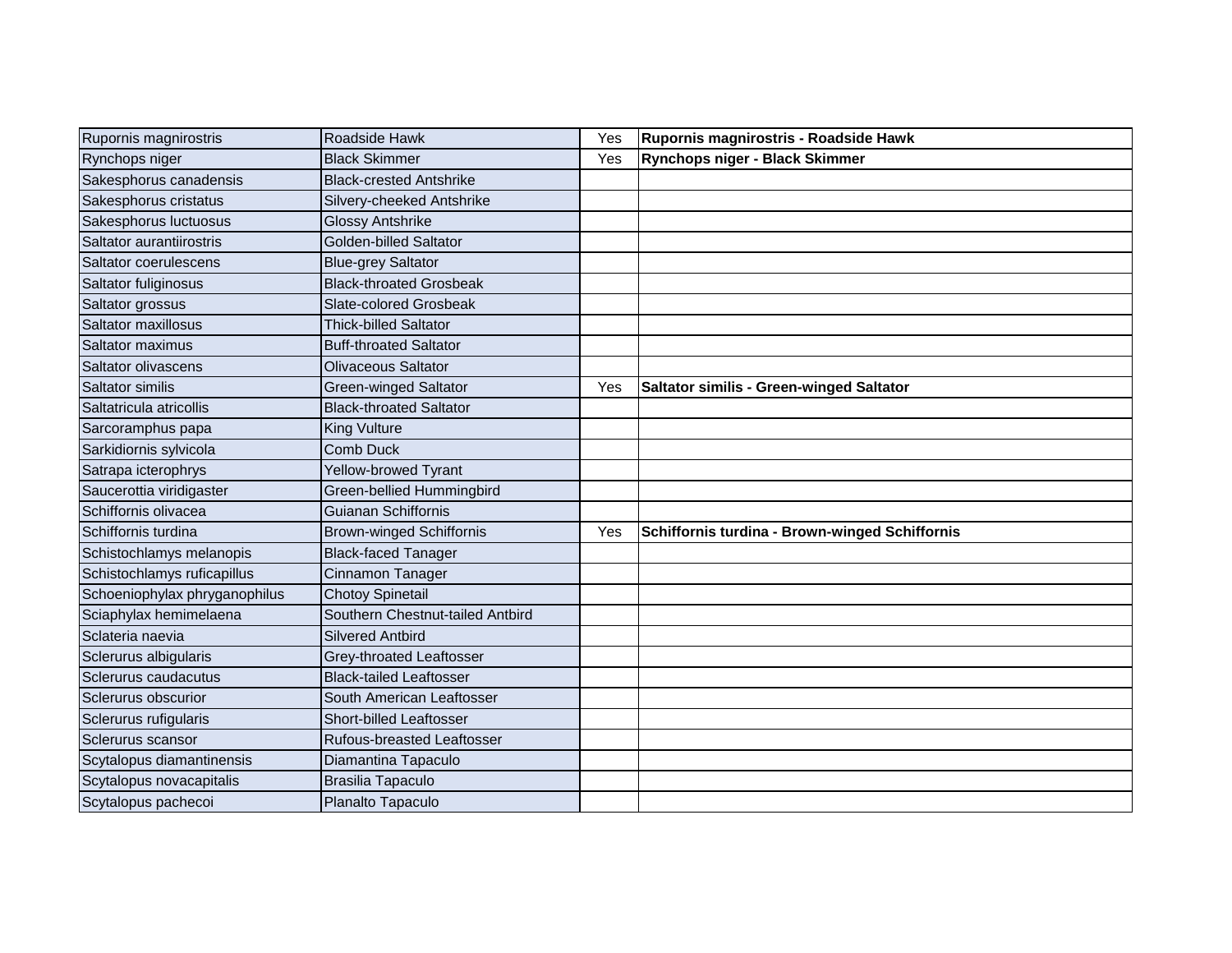| Scytalopus petrophilus    | Rock Tapaculo                   |     |                                              |
|---------------------------|---------------------------------|-----|----------------------------------------------|
| Scytalopus speluncae      | Mouse-colored Tapaculo          |     |                                              |
| Selenidera gouldii        | <b>Gould's Toucanet</b>         |     |                                              |
| Selenidera maculirostris  | Spot-billed Toucanet            |     |                                              |
| Selenidera nattereri      | Tawny-tufted Toucanet           |     |                                              |
| Selenidera piperivora     | <b>Guianan Toucanet</b>         |     |                                              |
| Selenidera reinwardtii    | Golden-collared Toucanet        |     |                                              |
| Serpophaga hypoleuca      | <b>River Tyrannulet</b>         |     |                                              |
| Serpophaga munda          | White-bellied Tyrannulet        |     |                                              |
| Serpophaga nigricans      | Sooty Tyrannulet                |     |                                              |
| Serpophaga subcristata    | <b>White-crested Tyrannulet</b> |     |                                              |
| Setopagis parvula         | Little Nightjar                 |     |                                              |
| Setopagis whitelyi        | Roraiman Nightjar               |     |                                              |
| Setophaga aestiva         | <b>American Yellow Warbler</b>  |     |                                              |
| Setophaga fusca           | <b>Blackburnian Warbler</b>     |     |                                              |
| Setophaga pitiayumi       | <b>Tropical Parula</b>          | Yes | Setophaga pitiayumi - Tropical Parula        |
| Setophaga striata         | <b>Blackpoll Warbler</b>        |     |                                              |
| Sicalis citrina           | Stripe-tailed Yellow Finch      | Yes | Sicalis citrina - Stripe-tailed Yellow Finch |
| Sicalis columbiana        | Orange-fronted Yellow Finch     |     |                                              |
| Sicalis flaveola          | <b>Saffron Finch</b>            |     |                                              |
| Sicalis luteola           | <b>Grassland Yellow Finch</b>   | Yes | Sicalis luteola - Grassland Yellow Finch     |
| Sirystes albocinereus     | <b>White-rumped Sirystes</b>    |     |                                              |
| Sirystes sibilator        | <b>Sibilant Sirystes</b>        |     |                                              |
| Sittasomus griseicapillus | Olivaceous Woodcreeper          |     |                                              |
| Spartonoica maluroides    | Bay-capped Wren-Spinetail       |     |                                              |
| Spatula cyanoptera        | Cinnamon Teal                   |     |                                              |
| Spatula platalea          | <b>Red Shoveler</b>             |     |                                              |
| Spatula versicolor        | <b>Silver Teal</b>              |     |                                              |
| Spheniscus magellanicus   | Magellanic Penguin              |     |                                              |
| Spinus magellanicus       | <b>Hooded Siskin</b>            | Yes | Spinus magellanicus - Hooded Siskin          |
| Spinus yarrellii          | <b>Yellow-faced Siskin</b>      |     |                                              |
| Spizaetus melanoleucus    | Black-and-white Hawk-Eagle      |     |                                              |
| Spizaetus ornatus         | Ornate Hawk-Eagle               |     |                                              |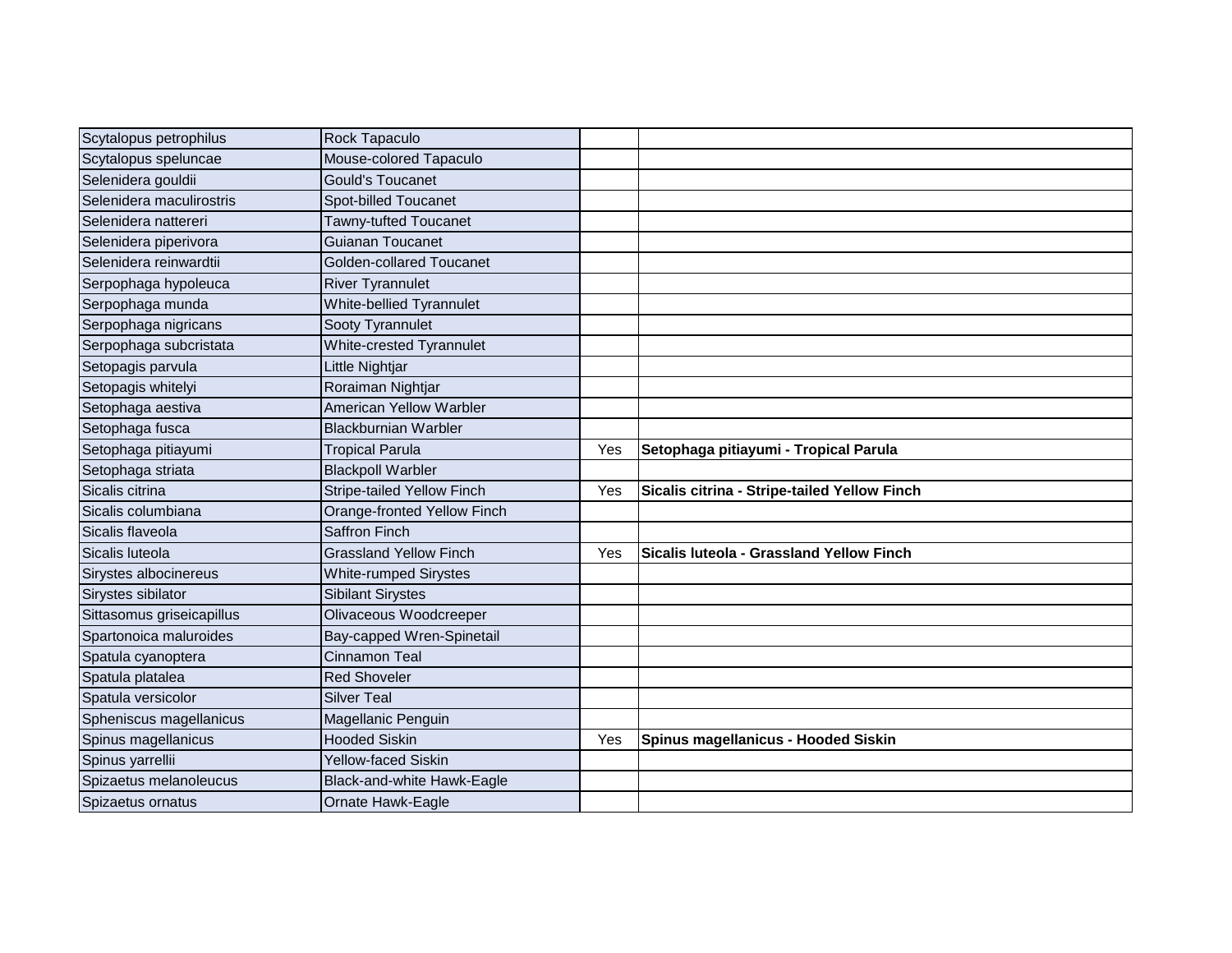| Spizaetus tyrannus         | <b>Black Hawk-Eagle</b>            |     |                                                           |
|----------------------------|------------------------------------|-----|-----------------------------------------------------------|
| Sporophila albogularis     | <b>White-throated Seedeater</b>    |     |                                                           |
| Sporophila americana       | Wing-barred Seedeater              |     |                                                           |
| Sporophila angolensis      | <b>Chestnut-bellied Seed Finch</b> | Yes | Sporophila angolensis - Chestnut-bellied Seed Finch       |
| Sporophila ardesiaca       | <b>Dubois's Seedeater</b>          |     |                                                           |
| Sporophila bouvreuil       | <b>Copper Seedeater</b>            |     |                                                           |
| Sporophila bouvronides     | Lesson's Seedeater                 |     |                                                           |
| Sporophila caerulescens    | Double-collared Seedeater          | Yes | Sporophila caerulescens - Double-collared Seedeater       |
| Sporophila castaneiventris | <b>Chestnut-bellied Seedeater</b>  |     |                                                           |
| Sporophila cinnamomea      | <b>Chestnut Seedeater</b>          |     |                                                           |
| Sporophila collaris        | <b>Rusty-collared Seedeater</b>    |     |                                                           |
| Sporophila crassirostris   | Large-billed Seed Finch            |     |                                                           |
| Sporophila falcirostris    | Temminck's Seedeater               |     |                                                           |
| Sporophila fringilloides   | <b>White-naped Seedeater</b>       |     |                                                           |
| Sporophila frontalis       | <b>Buffy-fronted Seedeater</b>     |     |                                                           |
| Sporophila hypochroma      | <b>Rufous-rumped Seedeater</b>     |     |                                                           |
| Sporophila hypoxantha      | Tawny-bellied Seedeater            |     |                                                           |
| Sporophila intermedia      | <b>Grey Seedeater</b>              |     |                                                           |
| Sporophila leucoptera      | <b>White-bellied Seedeater</b>     | Yes | Sporophila leucoptera - White-bellied Seedeater           |
| Sporophila lineola         | Lined Seedeater                    | Yes | Sporophila lineola - Lined Seedeater                      |
| Sporophila luctuosa        | <b>Black-and-white Seedeater</b>   |     |                                                           |
| Sporophila melanogaster    | <b>Black-bellied Seedeater</b>     |     |                                                           |
| Sporophila minuta          | Ruddy-breasted Seedeater           |     |                                                           |
| Sporophila murallae        | Caqueta Seedeater                  |     |                                                           |
| Sporophila nigricollis     | <b>Yellow-bellied Seedeater</b>    |     |                                                           |
| Sporophila nigrorufa       | <b>Black-and-tawny Seedeater</b>   |     |                                                           |
| Sporophila palustris       | Marsh Seedeater                    |     |                                                           |
| Sporophila pileata         | <b>Pearly-bellied Seedeater</b>    | Yes | Sporophila pileata - Pearly-bellied Seedeater             |
| Sporophila plumbea         | <b>Plumbeous Seedeater</b>         | Yes | Sporophila plumbea - Plumbeous Seedeater                  |
| Sporophila ruficollis      | Dark-throated Seedeater            |     |                                                           |
| Sporophila schistacea      | Slate-colored Seedeater            |     |                                                           |
| Stelgidopteryx ruficollis  | Southern Rough-winged Swallow      | Yes | Stelgidopteryx ruficollis - Southern Rough-winged Swallow |
| Stephanophorus diadematus  | Diademed Tanager                   |     |                                                           |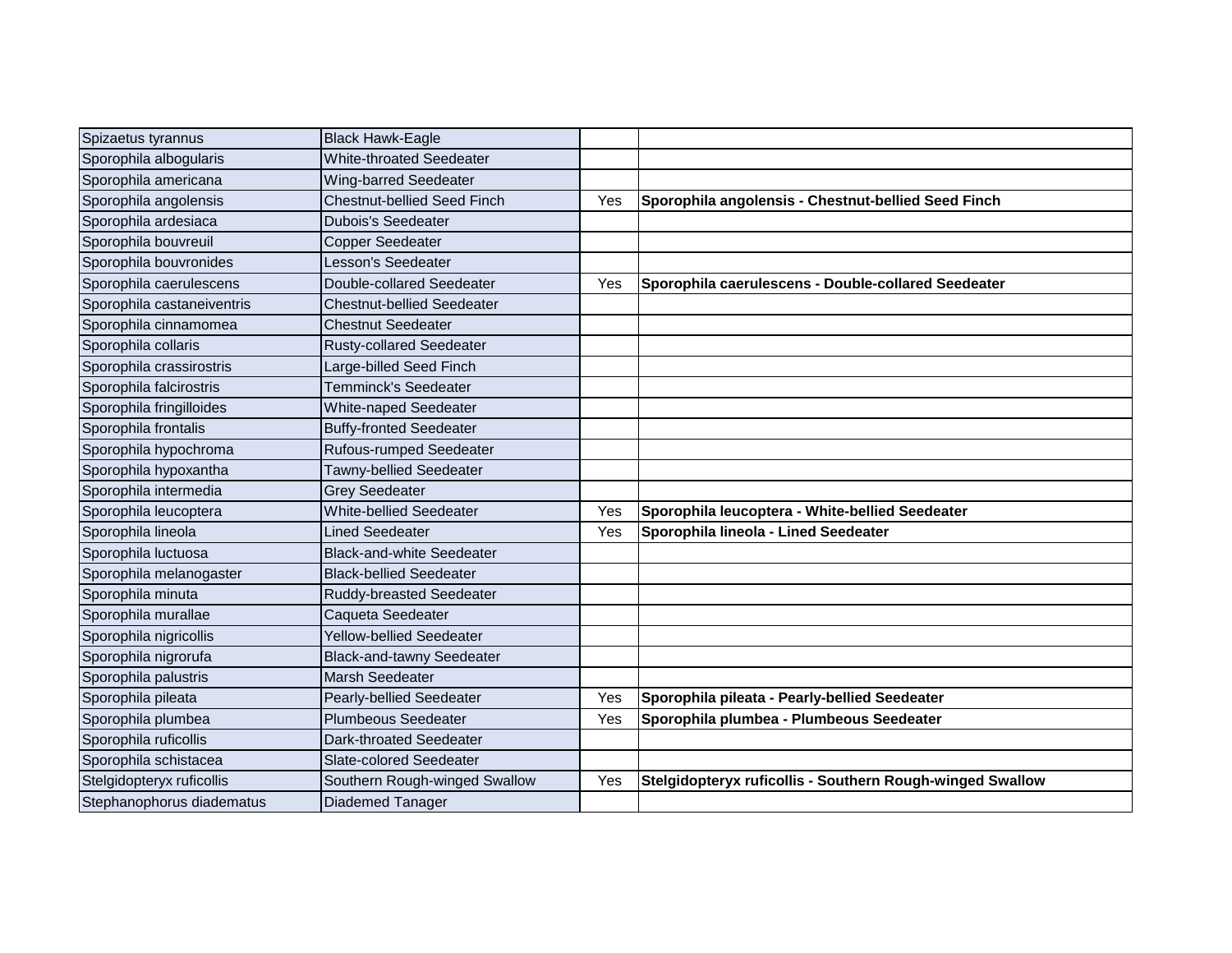| Stephanoxis lalandi      | <b>Green-crowned Plovercrest</b>  |     |                                             |
|--------------------------|-----------------------------------|-----|---------------------------------------------|
| Stephanoxis loddigesii   | <b>Purple-crowned Plovercrest</b> |     |                                             |
| Stercorarius antarcticus | <b>Brown Skua</b>                 |     |                                             |
| Stercorarius chilensis   | Chilean Skua                      |     |                                             |
| Stercorarius skua        | <b>Great Skua</b>                 |     |                                             |
| Sterna dougallii         | <b>Roseate Tern</b>               |     |                                             |
| Sterna hirundinacea      | South American Tern               |     |                                             |
| Sterna hirundo           | Common Tern                       |     |                                             |
| Sterna paradisaea        | <b>Arctic Tern</b>                |     |                                             |
| Sterna trudeaui          | Snowy-crowned Tern                |     |                                             |
| Sternula antillarum      | Least Tern                        |     |                                             |
| Sternula superciliaris   | Yellow-billed Tern                |     |                                             |
| Stigmatura budytoides    | <b>Greater Wagtail-Tyrant</b>     |     |                                             |
| Stigmatura napensis      | Lesser Wagtail-Tyrant             |     |                                             |
| Stilpnia cayana          | <b>Burnished-buff Tanager</b>     | Yes | Stilpnia cayana - Burnished-buff Tanager    |
| Stilpnia cyanicollis     | <b>Blue-necked Tanager</b>        |     |                                             |
| Stilpnia cyanoptera      | <b>Black-headed Tanager</b>       |     |                                             |
| Stilpnia nigrocincta     | <b>Masked Tanager</b>             |     |                                             |
| Stilpnia peruviana       | <b>Black-backed Tanager</b>       |     |                                             |
| Stilpnia preciosa        | Chestnut-backed Tanager           | Yes | Stilpnia preciosa - Chestnut-backed Tanager |
| Streptopelia decaocto    | <b>Eurasian Collared Dove</b>     |     |                                             |
| Streptoprocne biscutata  | <b>Biscutate Swift</b>            |     |                                             |
| Streptoprocne phelpsi    | <b>Tepui Swift</b>                |     |                                             |
| Streptoprocne zonaris    | <b>White-collared Swift</b>       |     |                                             |
| Strix huhula             | <b>Black-banded Owl</b>           |     |                                             |
| Strix hylophila          | Rusty-barred Owl                  |     |                                             |
| Strix virgata            | <b>Mottled Owl</b>                |     |                                             |
| Sturnella magna          | Eastern Meadowlark                |     |                                             |
| Sturnus vulgaris         | <b>Common Starling</b>            |     |                                             |
| Sublegatus modestus      | Southern Scrub Flycatcher         |     |                                             |
| Sublegatus obscurior     | Amazonian Scrub Flycatcher        |     |                                             |
| Suiriri suiriri          | Suiriri Flycatcher                |     |                                             |
| Sula dactylatra          | <b>Masked Booby</b>               |     |                                             |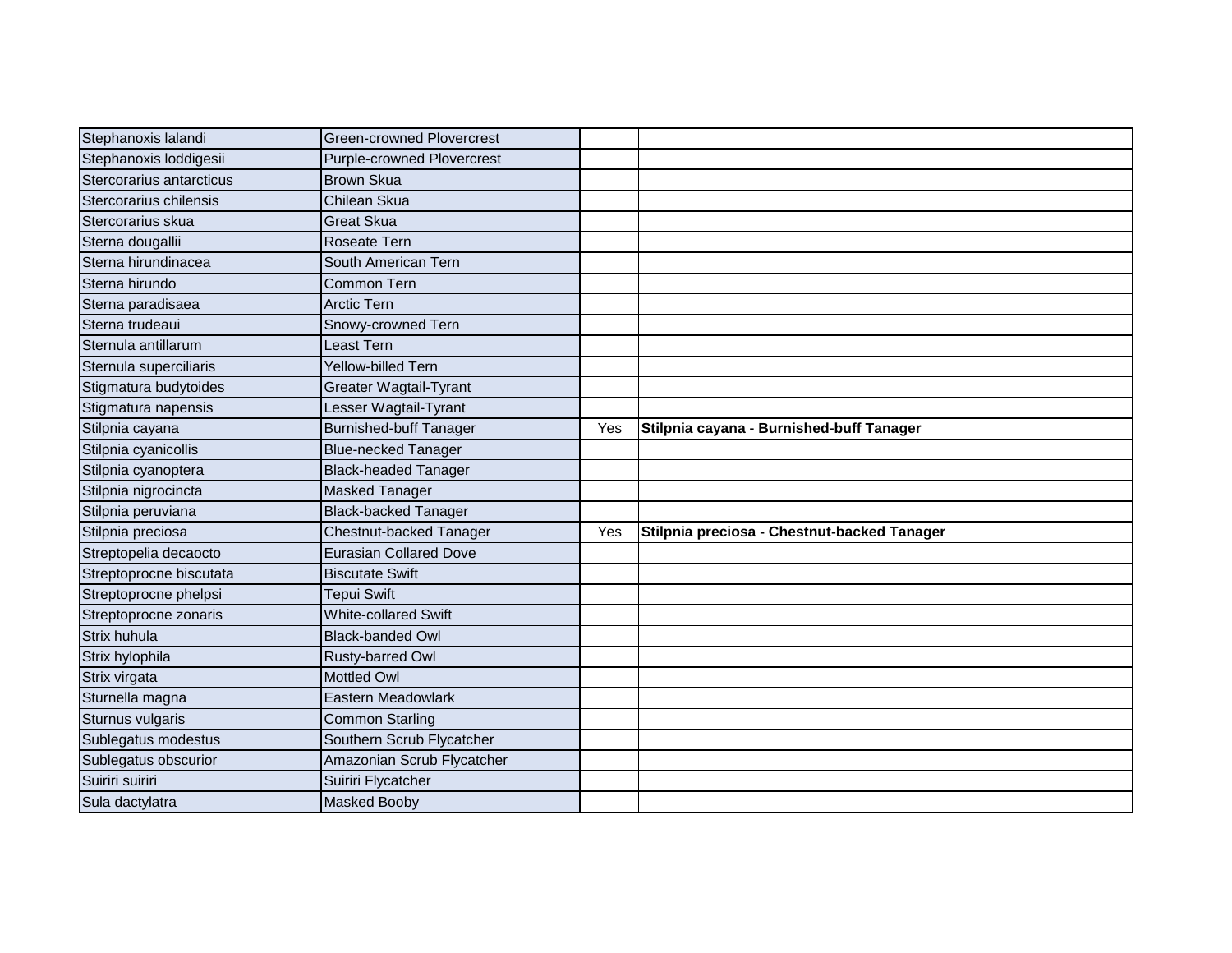| Sula leucogaster            | <b>Brown Booby</b>                 | Yes | Sula leucogaster - Brown Booby                 |
|-----------------------------|------------------------------------|-----|------------------------------------------------|
| Sula sula                   | <b>Red-footed Booby</b>            |     |                                                |
| Synallaxis albescens        | <b>Pale-breasted Spinetail</b>     | Yes | Synallaxis albescens - Pale-breasted Spinetail |
| Synallaxis albigularis      | Dark-breasted Spinetail            |     |                                                |
| Synallaxis albilora         | <b>White-lored Spinetail</b>       |     |                                                |
| Synallaxis cherriei         | <b>Chestnut-throated Spinetail</b> |     |                                                |
| Synallaxis cinerascens      | Grey-bellied Spinetail             |     |                                                |
| Synallaxis cinerea          | <b>Bahia Spinetail</b>             |     |                                                |
| Synallaxis frontalis        | Sooty-fronted Spinetail            | Yes | Synallaxis frontalis - Sooty-fronted Spinetail |
| Synallaxis gujanensis       | <b>Plain-crowned Spinetail</b>     |     |                                                |
| Synallaxis hellmayri        | Red-shouldered Spinetail           |     |                                                |
| Synallaxis hypospodia       | Cinereous-breasted Spinetail       |     |                                                |
| Synallaxis infuscata        | Pinto's Spinetail                  |     |                                                |
| Synallaxis kollari          | <b>Hoary-throated Spinetail</b>    |     |                                                |
| Synallaxis macconnelli      | McConnell's Spinetail              |     |                                                |
| Synallaxis ruficapilla      | Rufous-capped Spinetail            |     |                                                |
| Synallaxis rutilans         | <b>Ruddy Spinetail</b>             |     |                                                |
| Synallaxis scutata          | Ochre-cheeked Spinetail            |     |                                                |
| Synallaxis spixi            | Spix's Spinetail                   |     |                                                |
| Syndactyla dimidiata        | Planalto Foliage-gleaner           |     |                                                |
| Syndactyla rufosuperciliata | Buff-browed Foliage-gleaner        |     |                                                |
| Syndactyla ucayalae         | Peruvian Recurvebill               |     |                                                |
| Syrigma sibilatrix          | <b>Whistling Heron</b>             |     |                                                |
| Syrtidicola fluviatilis     | Little Ground Tyrant               |     |                                                |
| Systellura longirostris     | Band-winged Nightjar               |     |                                                |
| Tachornis squamata          | <b>Neotropical Palm Swift</b>      |     |                                                |
| Tachuris rubrigastra        | Many-colored Rush Tyrant           |     |                                                |
| Tachybaptus dominicus       | Least Grebe                        | Yes | Tachybaptus dominicus - Least Grebe            |
| Tachycineta albiventer      | <b>White-winged Swallow</b>        |     |                                                |
| Tachycineta leucopyga       | <b>Chilean Swallow</b>             |     |                                                |
| Tachycineta leucorrhoa      | <b>White-rumped Swallow</b>        | Yes | Tachycineta leucorrhoa - White-rumped Swallow  |
| Tachyphonus coronatus       | Ruby-crowned Tanager               | Yes | Tachyphonus coronatus - Ruby-crowned Tanager   |
| Tachyphonus phoenicius      | Red-shouldered Tanager             |     |                                                |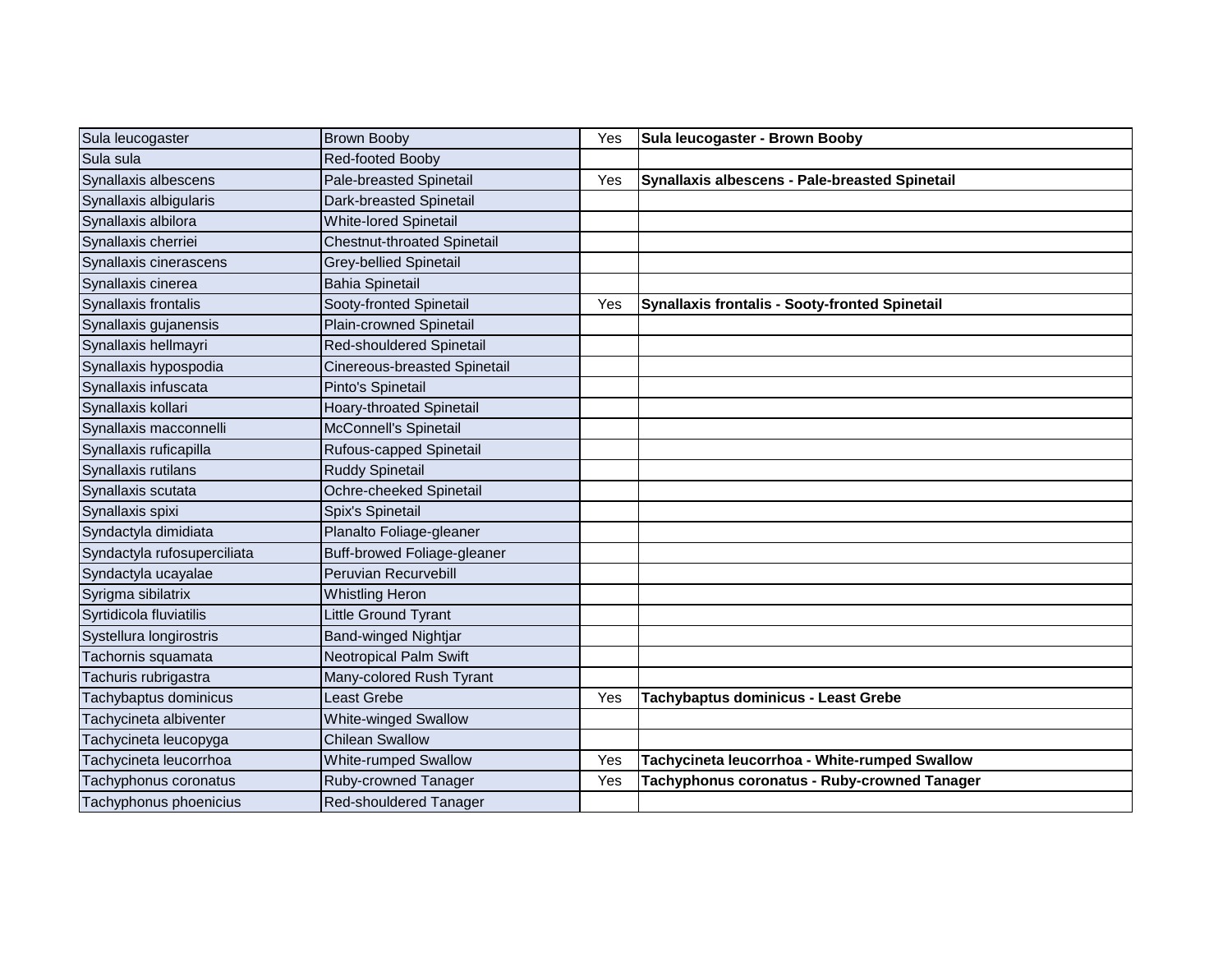| Tachyphonus rufus        | White-lined Tanager            |     |                                                |
|--------------------------|--------------------------------|-----|------------------------------------------------|
| Tachyphonus surinamus    | <b>Fulvous-crested Tanager</b> |     |                                                |
| Taeniotriccus andrei     | <b>Black-chested Tyrant</b>    |     |                                                |
| Talaphorus chlorocercus  | Olive-spotted Hummingbird      |     |                                                |
| Tangara callophrys       | Opal-crowned Tanager           |     |                                                |
| Tangara chilensis        | Paradise Tanager               |     |                                                |
| Tangara cyanocephala     | Red-necked Tanager             | Yes | Tangara cyanocephala - Red-necked Tanager      |
| Tangara cyanoventris     | Gilt-edged Tanager             |     |                                                |
| Tangara desmaresti       | <b>Brassy-breasted Tanager</b> | Yes | Tangara desmaresti - Brassy-breasted Tanager   |
| Tangara fastuosa         | Seven-colored Tanager          |     |                                                |
| Tangara gyrola           | <b>Bay-headed Tanager</b>      |     |                                                |
| Tangara mexicana         | <b>Turquoise Tanager</b>       |     |                                                |
| Tangara schrankii        | Green-and-gold Tanager         |     |                                                |
| Tangara seledon          | Green-headed Tanager           |     |                                                |
| Tangara velia            | Opal-rumped Tanager            |     |                                                |
| <b>Taoniscus nanus</b>   | <b>Dwarf Tinamou</b>           |     |                                                |
| Tapera naevia            | <b>Striped Cuckoo</b>          |     |                                                |
| Taraba major             | <b>Great Antshrike</b>         | Yes | Taraba major - Great Antshrike                 |
| Tarphonomus certhioides  | Chaco Earthcreeper             |     |                                                |
| Terenotriccus erythrurus | Ruddy-tailed Flycatcher        |     |                                                |
| Ferenura maculata        | Streak-capped Antwren          |     |                                                |
| Terenura sicki           | Orange-bellied Antwren         |     |                                                |
| Tersina viridis          | <b>Swallow Tanager</b>         | Yes | <b>Tersina viridis - Swallow Tanager</b>       |
| Thalassarche melanophris | <b>Black-browed Albatross</b>  |     |                                                |
| Thalasseus acuflavidus   | Cabot's Tern                   | Yes | Thalasseus acuflavidus - Cabot's Tern          |
| Thalasseus maximus       | <b>Royal Tern</b>              | Yes | Thalasseus maximus - Royal Tern                |
| Thalurania furcata       | Fork-tailed Woodnymph          |     |                                                |
| Thalurania glaucopis     | Violet-capped Woodnymph        | Yes | Thalurania glaucopis - Violet-capped Woodnymph |
| Thalurania watertonii    | Long-tailed Woodnymph          |     |                                                |
| Thamnomanes ardesiacus   | Dusky-throated Antshrike       |     |                                                |
| Thamnomanes caesius      | <b>Cinereous Antshrike</b>     |     |                                                |
| Thamnomanes saturninus   | <b>Saturnine Antshrike</b>     |     |                                                |
| Thamnophilus aethiops    | White-shouldered Antshrike     |     |                                                |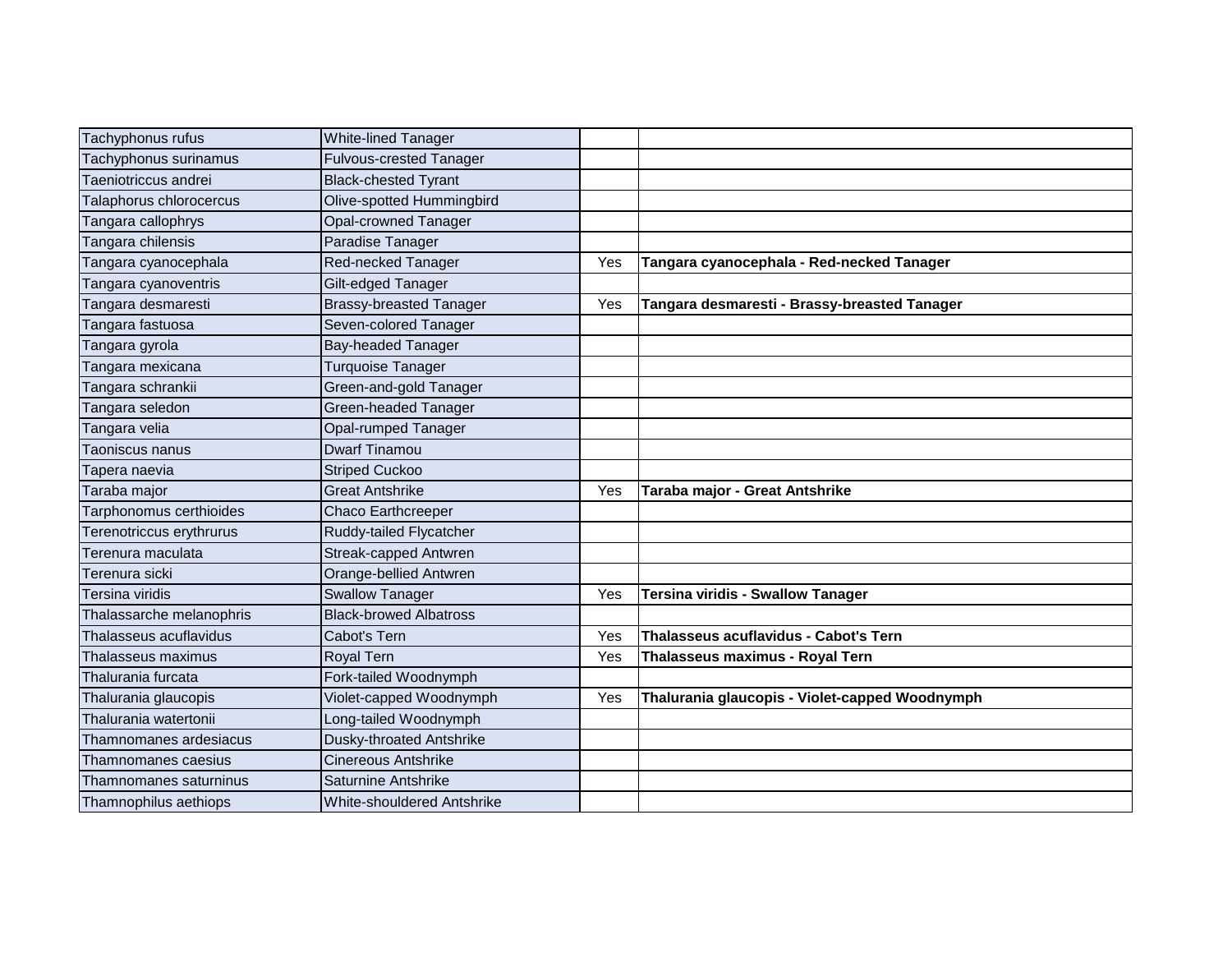| Thamnophilus amazonicus     | Amazonian Antshrike              |     |                                                   |
|-----------------------------|----------------------------------|-----|---------------------------------------------------|
| Thamnophilus ambiguus       | Sooretama Slaty Antshrike        | Yes | Thamnophilus ambiguus - Sooretama Slaty Antshrike |
| Thamnophilus caerulescens   | Variable Antshrike               |     |                                                   |
| Thamnophilus cryptoleucus   | Castelnau's Antshrike            |     |                                                   |
| Thamnophilus divisorius     | <b>Acre Antshrike</b>            |     |                                                   |
| Thamnophilus doliatus       | <b>Barred Antshrike</b>          |     |                                                   |
| Thamnophilus insignis       | Streak-backed Antshrike          |     |                                                   |
| Thamnophilus murinus        | Mouse-colored Antshrike          |     |                                                   |
| Thamnophilus nigrocinereus  | <b>Blackish-grey Antshrike</b>   |     |                                                   |
| Thamnophilus palliatus      | <b>Chestnut-backed Antshrike</b> |     |                                                   |
| Thamnophilus pelzelni       | Planalto Slaty Antshrike         |     |                                                   |
| Thamnophilus punctatus      | Northern Slaty Antshrike         |     |                                                   |
| Thamnophilus ruficapillus   | Rufous-capped Antshrike          |     |                                                   |
| Thamnophilus schistaceus    | Plain-winged Antshrike           |     |                                                   |
| Thamnophilus stictocephalus | Natterer's Slaty Antshrike       |     |                                                   |
| Thamnophilus torquatus      | Rufous-winged Antshrike          |     |                                                   |
| Thectocercus acuticaudatus  | <b>Blue-crowned Parakeet</b>     |     |                                                   |
| Theristicus caerulescens    | Plumbeous Ibis                   |     |                                                   |
| Theristicus caudatus        | <b>Buff-necked Ibis</b>          | Yes | Theristicus caudatus - Buff-necked Ibis           |
| Thinocorus rumicivorus      | Least Seedsnipe                  |     |                                                   |
| Thlypopsis pyrrhocoma       | Chestnut-headed Tanager          | Yes | Thlypopsis pyrrhocoma - Chestnut-headed Tanager   |
| Thlypopsis sordida          | Orange-headed Tanager            | Yes | Thlypopsis sordida - Orange-headed Tanager        |
| Thraupis cyanoptera         | Azure-shouldered Tanager         | Yes | Thraupis cyanoptera - Azure-shouldered Tanager    |
| Thraupis episcopus          | <b>Blue-grey Tanager</b>         |     |                                                   |
| Thraupis ornata             | Golden-chevroned Tanager         |     |                                                   |
| Thraupis palmarum           | Palm Tanager                     | Yes | Thraupis palmarum - Palm Tanager                  |
| Thraupis sayaca             | Sayaca Tanager                   | Yes | Thraupis sayaca - Sayaca Tanager                  |
| Threnetes leucurus          | Pale-tailed Barbthroat           |     |                                                   |
| Threnetes niger             | Sooty Barbthroat                 |     |                                                   |
| Thripophaga fusciceps       | <b>Plain Softtail</b>            |     |                                                   |
| Thripophaga macroura        | <b>Striated Softtail</b>         |     |                                                   |
| Tigrisoma fasciatum         | <b>Fasciated Tiger Heron</b>     |     |                                                   |
| Tigrisoma lineatum          | <b>Rufescent Tiger Heron</b>     | Yes | Tigrisoma lineatum - Rufescent Tiger Heron        |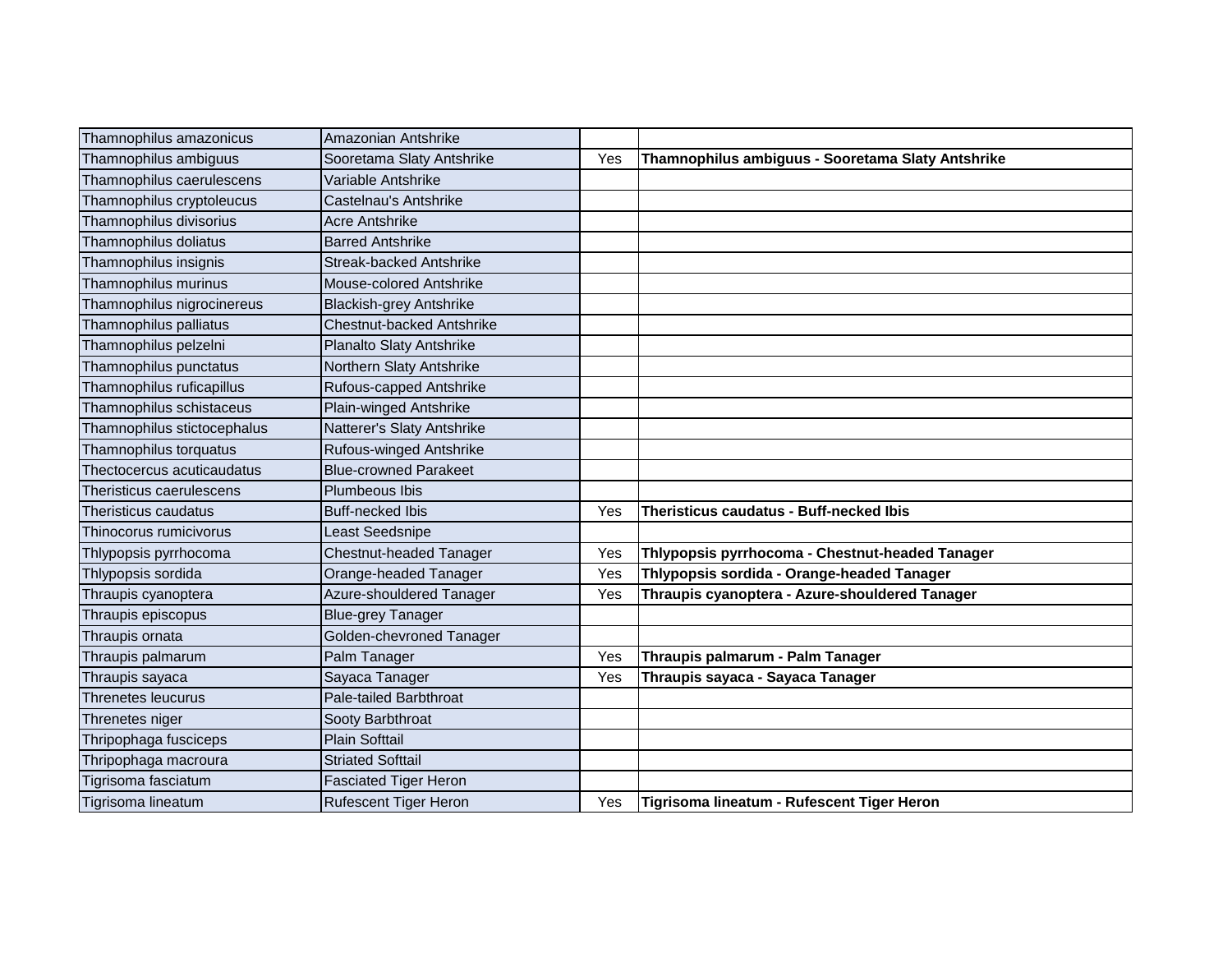| Tinamus guttatus            | <b>White-throated Tinamou</b>       |     |                                               |
|-----------------------------|-------------------------------------|-----|-----------------------------------------------|
| Tinamus major               | <b>Great Tinamou</b>                |     |                                               |
| <b>Tinamus solitarius</b>   | Solitary Tinamou                    |     |                                               |
| Tinamus tao                 | <b>Grey Tinamou</b>                 |     |                                               |
| Tityra cayana               | <b>Black-tailed Tityra</b>          | Yes | Tityra cayana - Black-tailed Tityra           |
| Tityra inquisitor           | <b>Black-crowned Tityra</b>         |     |                                               |
| Tityra semifasciata         | <b>Masked Tityra</b>                |     |                                               |
| Todirostrum chrysocrotaphum | Yellow-browed Tody-Flycatcher       |     |                                               |
| Todirostrum cinereum        | Common Tody-Flycatcher              | Yes | Todirostrum cinereum - Common Tody-Flycatcher |
| Todirostrum maculatum       | Spotted Tody-Flycatcher             |     |                                               |
| Todirostrum pictum          | Painted Tody-Flycatcher             |     |                                               |
| Fodirostrum poliocephalum   | Yellow-lored Tody-Flycatcher        |     |                                               |
| Tolmomyias assimilis        | Zimmer's Flatbill                   |     |                                               |
| Tolmomyias flaviventris     | <b>Ochre-lored Flatbill</b>         |     |                                               |
| Tolmomyias poliocephalus    | <b>Grey-crowned Flatbill</b>        |     |                                               |
| Tolmomyias sulphurescens    | <b>Yellow-olive Flatbill</b>        |     |                                               |
| Topaza pella                | <b>Crimson Topaz</b>                |     |                                               |
| Topaza pyra                 | <b>Fiery Topaz</b>                  |     |                                               |
| <b>Touit huetii</b>         | <b>Scarlet-shouldered Parrotlet</b> |     |                                               |
| Touit melanonotus           | <b>Brown-backed Parrotlet</b>       |     |                                               |
| Touit purpuratus            | Sapphire-rumped Parrotlet           |     |                                               |
| <b>Touit surdus</b>         | <b>Golden-tailed Parrotlet</b>      |     |                                               |
| Trichothraupis melanops     | <b>Black-goggled Tanager</b>        |     |                                               |
| Triclaria malachitacea      | <b>Blue-bellied Parrot</b>          |     |                                               |
| <b>Tringa flavipes</b>      | Lesser Yellowlegs                   |     |                                               |
| Tringa melanoleuca          | <b>Greater Yellowlegs</b>           |     |                                               |
| Tringa semipalmata          | Willet                              |     |                                               |
| Tringa solitaria            | Solitary Sandpiper                  | Yes | Tringa solitaria - Solitary Sandpiper         |
| Troglodytes aedon           | House Wren                          | Yes | Troglodytes aedon - House Wren                |
| Troglodytes rufulus         | Tepui Wren                          |     |                                               |
| Trogon collaris             | <b>Collared Trogon</b>              |     |                                               |
| Trogon curucui              | <b>Blue-crowned Trogon</b>          |     |                                               |
| Trogon melanurus            | <b>Black-tailed Trogon</b>          |     |                                               |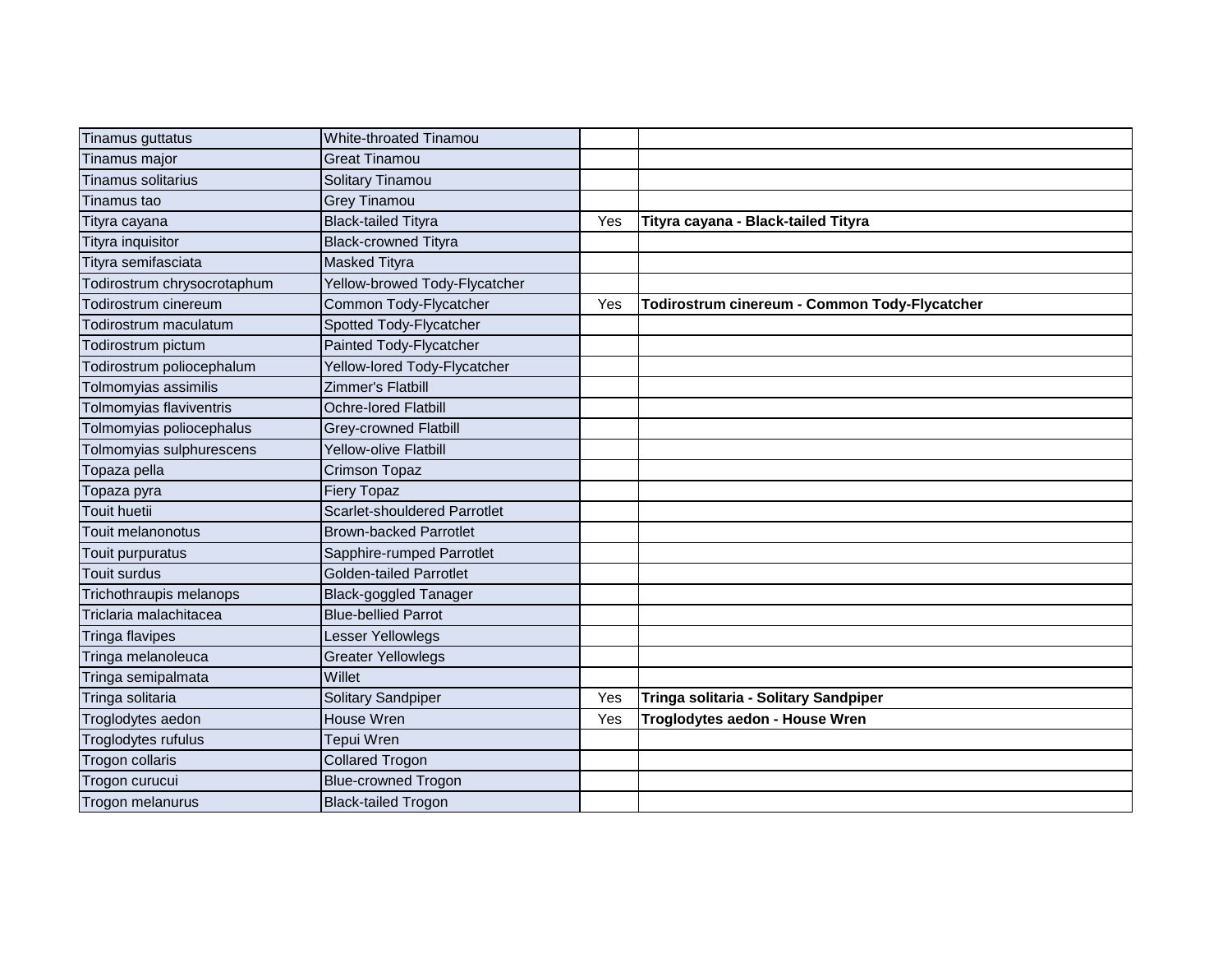| Trogon ramonianus            | Amazonian Trogon             |     |                                                 |
|------------------------------|------------------------------|-----|-------------------------------------------------|
|                              |                              |     |                                                 |
| Trogon rufus                 | <b>Black-throated Trogon</b> |     |                                                 |
| Trogon surrucura             | Surucua Trogon               | Yes | Trogon surrucura - Surucua Trogon               |
| Trogon violaceus             | Guianan Trogon               |     |                                                 |
| Trogon viridis               | Green-backed Trogon          |     |                                                 |
| Tunchiornis ochraceiceps     | Tawny-crowned Greenlet       |     |                                                 |
| <b>Turdus albicollis</b>     | White-necked Thrush          |     |                                                 |
| Turdus amaurochalinus        | Creamy-bellied Thrush        |     |                                                 |
| Turdus arthuri               | Campina Thrush               |     |                                                 |
| <b>Turdus flavipes</b>       | Yellow-legged Thrush         |     |                                                 |
| Turdus fumigatus             | Cocoa Thrush                 |     |                                                 |
| Turdus ignobilis             | <b>Black-billed Thrush</b>   |     |                                                 |
| Turdus lawrencii             | Lawrence's Thrush            |     |                                                 |
| Turdus leucomelas            | Pale-breasted Thrush         | Yes | <b>Turdus leucomelas - Pale-breasted Thrush</b> |
| <b>Turdus leucops</b>        | Pale-eyed Thrush             |     |                                                 |
| Turdus murinus               | Pantepui Thrush              |     |                                                 |
| Turdus nudigenis             | Spectacled Thrush            |     |                                                 |
| Turdus rufiventris           | <b>Rufous-bellied Thrush</b> | Yes | Turdus rufiventris - Rufous-bellied Thrush      |
| Turdus sanchezorum           | Varzea Thrush                |     |                                                 |
| Turdus subalaris             | <b>Blacksmith Thrush</b>     |     |                                                 |
| Tyranneutes stolzmanni       | Dwarf Tyrant-Manakin         |     |                                                 |
| <b>Tyranneutes virescens</b> | Tiny Tyrant-Manakin          |     |                                                 |
| Tyrannopsis sulphurea        | <b>Sulphury Flycatcher</b>   |     |                                                 |
| <b>Tyrannulus elatus</b>     | Yellow-crowned Tyrannulet    |     |                                                 |
| Tyrannus albogularis         | White-throated Kingbird      |     |                                                 |
| Tyrannus melancholicus       | <b>Tropical Kingbird</b>     | Yes | Tyrannus melancholicus - Tropical Kingbird      |
| Tyrannus savana              | Fork-tailed Flycatcher       | Yes | Tyrannus savana - Fork-tailed Flycatcher        |
| Tyrannus tyrannus            | Eastern Kingbird             |     |                                                 |
| Tyto furcata                 | American Barn Owl            |     |                                                 |
| Uropelia campestris          | Long-tailed Ground Dove      |     |                                                 |
| Vanellus chilensis           | Southern Lapwing             | Yes | Vanellus chilensis - Southern Lapwing           |
| Veniliornis affinis          | Red-stained Woodpecker       |     |                                                 |
| Veniliornis cassini          | Golden-collared Woodpecker   |     |                                                 |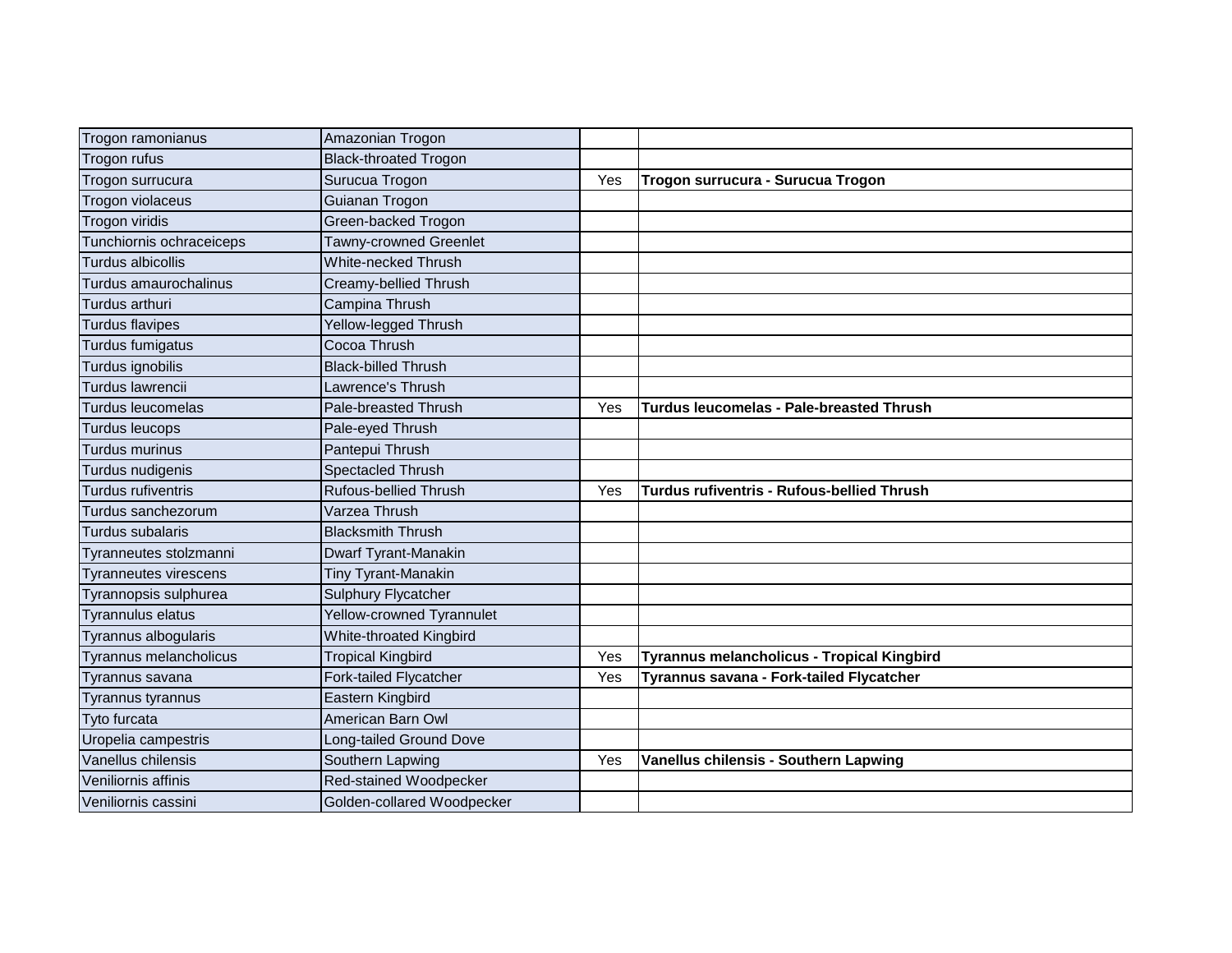| Veniliornis maculifrons         | Yellow-eared Woodpecker          | Yes | Veniliornis maculifrons - Yellow-eared Woodpecker |
|---------------------------------|----------------------------------|-----|---------------------------------------------------|
| Veniliornis mixtus              | <b>Checkered Woodpecker</b>      |     |                                                   |
| Veniliornis passerinus          | Little Woodpecker                |     |                                                   |
| Veniliornis spilogaster         | White-spotted Woodpecker         |     |                                                   |
| Vireo altiloquus                | <b>Black-whiskered Vireo</b>     |     |                                                   |
| Vireo chivi                     | Chivi Vireo                      | Yes | Vireo chivi - Chivi Vireo                         |
| Vireo flavoviridis              | Yellow-green Vireo               |     |                                                   |
| Vireo gracilirostris            | Noronha Vireo                    |     |                                                   |
| Vireo olivaceus                 | Red-eyed Vireo                   |     |                                                   |
| Vireo sclateri                  | Tepui Vireo                      |     |                                                   |
| Vireolanius leucotis            | Slaty-capped Shrike-Vireo        |     |                                                   |
| Volatinia jacarina              | <b>Blue-black Grassquit</b>      | Yes | Volatinia jacarina - Blue-black Grassquit         |
| Willisornis poecilinotus        | Common Scale-backed Antbird      |     |                                                   |
| Willisornis vidua               | Xingu Scale-backed Antbird       |     |                                                   |
| Xanthopsar flavus               | Saffron-cowled Blackbird         |     |                                                   |
| Xema sabini                     | Sabine's Gull                    |     |                                                   |
| Xenopipo atronitens             | <b>Black Manakin</b>             |     |                                                   |
| Xenops minutus                  | Plain Xenops                     | Yes | Xenops minutus - Plain Xenops                     |
| Xenops rutilans                 | <b>Streaked Xenops</b>           |     |                                                   |
| Xenops tenuirostris             | Slender-billed Xenops            |     |                                                   |
| Xenopsaris albinucha            | White-naped Xenopsaris           |     |                                                   |
| Xiphocolaptes albicollis        | White-throated Woodcreeper       |     |                                                   |
| Xiphocolaptes falcirostris      | Moustached Woodcreeper           |     |                                                   |
| Xiphocolaptes major             | <b>Great Rufous Woodcreeper</b>  |     |                                                   |
| Xiphocolaptes promeropirhynchus | Strong-billed Woodcreeper        |     |                                                   |
| Xipholena atropurpurea          | White-winged Cotinga             |     |                                                   |
| Xipholena lamellipennis         | White-tailed Cotinga             |     |                                                   |
| Xiphorhynchus elegans           | Elegant Woodcreeper              |     |                                                   |
| Xiphorhynchus fuscus            | Lesser Woodcreeper               | Yes | Xiphorhynchus fuscus - Lesser Woodcreeper         |
| Xiphorhynchus guttatus          | <b>Buff-throated Woodcreeper</b> |     |                                                   |
| Xiphorhynchus obsoletus         | <b>Striped Woodcreeper</b>       |     |                                                   |
| Xiphorhynchus ocellatus         | Ocellated Woodcreeper            |     |                                                   |
| Xiphorhynchus pardalotus        | Chestnut-rumped Woodcreeper      |     |                                                   |